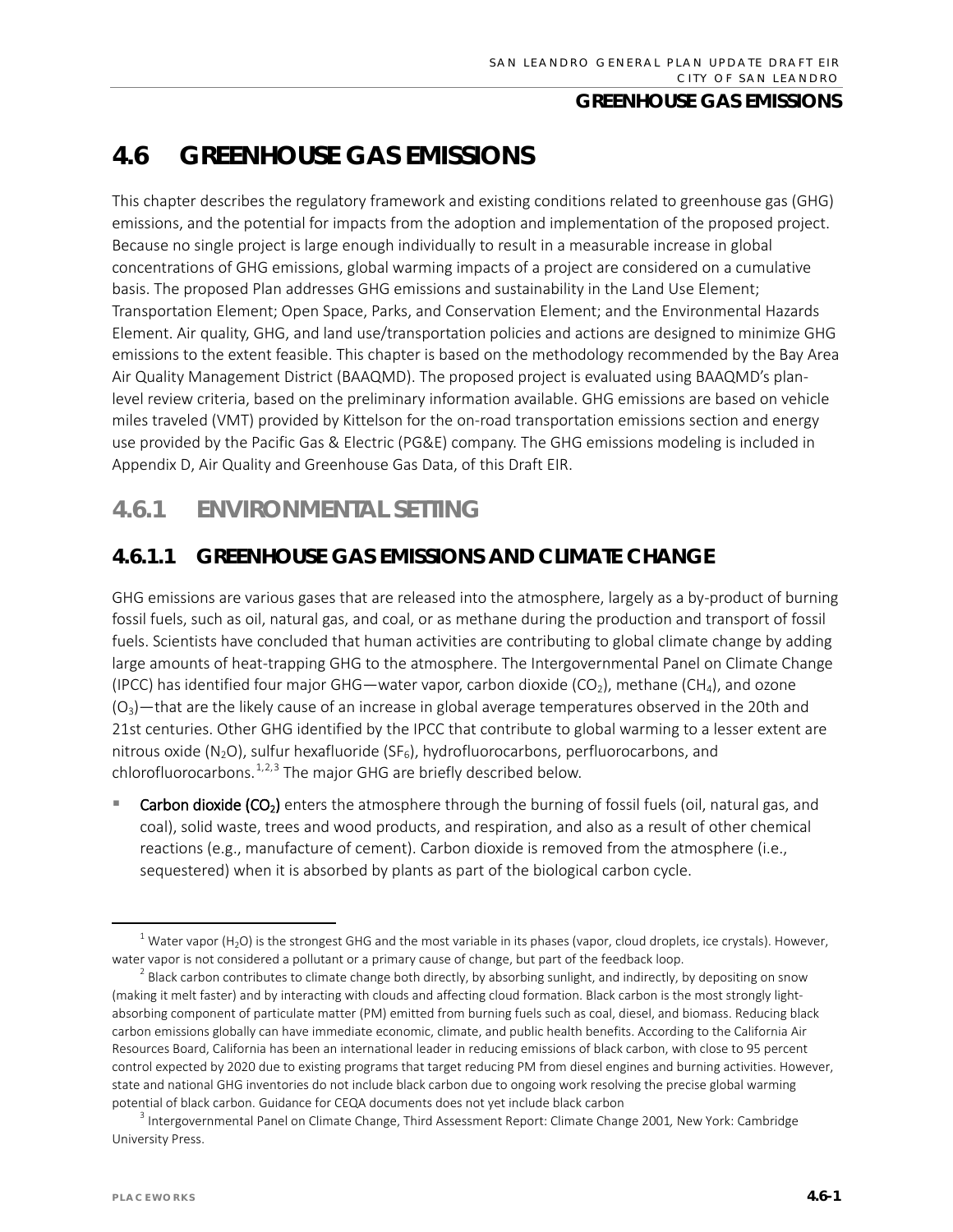- **Methane (CH<sub>4</sub>)** is emitted during the production and transport of coal, natural gas, and oil. Methane emissions also result from livestock and other agricultural practices, and from the decay of organic waste in landfills and water treatment facilities.
- Nitrous oxide (N<sub>2</sub>O) is emitted during agricultural and industrial activities as well as during the combustion of fossil fuels and solid waste.
- Fluorinated gases are synthetic, strong GHG that are emitted from a variety of industrial processes. Fluorinated gases are sometimes used as substitutes for ozone-depleting substances. These gases are typically emitted in smaller quantities, but because they are potent GHG, they are sometimes referred to as high global-warming-potential (GWP) gases. Fluorinated gases include the following:
	- Chlorofluorocarbons (CFCs) are GHG covered under the 1987 Montreal Protocol and used for refrigeration, air conditioning, packaging, insulation, solvents, or aerosol propellants. Since they are not destroyed in the lower atmosphere (i.e., troposphere), CFC drift into the upper atmosphere where, given suitable conditions, they break down the ozone layer. These gases are therefore being replaced by other compounds that are GHG covered under the Kyoto Protocol.
	- Perfluorocarbons (PFCs) are a group of human-made chemicals composed of carbon and fluorine only. These chemicals (predominantly perfluoromethane  $[CF_4]$  and perfluoroethane  $[C_2F_6]$ ) were introduced as alternatives, along with HFC, to ozone-depleting substances. In addition, PFC are emitted as by-products of industrial processes and are used in manufacturing. PFC do not harm the stratospheric ozone layer, but they have a high GWP.
	- Sulfur Hexafluoride (SF<sub>6</sub>) is a colorless gas that is soluble in alcohol and ether and slightly soluble in water.  $SF<sub>6</sub>$  is a strong GHG used primarily in electrical transmission and distribution systems as an insulator.
	- Hydrochlorofluorocarbons (HCFCs) contain hydrogen, fluorine, chlorine, and carbon atoms. Although they are ozone-depleting substances, they are less potent than CFC. They have been introduced as temporary replacements for CFC.
	- Hydrofluorocarbons (HFCs) contain only hydrogen, fluorine, and carbon atoms. They were introduced as alternatives to ozone-depleting substances to serve many industrial, commercial, and personal needs. HFC are emitted as by-products of industrial processes and are also used in manufacturing. They do not significantly deplete the stratospheric ozone layer, but they are strong  $GHG.<sup>4,5</sup>$  $GHG.<sup>4,5</sup>$  $GHG.<sup>4,5</sup>$  $GHG.<sup>4,5</sup>$  $GHG.<sup>4,5</sup>$

The GWPs of GHG are dependent on the lifetime or persistence of the gas molecule in the atmosphere. Some GHG have a stronger greenhouse effect than others. As noted above, they are referred to as high GWP gases. The GWP of GHG emissions are shown in Table 4.6-1. The GWP is used to convert GHG to  $CO_2$ -equivalence (CO<sub>2</sub>e) to show the relative potential that different GHG have to retain infrared radiation in the atmosphere and contribute to the greenhouse effect. For example, under IPCC's Second

<span id="page-1-0"></span> <sup>4</sup> United States Environmental Protection Agency, Greenhouse Gas Emissions, 2012, http://www.epa.gov/climatechange/ ghgemissions/gases.html, accessed on September 24, 2014.

<span id="page-1-1"></span><sup>5</sup> Intergovernmental Panel on Climate Change, Third Assessment Report: Climate Change 2001*,* New York: Cambridge University Press.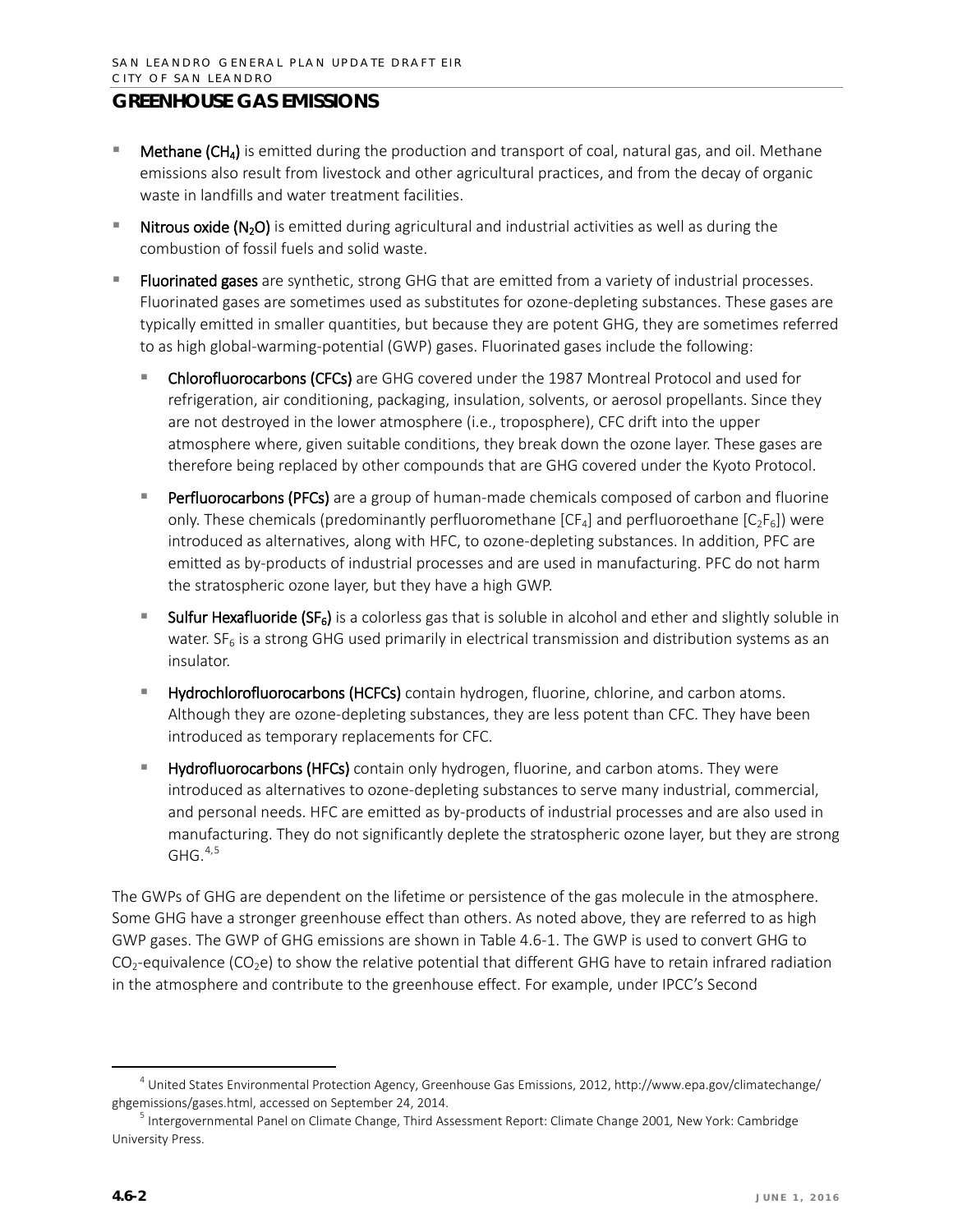Assessment Report, the GWP value for CH<sub>4</sub> is 21; a project that generates 10 metric tons (MT) of CH<sub>4</sub> would be equivalent to 210 MT of CO<sub>2</sub>.<sup>[6](#page-2-0)</sup>

| <b>Greenhouse Gases</b>                                   | Atmospheric<br>Lifetime<br>(Years) | Second<br>Assessment Report (SAR)<br><b>Global Warming</b><br>Potential Relative to CO <sub>2</sub> <sup>a</sup> | Fourth<br><b>Assessment Report (AR4)</b><br><b>Global Warming</b><br>Potential Relative to CO <sub>2</sub> <sup>b</sup> |
|-----------------------------------------------------------|------------------------------------|------------------------------------------------------------------------------------------------------------------|-------------------------------------------------------------------------------------------------------------------------|
| Carbon Dioxide (CO <sub>2</sub> )                         | 50 to 200                          | $\mathbf{1}$                                                                                                     | $\mathbf 1$                                                                                                             |
| Methane <sup>c</sup> (CH <sub>4</sub> )                   | $12 (\pm 3)$                       | 21                                                                                                               | 25                                                                                                                      |
| Nitrous Oxide (N <sub>2</sub> O)                          | 120                                | 310                                                                                                              | 298                                                                                                                     |
| Hydrofluorocarbons:                                       |                                    |                                                                                                                  |                                                                                                                         |
| HFC-23                                                    | 264                                | 11,700                                                                                                           | 14,800                                                                                                                  |
| <b>HFC-32</b>                                             | 5.6                                | 650                                                                                                              | 675                                                                                                                     |
| <b>HFC-125</b>                                            | 32.6                               | 2,800                                                                                                            | 3,500                                                                                                                   |
| <b>HFC-134a</b>                                           | 14.6                               | 1,300                                                                                                            | 1,430                                                                                                                   |
| <b>HFC-143a</b>                                           | 48.3                               | 3,800                                                                                                            | 4,470                                                                                                                   |
| <b>HFC-152a</b>                                           | 1.5                                | 140                                                                                                              | 124                                                                                                                     |
| HFC-227ea                                                 | 36.5                               | 2,900                                                                                                            | 3,220                                                                                                                   |
| HFC-236fa                                                 | 209                                | 6,300                                                                                                            | 9,810                                                                                                                   |
| HFC-4310mee                                               | 17.1                               | 1,300                                                                                                            | 1,030                                                                                                                   |
| Perfluoromethane: CF <sub>4</sub>                         | 50,000                             | 6,500                                                                                                            | 7,390                                                                                                                   |
| Perfluoroethane: C <sub>2</sub> F <sub>6</sub>            | 10,000                             | 9,200                                                                                                            | 12,200                                                                                                                  |
| Perfluorobutane: C <sub>4</sub> F <sub>10</sub>           | 2,600                              | 7,000                                                                                                            | 8,860                                                                                                                   |
| Perfluoro-2-methylpentane: C <sub>6</sub> F <sub>14</sub> | 3,200                              | 7,400                                                                                                            | 9,300                                                                                                                   |
| Sulfur Hexafluoride (SF <sub>6</sub> )                    | 3,200                              | 23,900                                                                                                           | 22,800                                                                                                                  |

#### TABLE 4.6-1 GHG EMISSIONS AND THEIR RELATIVE GLOBAL WARMING POTENTIAL COMPARED TO CO<sub>2</sub>

Notes: The IPCC has published updated GWP values in its Fifth Assessment Report (2013) that reflect new information on atmospheric lifetimes of GHG and an improved calculation of the radiative forcing of CO<sub>2</sub> (radiative forcing is the difference between energy from sunlight received by the earth and radiated back into space). However, GWP values identified in the Second Assessment Report are still used to maintain consistency in GHG emissions modeling and thresholds used in BAAQMD's CEQA Guidelines. In addition, the 2008 Scoping Plan was based on the GWP values in the Second Assessment Report.

a. Based on a 100-Year Time Horizon of the GWP of the air pollutant relative to CO<sub>2</sub>. Intergovernmental Panel on Climate Change. 2001. Third Assessment Report: Climate Change 2001. New York: Cambridge University Press.

b. Based on a 100-Year Time Horizon of the GWP of the air pollutant relative to CO<sub>2</sub>. Intergovernmental Panel on Climate Change. 2007. Fourth Assessment Report: Climate Change 2001. New York: Cambridge University Press.

c. The methane GWP includes direct effects and indirect effects due to the production of tropospheric ozone and stratospheric water vapor. The indirect effect due to the production of  $CO<sub>2</sub>$  is not included.

Sources: Intergovernmental Panel on Climate Change, 2001, Third Assessment Report: Climate Change 2001, New York: Cambridge University Press; Intergovernmental Panel on Climate Change, 2007, Fourth Assessment Report: Climate Change 2001, New York: Cambridge University Press.

<span id="page-2-0"></span> $6$  CO<sub>2</sub>-equivalence is used to show the relative potential that different GHG have to retain infrared radiation in the atmosphere and contribute to the greenhouse effect. The global warming potential of a GHG is also dependent on the lifetime, or persistence, of the gas molecule in the atmosphere.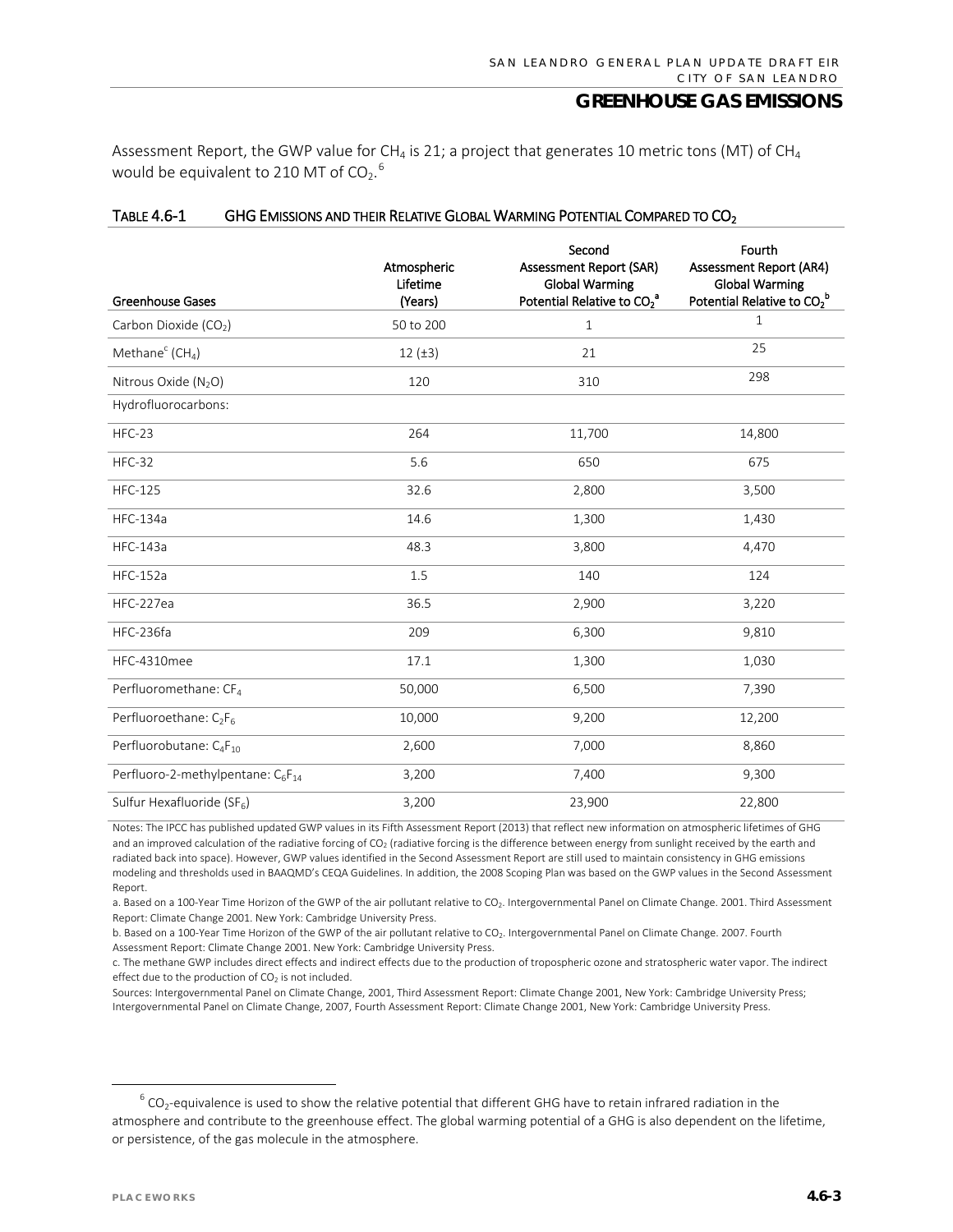# **California's Greenhouse Gas Sources and Relative Contribution**

If California was a country, it would be the tenth largest GHG emitter in the world. It is the second largest emitter of GHG in the United States, surpassed only by Texas; however, California also has over 12 million more people than the state of Texas.<sup>[7](#page-3-0)</sup> Because of more stringent air emission regulations, in 2001 California ranked fourth lowest in carbon emissions per capita and fifth lowest among states in  $CO<sub>2</sub>$ emissions from fossil fuel consumption per unit of Gross State Product (total economic output of goods and services).<sup>[8](#page-3-1)</sup>

The California Air Resources Board's (CARB) last update to the statewide GHG emissions inventory was in 2012 for year 200[9](#page-3-2) emissions and used the Second Assessment Report GWPs.<sup>9</sup> In 2009, California produced 457 MMTCO<sub>2</sub>e GHG emissions. California's transportation sector is the single largest generator of GHG emissions, producing 37.9 percent of the state's total emissions. Electricity consumption is the second largest source, comprising 22.7 percent. Industrial activities are California's third largest source of GHG emissions, comprising 17.8 percent of the state's total emissions. Other major sectors of GHG emissions include commercial and residential energy use, recycling and waste, high global warming potential GHG, agriculture, and forestry.<sup>[10,](#page-3-3)[11](#page-3-4)</sup>

In 2015, the statewide GHG emissions inventory was updated for 2000 to 2013 emissions using the GWP in IPCC's Fourth Assessment Report. Based on these GWP, California produced 459 MMTCO<sub>2</sub>e GHG emissions in 2013. California's transportation sector remains the single largest generator of GHG emissions, producing 36.8 percent of the state's total emissions. Electricity consumption made up 19.7 percent, and industrial activities produced 20.2 percent. Other major sectors of GHG emissions include commercial and residential, recycling and waste, high global warming potential GHG, and agriculture.<sup>[12](#page-3-5)</sup>

# **Human Influence on Climate Change**

For approximately 1,000 years before the Industrial Revolution, the amount of GHG in the atmosphere remained relatively constant. During the 20th century, however, scientists observed a rapid change in the climate and climate change pollutants that is attributable to human activities. The amount of  $CO<sub>2</sub>$  has increased by more than 35 percent since preindustrial times and has increased at an average rate of

<span id="page-3-0"></span> $^7$  California Energy Commission, 2005, Climate Change Emissions Estimates from Bemis, Gerry and Jennifer Allen, Inventory of California Greenhouse Gas Emissions and Sinks: 1990 to 2002 Update, California Energy Commission Staff Paper CEC-600- 2005-025, Sacramento, California, June.

<span id="page-3-1"></span><sup>&</sup>lt;sup>8</sup> California Energy Commission, 2006, Inventory of California Greenhouse Gas Emissions and Sinks 1990 to 2004, Report CEC-600-2006-013-SF, December.

<span id="page-3-2"></span> $9$  Methodology for determining the statewide GHG inventory is not the same as the methodology used to determine statewide GHG emissions under Assembly Bill 32 (2006).

<span id="page-3-3"></span> $10$  CO<sub>2</sub>-equivalence is used to show the relative potential that different GHG have to retain infrared radiation in the atmosphere and contribute to the greenhouse effect. The global warming potential of a GHG is also dependent on the lifetime, or persistence, of the gas molecule in the atmosphere.

<span id="page-3-4"></span> $11$  California Air Resources Board, 2012, California Greenhouse Gas Inventory for 2000–2009: By Category as Defined by the Scoping Plan, April.

<span id="page-3-5"></span> $12$  California Air Resources Board, 2015. California Greenhouse Gas Inventory for 2000–2013: By Category as Defined by the Scoping Plan, April 24.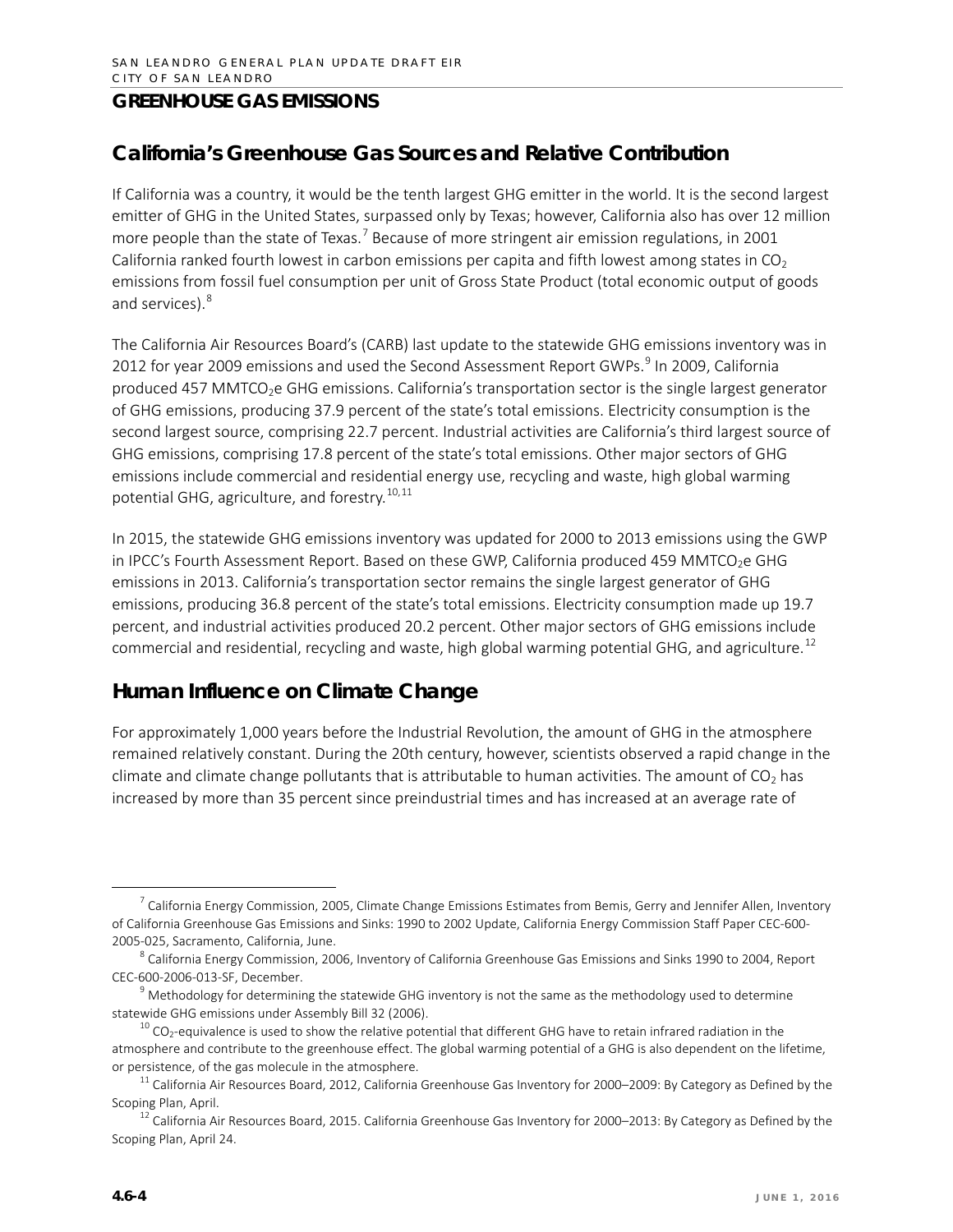1.4 parts per million per year since 1960, mainly due to combustion of fossil fuels and deforestation.<sup>[13](#page-4-0)</sup> These recent changes in climate change pollutants far exceed the extremes of the ice ages, and the global mean temperature is rising at a rate that cannot be explained by natural causes alone.<sup>[14](#page-4-1)</sup> Human activities are directly altering the chemical composition of the atmosphere through the buildup of climate change pollutants.[15](#page-4-2)

Like the variability in the projections of the expected increase in global surface temperatures, the environmental consequences of gradual changes in the Earth's temperature are also hard to predict. Projections of climate change depend heavily upon future human activity. Therefore, climate models are based on different emission scenarios that account for historic trends in emissions and on observations of the climate record that assess the human influence of the trend and projections for extreme weather events. Climate-change scenarios are affected by varying degrees of uncertainty. For example, there are varying degrees of certainty on the magnitude of the trends for:

- Warmer and fewer cold days and nights over most land areas.
- Warmer and more frequent hot days and nights over most land areas.
- An increase in frequency of warm spells/heat waves over most land areas.
- An increase in frequency of heavy precipitation events (or proportion of total rainfall from heavy falls) over most areas.
- **Areas affected by drought increases.**
- An increase in intense tropical cyclone activity.
- Increased incidence of extreme high sea level (excludes tsunamis).

# **Potential Climate Change Impacts for California**

Observed changes over the last several decades across the western United States reveal clear signals of climate change. Statewide average temperatures increased by about 1.7°F from 1895 to 2011, and warming has been greatest in the Sierra Nevada. By 2050, California is projected to warm by approximately 2.7°F above 2000 averages, a threefold increase in the rate of warming over the last century. By 2100, average temperatures could increase by 4.1 to 8.6°F, depending on emissions levels.<sup>[16](#page-4-3)</sup>

In California and western North America, observations of the climate have shown: 1) a trend toward warmer winter and spring temperatures, 2) a smaller fraction of precipitation falling as snow, 3) a decrease in the amount of spring snow accumulation in the lower and middle elevation mountain zones,

<span id="page-4-0"></span><sup>&</sup>lt;sup>13</sup> Intergovernmental Panel on Climate Change, Fourth Assessment Report: Climate Change 2007, New York: Cambridge University Press.

<span id="page-4-1"></span> $14$  At the end of the last ice age, the concentration of CO<sub>2</sub> increased by around 100 ppm (parts per million) over about 8,000 years, or approximately 1.25 ppm per century. Since the start of the industrial revolution, the rate of increase has accelerated markedly. The rate of CO<sub>2</sub> accumulation currently stands at around 150 ppm/century—more than 200 times faster than the background rate for the past 15,000 years.

<span id="page-4-2"></span><sup>&</sup>lt;sup>15</sup> California Climate Action Team, 2006. Climate Action Team Report to Governor Schwarzenegger and the Legislature, March.

<span id="page-4-3"></span><sup>&</sup>lt;sup>16</sup> California Climate Change Center. 2012, July. Our Changing Climate 2012: Vulnerability & Adaptation to the Increasing Risks from Climate Change in California.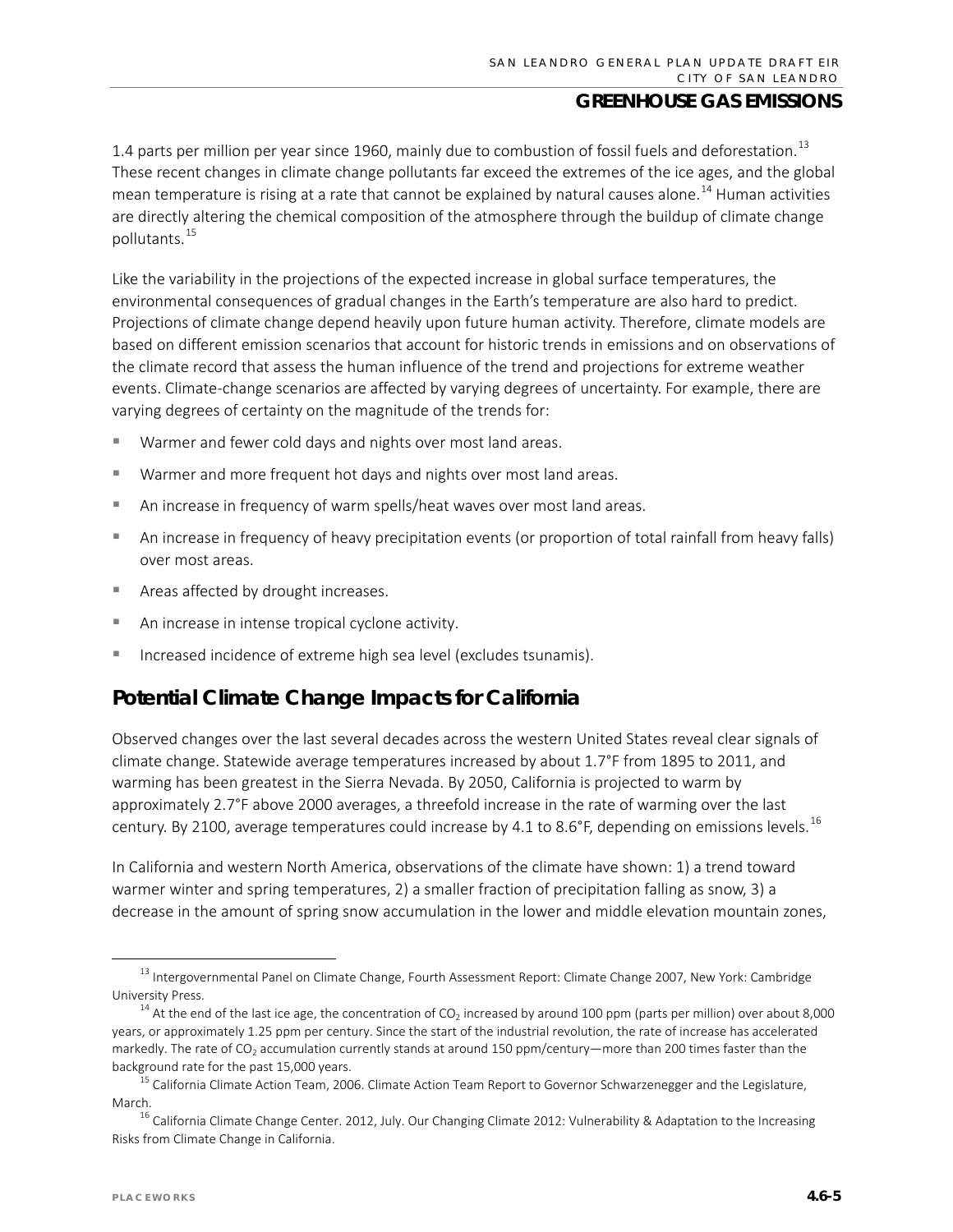4) an advanced snowmelt of 5 to 30 days earlier in the springs, and 5) a similar shift (5 to 30 days earlier) in the timing of spring flower blooms.<sup>[17](#page-5-0)</sup> According to the California Climate Action Team—a committee of state agency secretaries and the heads of agencies, boards, and departments, led by the Secretary of the California Environmental Protection Agency—even if actions could be taken to immediately curtail climate change emissions, the potency of emissions that have already built up, their long atmospheric lifetimes, and the inertia of the Earth's climate system could produce as much as 0.6°C (1.1°F) of additional warming. Consequently, some impacts from climate change are now considered unavoidable. Global climate change risks to California are shown in Table 4.6-2 and include public health impacts, water resources impacts, agricultural impacts, coastal sea level impacts, forest and biological resources impacts, and energy impacts.

| <b>Impact Category</b>                 | <b>Potential Risk</b>                         |
|----------------------------------------|-----------------------------------------------|
|                                        | Poor air quality made worse                   |
| Public Health Impacts                  | More severe heat                              |
|                                        | Decreasing Sierra Nevada snow pack            |
|                                        | Challenges in securing adequate water supply  |
| Water Resources Impacts                | Potential reduction in hydropower             |
|                                        | Loss of winter recreation                     |
|                                        | Increasing temperature                        |
|                                        | Increasing threats from pests and pathogens   |
| Agricultural Impacts                   | Expanded ranges of agricultural weeds         |
|                                        | Declining productivity                        |
|                                        | Irregular blooms and harvests                 |
|                                        | Accelerated sea level rise                    |
| Coastal Sea Level Impacts              | Increasing coastal floods                     |
|                                        | Worsened impacts on infrastructure            |
|                                        | Increased risk and severity of wildfires      |
|                                        | Lengthening of the wildfire season            |
|                                        | Movement of forest areas                      |
|                                        | Conversion of forest to grassland             |
| Forest and Biological Resource Impacts | Declining forest productivity                 |
|                                        | Increasing threats from pest and pathogens    |
|                                        | Shifting vegetation and species distribution  |
|                                        | Altered timing of migration and mating habits |
|                                        | Loss of sensitive or slow-moving species      |
|                                        | Potential reduction in hydropower             |
| <b>Energy Demand Impacts</b>           | Increased energy demand                       |

#### TABLE 4.6-2 SUMMARY OF GHG EMISSIONS RISKS TO CALIFORNIA

Sources: California Energy Commission, 2006, Our Changing Climate: Assessing the Risks to California, 2006 Biennial Report, California Climate Change Center, CEC-500-2006-077; California Energy Commission, 2008, The Future Is Now: An Update on Climate Change Science, Impacts, and Response Options for California, CEC-500-2008-0077.

<span id="page-5-0"></span><sup>&</sup>lt;sup>17</sup> California Climate Action Team, 2006, Climate Action Team Report to Governor Schwarzenegger and the Legislature, March.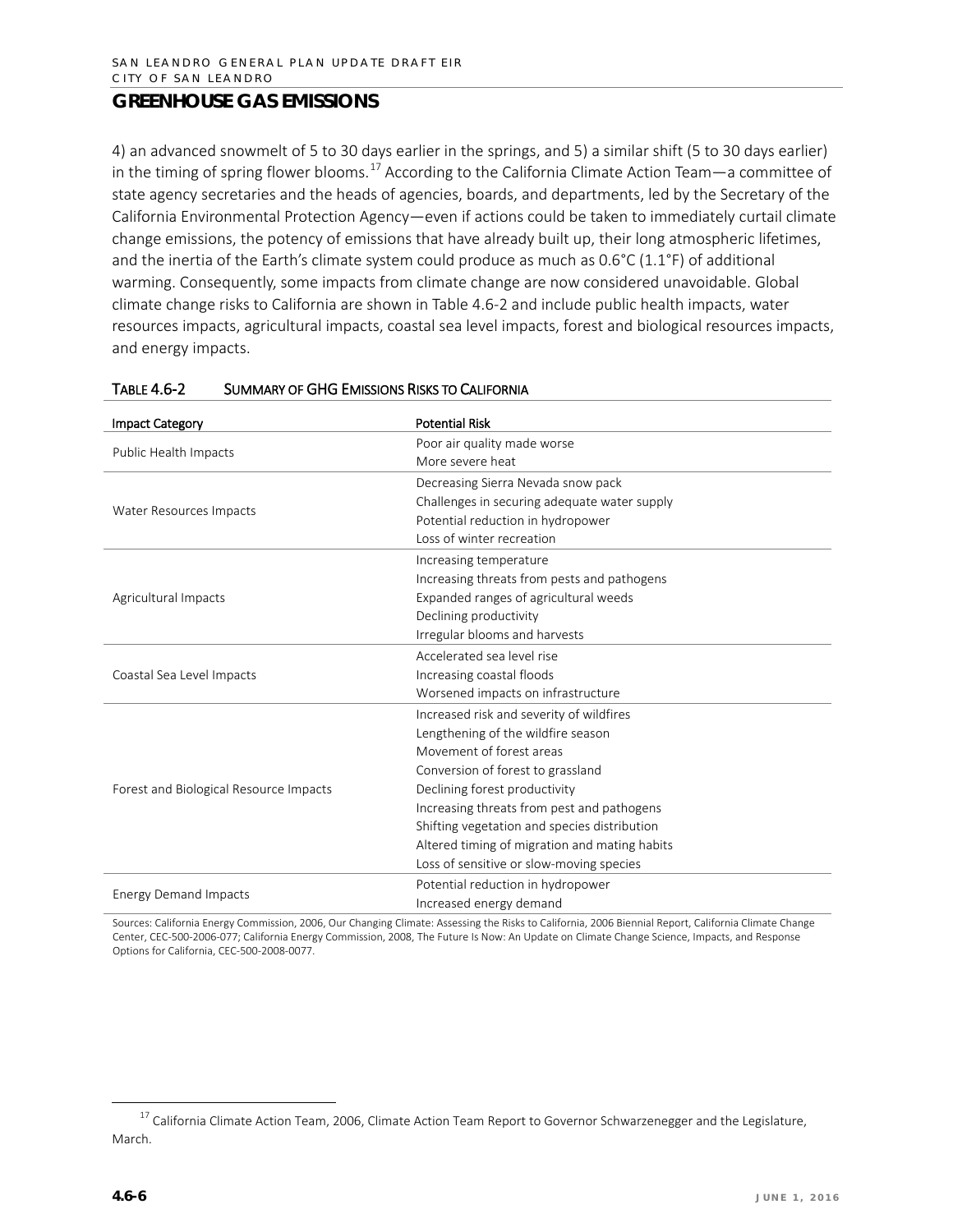Specific climate change impacts that could affect the project include:

- Water Resources Impacts. By late-century, all projections show drying, and half of the projections suggest 30-year average precipitation will decline by more than 10 percent below the historical average. This drying trend is caused by an apparent decline in the frequency of rain and snowfall. Even in projections with relatively small or no declines in precipitation, central and southern parts of the state can be expected to be drier from the warming effects alone—the spring snowpack will melt sooner, and the moisture contained in soils will evaporate during long dry summer months.<sup>[18](#page-6-0)</sup>
- Wildfire Risks. Earlier snowmelt, higher temperatures, and longer dry periods over a longer fire season will directly increase wildfire risk. Indirectly, wildfire risk will also be influenced by potential climaterelated changes in vegetation and ignition potential from lightning. Human activities will continue to be the biggest factor in ignition risk. The number of large fires statewide are estimated to increase from 58 percent to 128 percent above historical levels by 2085. Under the same emissions scenario, estimated burned area will increase by 57 percent to 169 percent, depending on location.<sup>[19](#page-6-1)</sup>
- Health Impacts. Many of the gravest threats to public health in California stem from the increase of extreme conditions, principally more frequent, more intense, and longer heat waves. Particular concern centers on the increasing tendency for multiple hot days in succession, and heat waves occurring simultaneously in several regions throughout the state. Public health could also be affected by climate change impacts on air quality, food production, the amount and quality of water supplies, energy pricing and availability, and the spread of infectious diseases. Higher temperatures also increase ground-level ozone levels. Furthermore, wildfires can increase particulate air pollution in the major air basins of California.<sup>[20](#page-6-2)</sup>
- Increase Energy Demand. Increases in average temperature and higher frequency of extreme heat events combined with new residential development across the state will drive up the demand for cooling in the increasingly hot and longer summer season and decrease demand for heating in the cooler season.

Warmer, drier summers also increase system losses at natural gas plants (reduced efficiency in the electricity generation process at higher temperatures) and hydropower plants (lower reservoir levels). Transmission of electricity will also be affected by climate change. Transmission lines lose 7 percent to 8 percent of transmitting capacity in high temperatures while needing to transport greater loads. This means that more electricity needs to be produced to make up for the loss in capacity and the growing demand. $^{21}$  $^{21}$  $^{21}$ 

<span id="page-6-0"></span><sup>&</sup>lt;sup>18</sup> California Climate Change Center. 2012, Our Changing Climate 2012: Vulnerability & Adaptation to the Increasing Risks from Climate Change in California.

<span id="page-6-1"></span><sup>&</sup>lt;sup>19</sup> California Climate Change Center. 2012, Our Changing Climate 2012: Vulnerability & Adaptation to the Increasing Risks from Climate Change in California.

<span id="page-6-2"></span><sup>&</sup>lt;sup>20</sup> California Climate Change Center. 2012, Our Changing Climate 2012: Vulnerability & Adaptation to the Increasing Risks from Climate Change in California.

<span id="page-6-3"></span> $21$  California Climate Change Center. 2012, Our Changing Climate 2012: Vulnerability & Adaptation to the Increasing Risks from Climate Change in California.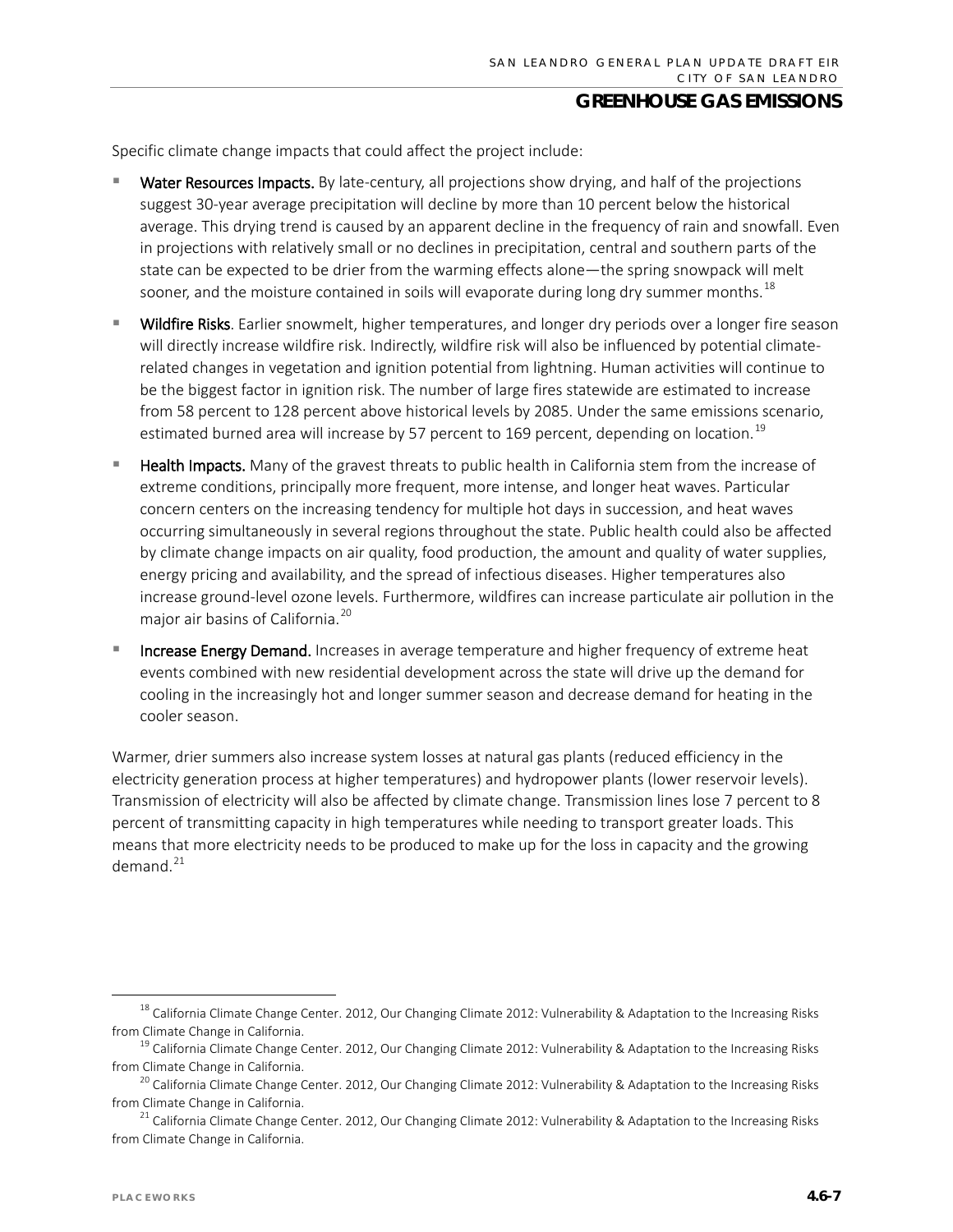# **4.6.1.2 REGULATORY FRAMEWORK**

This section describes the federal, state, and local regulations applicable to GHG emissions.

# **Federal Regulations**

The United States Environmental Protection Agency (US EPA) announced on December 7, 2009, that GHG emissions threaten the public health and welfare of the American people and that GHG emissions from on-road vehicles contribute to that threat. The US EPA's final findings respond to the 2007 US Supreme Court ruling that GHG emissions fit within the Clean Air Act definition of air pollutants. The findings did not themselves impose any emission reduction requirements, but allowed the EPA to finalize the GHG standards proposed in 2009 for new light-duty vehicles as part of the joint rulemaking with the Department of Transportation.<sup>[22](#page-7-0)</sup>

The US EPA's endangerment finding covers emissions of six key GHG—CO<sub>2</sub>, CH<sub>4</sub>, N<sub>2</sub>O, hydrofluorocarbons, perfluorocarbons, and  $SF<sub>6</sub>$ —that have been the subject of scrutiny and intense analysis for decades by scientists in the United States and around the world. The first three constitute the majority of GHG emissions from land uses in the City and, per BAAQMD guidance, are the GHG emissions that should be evaluated as part of a community GHG emissions inventory.

### *United States Mandatory Report Rule for GHG (2009)*

In response to the endangerment finding, the US EPA issued the Mandatory Reporting of GHG Rule that requires substantial emitters of GHG emissions (e.g., large stationary sources) to report GHG emissions data. Facilities that emit 25,000 MTCO<sub>2</sub>e per year are required to submit an annual report.

#### *Update to Corporate Average Fuel Economy Standards (2010/2012)*

The current Corporate Average Fuel Economy (CAFE) standards (for model years 2011 to 2016) incorporate stricter fuel economy requirements promulgated by the federal government and California into one uniform standard. Additionally, automakers are required to cut GHG emissions in new vehicles by roughly 25 percent by 2016 (resulting in a fleet average of 35.5 miles per gallon [mpg] by 2016). Rulemaking to adopt these new standards was completed in 2010. California agreed to allow auto makers who show compliance with the national program to be considered in compliance with state requirements. The federal government issued new standards in 2012 for model years 2017 to 2025, which will require a fleet average of 54.5 mpg in 2025.

## *US EPA Regulation of Stationary Sources under the Clean Air Act (Ongoing)*

Pursuant to its authority under the Clean Air Act, the US EPA has been developing regulations for new stationary sources such as power plants, refineries, and other large sources of emissions. Pursuant to the President's 2013 Climate Action Plan, the US EPA will be directed to develop regulations for existing stationary sources.

<span id="page-7-0"></span><sup>&</sup>lt;sup>22</sup> United States Environmental Protection Agency, 2009, EPA: Greenhouse Gases Threaten Public Health and the Environment, Science overwhelmingly shows greenhouse gas concentrations at unprecedented levels due to human activity, December, http://yosemite.epa.gov/opa/admpress.nsf/0/08D11A451131BCA585257685005BF252.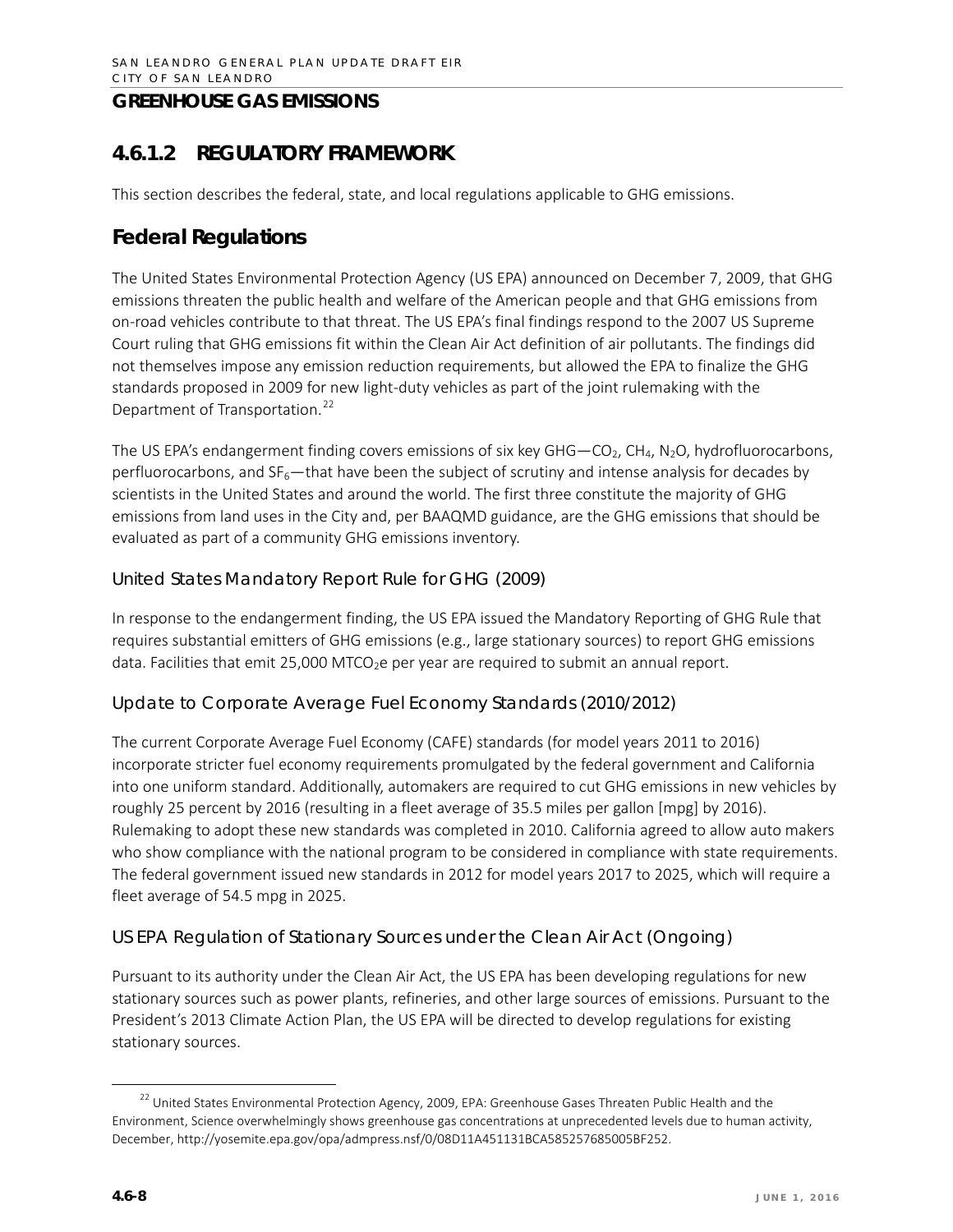# **State Laws**

Current State of California guidance and goals for reductions in GHG emissions are generally embodied in Executive Order S-03-05, Executive Order B-30-15, Assembly Bill 32 (AB 32), and Senate Bill 375 (SB 375).

#### *Executive Order S-03-05*

Executive Order S-3-05, signed June 1, 2005, set the following GHG reduction targets for the state:

- Reduce statewide GHG emissions to 2000 levels by 2010.
- Reduce statewide GHG emissions to 1990 levels by 2020.
- Reduce statewide GHG emissions to 80 percent below 1990 levels by 2050.

#### *Executive Order B-30-15*

Executive Order B-30-15, signed April 29, 2015, sets a goal of reducing GHG emissions within the state to 40 percent of 1990 levels by year 2030. Executive Order B-30-15 also directs CARB to update the Scoping Plan to quantify the 2030 GHG reduction goal for the state and requires state agencies to implement measures to meet the interim 2030 goal of Executive Order B-30-15 as well as the long-term goal for 2050 in Executive Order S-03-5. It also requires the Natural Resources Agency to conduct triennial updates of the California adaption strategy, Safeguarding California, in order to ensure climate change is accounted for in state planning and investment decisions.

#### *Assembly Bill 32, the Global Warming Solutions Act (2006)*

Current State of California guidance and goals for reductions in GHG emissions are generally embodied in AB 32, the Global Warming Solutions Act. AB 32 was passed by the California state legislature on August 31, 2006, to place the state on a course toward reducing its contribution of GHG emissions. AB 32 follows the 2020 tier of emissions reduction targets established in Executive Order S-3-05.

#### CARB Scoping Plan

AB 32 mandated CARB develop a plan, updated every five years, to describe the approach the State will take to reduce GHG in order to meet the 2020 reduction goals. The *Scoping Plan* was adopted by CARB in 2008 with the first update approved in 2014. $^{23}$  $^{23}$  $^{23}$ 

The 2008 Scoping Plan identified that GHG emissions in California are anticipated to be approximately 596 million metric tons (MMT) of CO<sub>2</sub>e in 2020. In December 2007, CARB approved a 2020 emissions limit of 427 MMTCO<sub>2</sub>e (471 million tons) for the state. The 2020 target requires a total emissions reduction of 169 MMTCO<sub>2</sub>e, 28.5 percent from the projected emissions of the business-as-usual (BAU) scenario for the year 2020 (i.e., 28.5 percent of 596 MMTCO<sub>2</sub>e).<sup>[24,](#page-8-1)[25](#page-8-0)</sup>

<span id="page-8-0"></span><sup>&</sup>lt;sup>23</sup> The first update can be viewed here: http://www.arb.ca.gov/cc/scopingplan/document/updatedscopingplan2013.htm, accessed December 12, 2015.

<span id="page-8-1"></span><sup>&</sup>lt;sup>24</sup> California Air Resources Board, 2008, Climate Change Scoping Plan: a Framework for Change. CARB defines BAU in its Scoping Plan as emissions levels that would occur if California continued to grow and add new GHG emissions but did not adopt any measures to reduce emissions. Projections for each emission-generating sector were compiled and used to estimate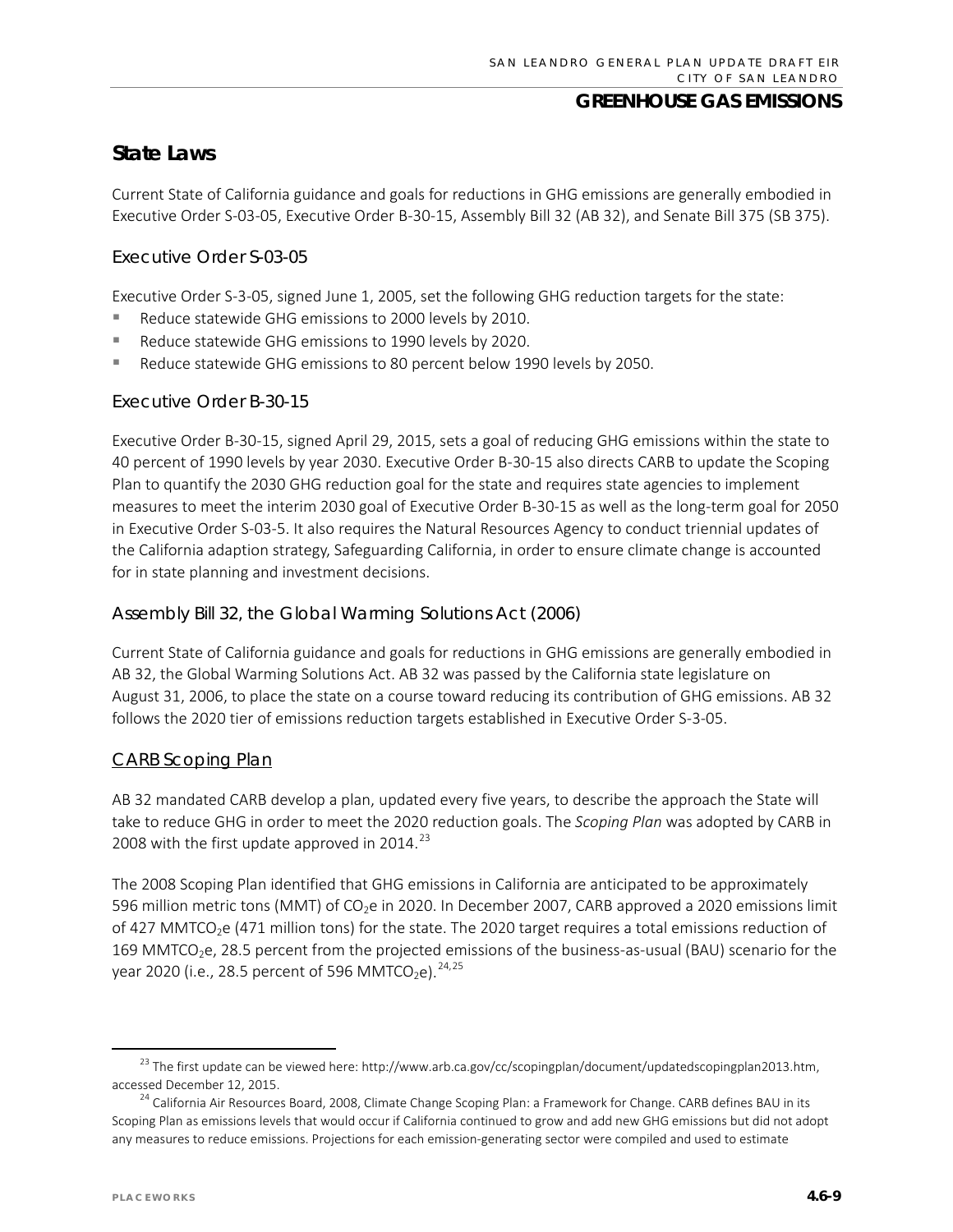Key elements of CARB's GHG reduction plan that may be applicable to the proposed project include:

- Expanding and strengthening existing energy efficiency programs as well as building and appliance standards (adopted and cycle updates in progress).
- Achieving a mix of the state's energy generation in which 33 percent is from renewable sources (anticipated by 2020).
- A California cap-and-trade program that links with other Western Climate Initiative partner programs to create a regional market system for large stationary sources (adopted 2011). The cap-and-trade program was expanded in 2013 to include the electricity sector, and then again in 2015 to include fuels (including natural gas and gasoline).
- Establishing targets for transportation-related GHG emissions for regions throughout California and pursuing policies and incentives to achieve those targets (several Sustainable Communities Strategies have been adopted).
- Adopting and implementing measures pursuant to state laws and policies, including California's clean car standards (amendments to the Pavley Standards adopted 2009; Advanced Clean Car standard adopted 2012), goods movement measures, and the Low Carbon Fuel Standard (adopted 2009).
- Creating target fees, including a public goods charge on water use, fees on high GWP gases, and a fee to fund the administrative costs of the state's long-term commitment to AB 32 implementation (in progress).

Table 4.6-3 shows the anticipated reductions from regulations and programs outlined in the 2008 Scoping Plan. In recognition of the critical role local governments play in the successful implementation of AB 32, the 2008 Scoping Plan cited a GHG reduction goal for local governments that is 15 percent of current levels (2005-2008) by 2020 to ensure that municipal and community-wide emissions match the state's reduction target.<sup>[26](#page-9-0)</sup> Measures that local governments take to support shifts in land use patterns are anticipated to emphasize compact, low-impact growth over development in greenfields, resulting in fewer  $VMT<sub>27</sub>$  $VMT<sub>27</sub>$  $VMT<sub>27</sub>$ 

#### First Update to the Scoping Plan

CARB adopted the First Update to the Scoping Plan at the May 22, 2014, board hearing. The Update to the Scoping Plan defines CARB's climate change priorities for the next five years and lays the groundwork to reach post-2020 goals in Executive Orders S-3-05 and B-16-2012. The update includes the latest scientific findings related to climate change and its impacts, including short-lived climate pollutants. The GHG target identified in the 2008 Scoping Plan is based on IPCC's GWPs identified in the Second Assessment Report (see Table 4.6-1). IPCC's Fourth and Fifth Assessment Reports identified more recent GWP values based on the latest available science. CARB recalculated the 1990 GHG emission levels with the updated GWPs

 $\overline{\phantom{a}}$ 

emissions for 2020 based on 2002–2004 emissions intensities. Under CARB's definition of BAU, new growth is assumed to have the same carbon intensities as was typical from 2002 through 2004.

<sup>&</sup>lt;sup>25</sup> California Air Resources Board, 2008, Climate Change Proposed Scoping Plan: A Framework for Change.

<span id="page-9-1"></span><span id="page-9-0"></span><sup>&</sup>lt;sup>26</sup> The Scoping Plan references a goal for local governments to reduce community GHG emissions by 15 percent from current (interpreted as 2008) levels by 2020, but it does not rely on local GHG reduction targets established by local governments to meet the State's GHG reduction target of AB 32.

<sup>27</sup> California Air Resources Board, Climate Change Scoping Plan: A Framework for Change, 2008*.*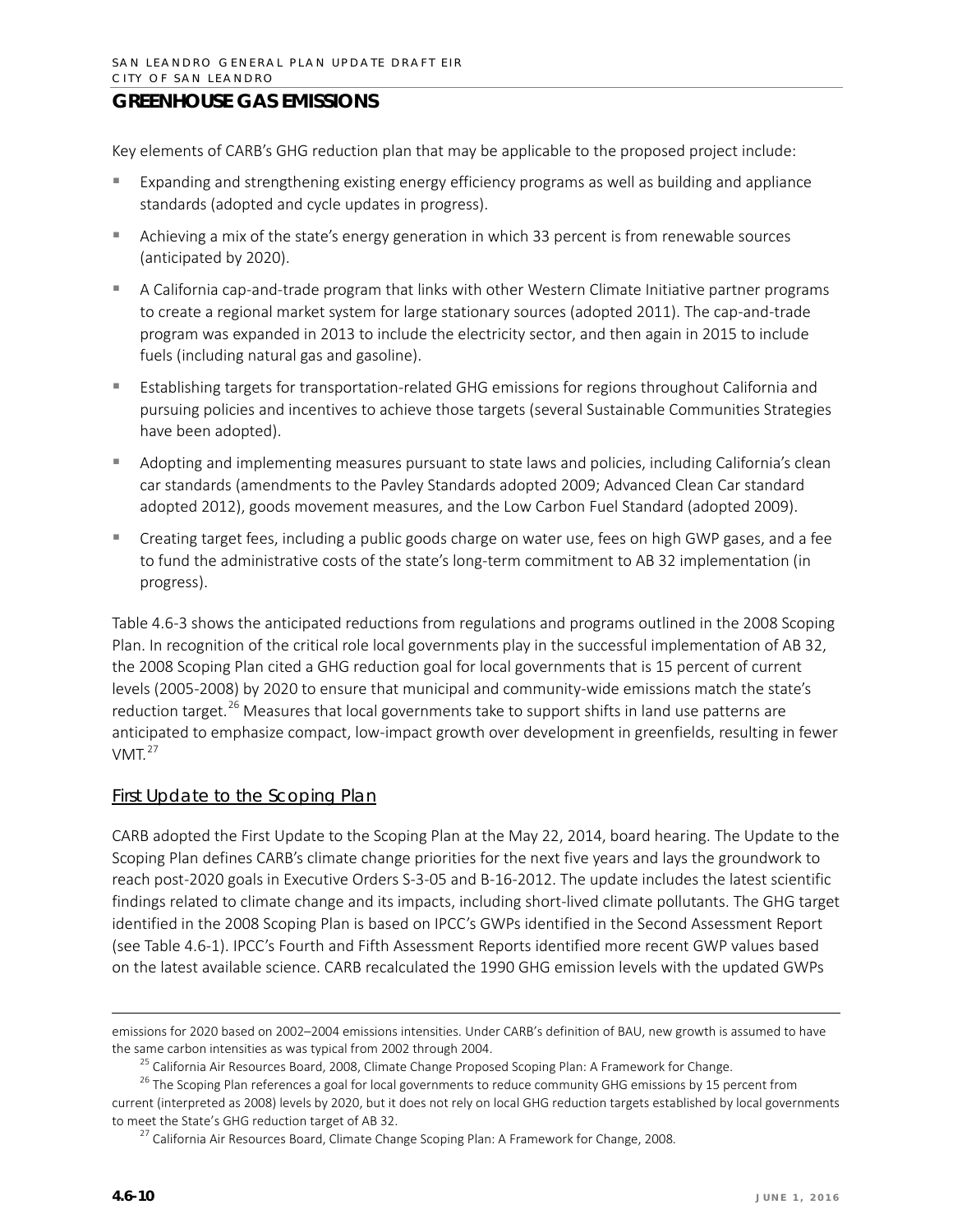| <b>Recommended Reduction Measures</b>                                        | <b>Reductions Counted toward</b><br>2020 Target of 169 MMT CO <sub>2</sub> e | Percentage of<br>Statewide 2020 Target |
|------------------------------------------------------------------------------|------------------------------------------------------------------------------|----------------------------------------|
| Cap and Trade Program and Associated Measures                                |                                                                              |                                        |
| California Light-Duty Vehicle GHG Standards                                  | 31.7                                                                         | 19%                                    |
| <b>Energy Efficiency</b>                                                     | 26.3                                                                         | 16%                                    |
| Renewable Portfolio Standard (33 percent by 2020)                            | 21.3                                                                         | 13%                                    |
| Low Carbon Fuel Standard                                                     | 15                                                                           | 9%                                     |
| Regional Transportation-Related GHG Targets <sup>a</sup>                     | 5                                                                            | 3%                                     |
| Vehicle Efficiency Measures                                                  | 4.5                                                                          | 3%                                     |
| Goods Movement                                                               | 3.7                                                                          | 2%                                     |
| Million Solar Roofs                                                          | 2.1                                                                          | 1%                                     |
| Medium/Heavy Duty Vehicles                                                   | 1.4                                                                          | 1%                                     |
| High Speed Rail                                                              | 1.0                                                                          | 1%                                     |
| <b>Industrial Measures</b>                                                   | 0.3                                                                          | 0%                                     |
| Additional Reduction Necessary to Achieve Cap                                | 34.4                                                                         | 20%                                    |
| Total Cap and Trade Program Reductions                                       | 146.7                                                                        | 87%                                    |
| <b>Uncapped Sources/Sectors Measures</b>                                     |                                                                              |                                        |
| High Global Warming Potential Gas Measures                                   | 20.2                                                                         | 12%                                    |
| Sustainable Forests                                                          | 5                                                                            | 3%                                     |
| Industrial Measures (for sources not covered under cap and<br>trade program) | 1.1                                                                          | 1%                                     |
| Recycling and Waste (landfill methane capture)                               | $\mathbf{1}$                                                                 | 1%                                     |
| <b>Total Uncapped Sources/Sectors Reductions</b>                             | 27.3                                                                         | 16%                                    |
| Total Reductions Counted toward 2020 Target                                  | 174                                                                          | 100%                                   |
| Other Recommended Measures - Not Counted toward 2020 Target                  |                                                                              |                                        |
| <b>State Government Operations</b>                                           | 1.0 to 2.0                                                                   | 1%                                     |
| Local Government Operationsb                                                 | To Be Determined                                                             | <b>NA</b>                              |
| Green Buildings                                                              | 26                                                                           | 15%                                    |
| Recycling and Waste                                                          | 9                                                                            | 5%                                     |
| Water Sector Measures                                                        | 4.8                                                                          | 3%                                     |
| Methane Capture at Large Dairies                                             | $\mathbf{1}$                                                                 | 1%                                     |
| Total Other Recommended Measures - Not Counted Toward<br>2020 Target         | 42.8                                                                         | <b>NA</b>                              |

#### TABLE 4.6-3 SCOPING PLAN GHG REDUCTION MEASURES AND REDUCTIONS TOWARD 2020 TARGET

Notes: The percentages in the right-hand column add up to more than 100 percent because the emissions reduction goal is 169 MMTCO<sub>2</sub>e and the Scoping Plan identifies 174 MTCO<sub>2</sub>e of emissions reductions strategies. Based on the SAR GWPs. MMTCO<sub>2</sub>e = million metric tons of CO<sub>2</sub>e

a. Reductions represent an estimate of what may be achieved from local land use changes. It is not the SB 375 regional target.

b. According to the Measure Documentation Supplement to the Scoping Plan, local government actions and targets are anticipated to reduce vehicle miles by approximately 2 percent through land use planning, resulting in a potential GHG reduction of 2 million metric tons of CO<sub>2</sub>e (or approximately 1.2 percent of the GHG reduction target). However, these reductions were not included in the Scoping Plan reductions to achieve the 2020 target. Source: California Air Resources Board, 2008, Climate Change Scoping Plan: A Framework for Change.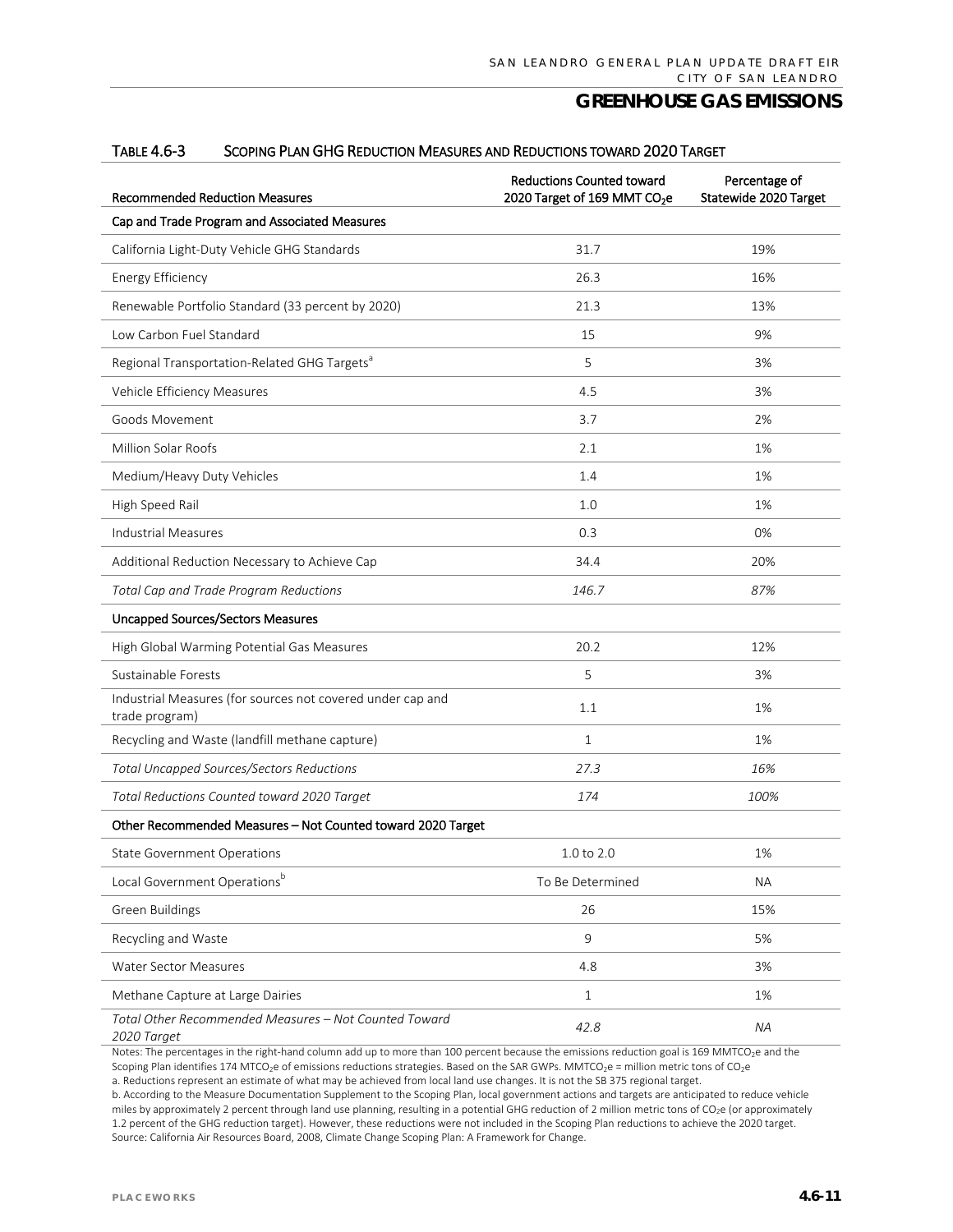in the Fourth Assessment Report, and the 427 MMTCO<sub>2</sub>e 1990 emissions level and 2020 GHG emissions limit, established in response to AB 32, is slightly higher, at 431 MMTCO<sub>2</sub>e.<sup>[28](#page-11-0)</sup>

In the First Update to the Scoping Plan (also referred to as the 2014 Scoping Plan), CARB projects that statewide BAU emissions in 2020 would be approximately 509 MMTCO<sub>2</sub>e.<sup>[29](#page-11-1)</sup> Therefore, to achieve the AB 32 target of 431 MMTCO<sub>2</sub>e (i.e., 1990 emissions levels) by 2020, the state would need to reduce emissions by 78 MMTCO<sub>2</sub>e compared to BAU conditions, a reduction of 15.3 percent from BAU in 2020. The data from the First Update to the Scoping Plan regarding GHG emissions and reductions needed to achieve the 1990 emissions target are shown in Table 4.6-4.

| Category                                                                                                        | $2020$ MMTCO <sub>2</sub> e -<br>Fourth Assessment Report GWPs |
|-----------------------------------------------------------------------------------------------------------------|----------------------------------------------------------------|
| AB 32 Baseline 2020 Forecast Emissions (2020 BAU) with Pavley I<br>and the Renewable Electricity Standard (RPS) | 539                                                            |
| AB 32 Baseline 2020 Forecast Emissions (2020 BAU) <sup>a</sup>                                                  | 509                                                            |
| <b>Expected Reductions from Sector-Based Measures</b>                                                           |                                                                |
| Energy                                                                                                          | 25                                                             |
| Transportation                                                                                                  | 23                                                             |
| High-GWPs                                                                                                       | 5                                                              |
| Waste                                                                                                           | 2                                                              |
| Cap-and-Trade Reductionsb                                                                                       | 23                                                             |
| 2020 Limit                                                                                                      | 431                                                            |
| Percent Reduction from BAU with Payley I and RPS                                                                | 20.0%                                                          |
| Percent Reduction from BAU without Payley and RPS                                                               | 15.3%                                                          |

#### TABLE 4.6-4 STATE BAU FORECAST IN THE FIRST UPDATE TO THE SCOPING PLAN

a. The total projected emissions in the 2020 BAU scenario accounts for reductions anticipated from Pavley I and the Renewable Electricity Standard (30 million MTCO<sub>2</sub>e total).

b. The cap-and-trade reductions depend on the emissions forecast.

Sources: CARB 2014, First Update to the Climate Change Scoping Plan: Building on the Framework, Pursuant to AB 32, The California Global Warming Solutions Act of 2006, May 15.

The update highlights California's progress toward meeting the near-term 2020 GHG emission reduction goals defined in the original 2008 Scoping Plan. As identified in the Update to the Scoping Plan, California is on track to meeting the goals of AB 32. However, the Update to the Scoping Plan also addresses the state's longer-term GHG goals within a post-2020 element. The post-2020 element provides a high-level view of a long-term strategy for meeting the 2050 GHG goals, including a recommendation for the state to adopt a mid-term target (e.g., 2030). According to the Update to the Scoping Plan, local government

<span id="page-11-1"></span><span id="page-11-0"></span><sup>&</sup>lt;sup>28</sup> California Air Resources Board, 2014, *First Update to the Climate Change Scoping Plan: Building on the Framework*, *Pursuant to AB 32, The California Global Warming Solutions Act of 2006.*

 $^{29}$  The BAU forecast includes GHG reductions from Pavley and the 33% Renewable Portfolio Standard (RPS).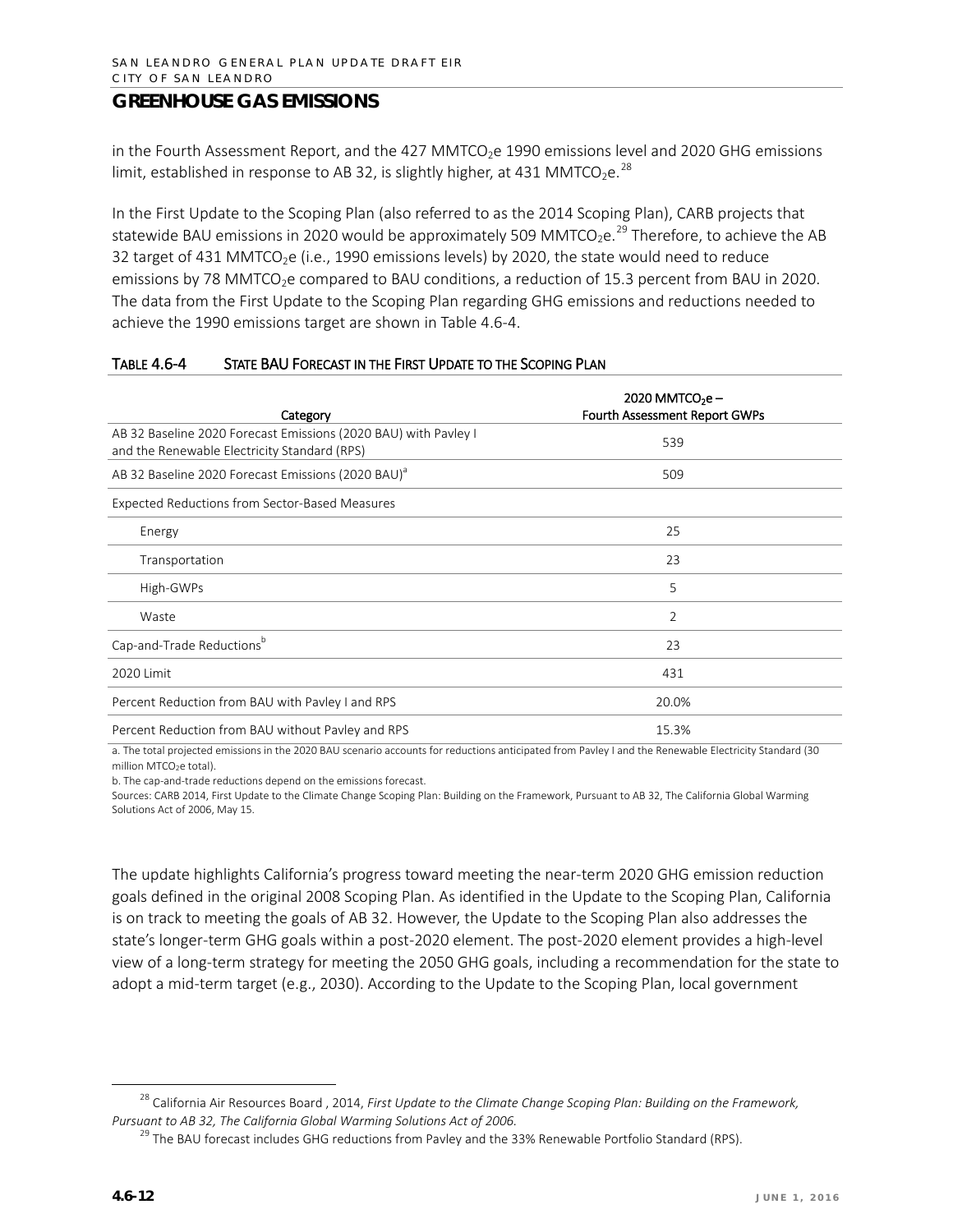reduction targets should chart a reduction trajectory that is consistent with, or exceeds, the trajectory created by statewide goals. $30$ 

According to the Update to the Scoping Plan, reducing emissions to 80 percent below 1990 levels will require a fundamental shift to efficient, clean energy in every sector of the economy. Progressing toward California's 2050 climate targets will require significant accelerations of GHG reduction rates. Emissions from 2020 to 2050 will have to decline several times faster than the rate needed to reach the 2020 emissions limit. $31$ 

#### Second Update to the Scoping Plan

The new Executive Order B-30-15 requires CARB to prepare another update to the Scoping Plan to address the 2030 target for the state. During the October 1, 2015, CARB workshop, CARB announced that the next update to the Scoping Plan would be adopted by late 2016 and would address the new 2030 interim target to achieve a 40 percent reduction below 1990 levels by 2030.

#### *Senate Bill 375*

In 2008, Senate Bill 375 (SB 375), the Sustainable Communities and Climate Protection Act, was adopted to connect the GHG emissions reductions targets established in the 2008 Scoping Plan for the transportation sector to local land use decisions that affect travel behavior. Its intent is to reduce GHG emissions from light-duty trucks and automobiles (excludes emissions associated with goods movement) by aligning regional long-range transportation plans, investments, and housing allocations to local land use planning to reduce VMT and vehicle trips. Specifically, SB 375 required CARB to establish GHG emissions reduction targets for each of the 18 metropolitan planning organizations (MPOs).

#### *Assembly Bill 1493*

California vehicle GHG emission standards were enacted under AB 1493 (Pavley I). Pavley I is a clean-car standard that is anticipated to reduce GHG emissions from new passenger vehicles (light-duty auto to medium-duty vehicles) by 30 percent from 2009 through 2016. California implements the Pavley I standards through a waiver granted to California by the US EPA. In 2012, the US EPA issued a Final Rulemaking that sets even more stringent fuel economy and GHG emissions standards for model years 2017 through 2025 light-duty vehicles (see also the discussion on the update to the CAFE standards under *"*Federal Laws," above). In January 2012, CARB approved the Advanced Clean Cars program (formerly known as Pavley II) for model years 2017 through 2025. The program combines the control of smog, soot, and global warming gases and requirements for a greater number of zero-emission vehicles into a single package of standards. Under California's Advanced Clean Car program, by 2025, new automobiles will emit 34 percent fewer global warming gases and 75 percent fewer smog-forming emissions.<sup>[32](#page-12-2)</sup>

<span id="page-12-0"></span><sup>&</sup>lt;sup>30</sup> California Air Resources Board, 2014, *First Update to the Climate Change Scoping Plan: Building on the Framework, Pursuant to AB 32, The California Global Warming Solutions Act of 2006.*

<span id="page-12-1"></span><sup>&</sup>lt;sup>31</sup> California Air Resources Board, 2014, *First Update to the Climate Change Scoping Plan: Building on the Framework, Pursuant to AB 32, The California Global Warming Solutions Act of 2006.*

<span id="page-12-2"></span> $32$  See also the discussion on the update to the CAFE standards under Federal Laws, above. In January 2012, CARB approved the Advanced Clean Cars program (formerly known as Pavley II) for model years 2017 through 2025. The program combines the control of smog, soot and global warming gases and requirements for greater numbers of zero-emission vehicles into a single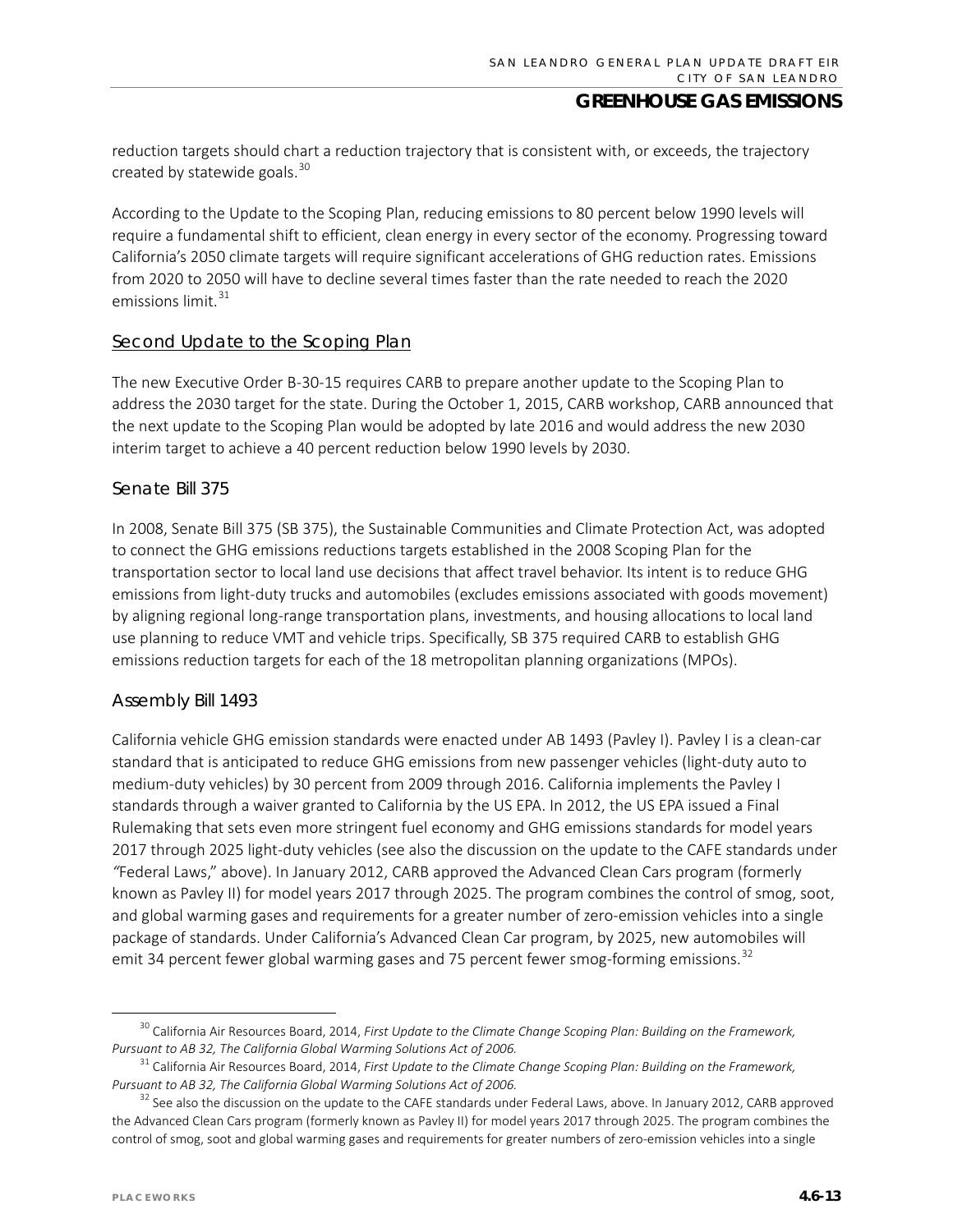#### *Executive Order S-01-07*

On January 18, 2007, the state set a new low carbon fuel standard (LCFS) for transportation fuels sold in the state. Executive Order S-1-07 sets a declining standard for GHG emissions, measured in  $CO<sub>2</sub>e$  grams per unit of fuel energy sold in California. The LCFS requires a reduction of 2.5 percent in the carbon intensity of California's transportation fuels by 2015 and a reduction of at least 10 percent by 2020. The standard applies to refiners, blenders, producers, and importers of transportation fuels, and would use market-based mechanisms to allow providers to choose how they reduce emissions during the "fuel cycle" using the most economically feasible methods.

#### *Executive Order B-16-2012*

On March 23, 2012, the state directed CARB, the California Energy Commission (CEC), the Public Utilities Commission, and other relevant agencies to work with the Plug-in Electric Vehicle Collaborative and the California Fuel Cell Partnership to establish benchmarks to accommodate zero-emissions vehicles in major metropolitan areas, including infrastructure to support them (e.g., electric vehicle charging stations). The executive order also directs the number of zero-emission vehicles in California's state vehicle fleet to increase through the normal course of fleet replacement so that at least 10 percent of fleet purchases of light-duty vehicles are zero-emission by 2015 and at least 25 percent by 2020. The executive order also establishes a target for the transportation sector of reducing GHG emissions to 80 percent below 1990 levels by 2050.

#### *Senate Bills 1078 and 107, and Executive Order S-14-08*

A major component of California's Renewable Energy Program is the renewable portfolio standard (RPS) established under Senate Bills 1078 (Sher)<sup>[33](#page-13-0)</sup> and 107 (Simitian)<sup>[34](#page-13-1)</sup>. Under the RPS, certain retail sellers of electricity were required to increase the amount of renewable energy each year by at least 1 percent in order to reach at least 20 percent by December 30, 2010. Executive Order S-14-08 was signed in November 2008 and expands the state's Renewable Energy Standard to 33 percent renewable power by 2020. This Executive Order was adopted by the legislature in 2011 under SBX1-2. Renewable sources of electricity include wind, small hydropower, solar, geothermal, biomass, and biogas. The increase in renewable sources for electricity production will decrease indirect GHG emissions from development projects because electricity production from renewable sources is generally considered carbon neutral.

#### *California Building Code: Building and Energy Efficiency Standards*

Energy conservation standards for new residential and nonresidential buildings were originally adopted by the California Energy Resources Conservation and Development Commission (now the CEC) in June 1977 (California Code of Regulations [CCR], Title 24, Part 6). Title 24 requires the design of building shells and building components to conserve energy. The standards are updated about every three years to allow for

l

package of standards. Under California's Advanced Clean Car program, by 2025, new automobiles will emit 34 percent fewer global warming gases and 75 percent fewer smog-forming emissions.<br><sup>33</sup> Official California Legislative Information[, http://www.leginfo.ca.gov/pub/01-02/bill/sen/sb\\_1051-1100/sb\\_1078\\_bill\\_](http://www.leginfo.ca.gov/pub/01-02/bill/sen/sb_1051-1100/sb_1078_bill_20020912_chaptered.html)

<span id="page-13-0"></span>[<sup>20020912</sup>\\_chaptered.html,](http://www.leginfo.ca.gov/pub/01-02/bill/sen/sb_1051-1100/sb_1078_bill_20020912_chaptered.html) accessed on September 24, 2014.

<span id="page-13-1"></span><sup>&</sup>lt;sup>34</sup> Official California Legislative Information[, http://www.leginfo.ca.gov/pub/05-06/bill/sen/sb\\_0101-0150/sb\\_107\\_bill\\_](http://www.leginfo.ca.gov/pub/05-06/bill/sen/sb_0101-0150/sb_107_bill_20060926_chaptered.html) [20060926\\_chaptered.html,](http://www.leginfo.ca.gov/pub/05-06/bill/sen/sb_0101-0150/sb_107_bill_20060926_chaptered.html) accessed on September 24, 2014.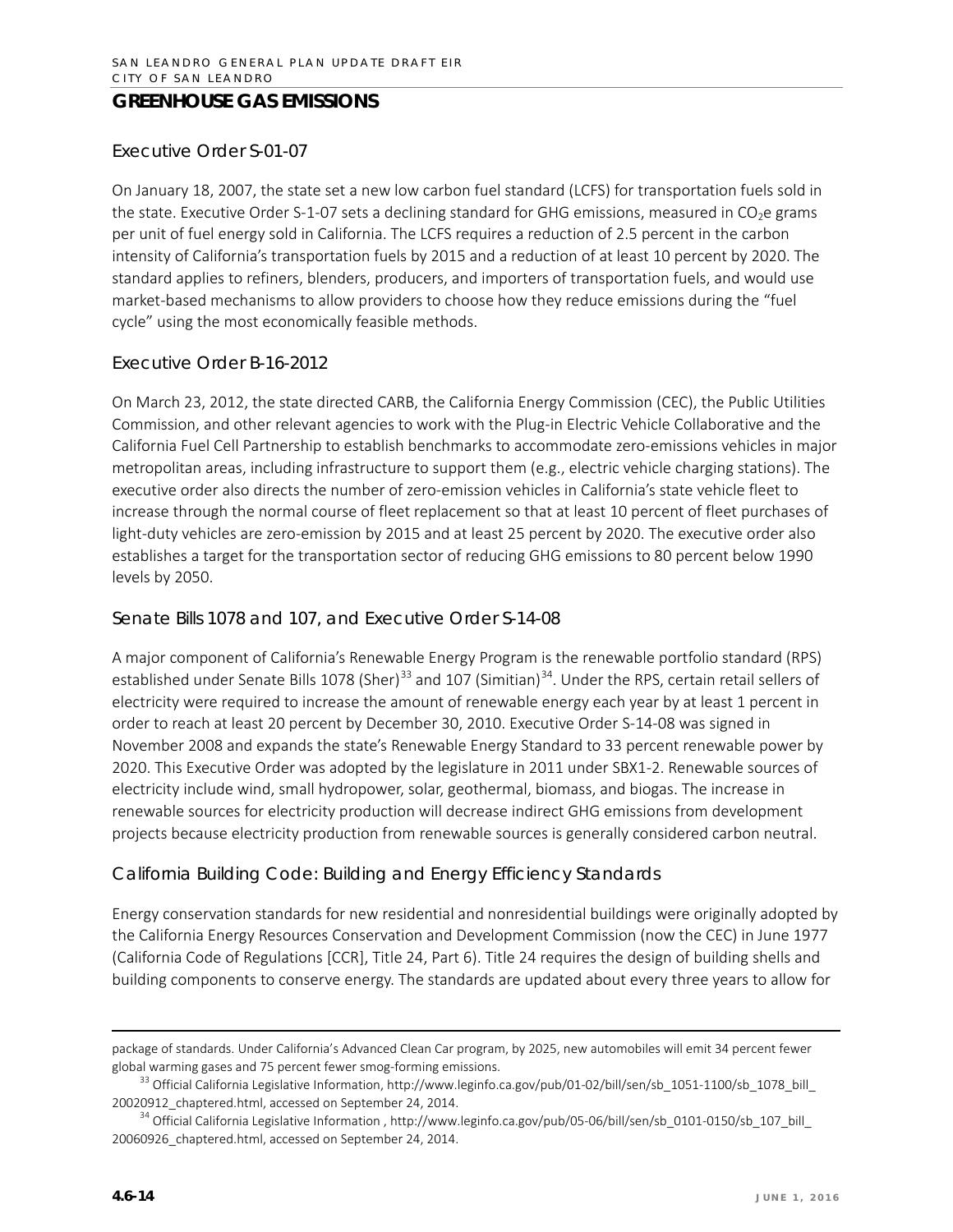consideration of new energy efficiency technologies and methods. In 2012, the CEC adopted the 2013 Building and Energy Efficiency Standards, which went into effect on July 1, 2014. Buildings that are constructed in accordance with the 2013 Building and Energy Efficiency Standards are 25 percent (residential) to 30 percent (nonresidential) more energy efficient than the 2008 standards as a result of changes in requirements for windows, insulation, lighting, ventilation systems, and other features.

Most recently, the CEC adopted the 2016 Building and Energy Efficiency Standards. The 2016 standards will continue to improve upon the current 2013 standards for new construction of, and additions and alterations to, residential and nonresidential buildings. These standards will go into effect on January 1, 2017. Under the 2016 standards, residential buildings are 28 percent more energy efficient than the 2013 standards, and non-residential buildings are 5 percent more energy efficient.<sup>[35](#page-14-0)</sup>

The 2016 standards will not achieve zero net energy (ZNE). However, they do get very close to the state's goal and make important steps toward changing residential building practices in California. The 2019 standards will take the final step to achieve ZNE for newly constructed residential buildings throughout California.<sup>[36](#page-14-1)</sup>

#### *California Building Code: CALGreen*

On July 17, 2008, the California Building Standards Commission adopted the nation's first green building standards. The California Green Building Standards Code (24 CCR, Part 11, known as "CALGreen") was adopted as part of the California Building Standards Code. CALGreen established planning and design standards for sustainable site development, energy efficiency (in excess of the California Energy Code requirements), water conservation, material conservation, and indoor air contaminants.<sup>[37](#page-14-2)</sup> The mandatory provisions of CALGreen became effective January 1, 2011, and were updated most recently in 2013. The building efficiency standards are enforced through the local building permit process.

#### *2006 Appliance Efficiency Regulations*

The 2006 Appliance Efficiency Regulations (20 CCR §§ 1601–1608) were adopted by the CEC on October 11, 2006, and approved by the California Office of Administrative Law on December 14, 2006. The regulations include standards for both federally regulated appliances and non-federally regulated appliances. Though these regulations are now often viewed as "business as usual," they exceed the standards imposed by any other state, and they reduce GHG emissions by reducing energy demand.

#### *Solid Waste Regulations*

California's Integrated Waste Management Act of 1989 (AB 939, Public Resources Code 40050 et seq.) set a requirement for cities and counties throughout the state to divert 50 percent of all solid waste from landfills by January 1, 2000, through source reduction, recycling, and composting. In 2008, the

<span id="page-14-0"></span><sup>&</sup>lt;sup>35</sup> California Energy Commission. 2015, 2016 Building Energy Efficiency Standards, Adoption Hearing Presentation. [http://www.energy.ca.gov/title24/2016standards/rulemaking/documents/,](http://www.energy.ca.gov/title24/2016standards/rulemaking/documents/) accessed on September 23, 2015.<br><sup>[36](http://www.energy.ca.gov/title24/2016standards/rulemaking/documents/)</sup> California Energy Commission. 2015, 2016 Building Energy and Efficiency Standards Frequently Asked Questions.

<span id="page-14-2"></span><span id="page-14-1"></span>[http://www.energy.ca.gov/title24/2016standards/rulemaking/documents/2016\\_Building\\_Energy\\_Efficiency\\_Standards\\_FAQ.pdf,](http://www.energy.ca.gov/title24/2016standards/rulemaking/documents/2016_Building_Energy_Efficiency_Standards_FAQ.pdf)  accessed on September 23, 2015.

 $37$  The green building standards became mandatory in the 2010 edition of the code.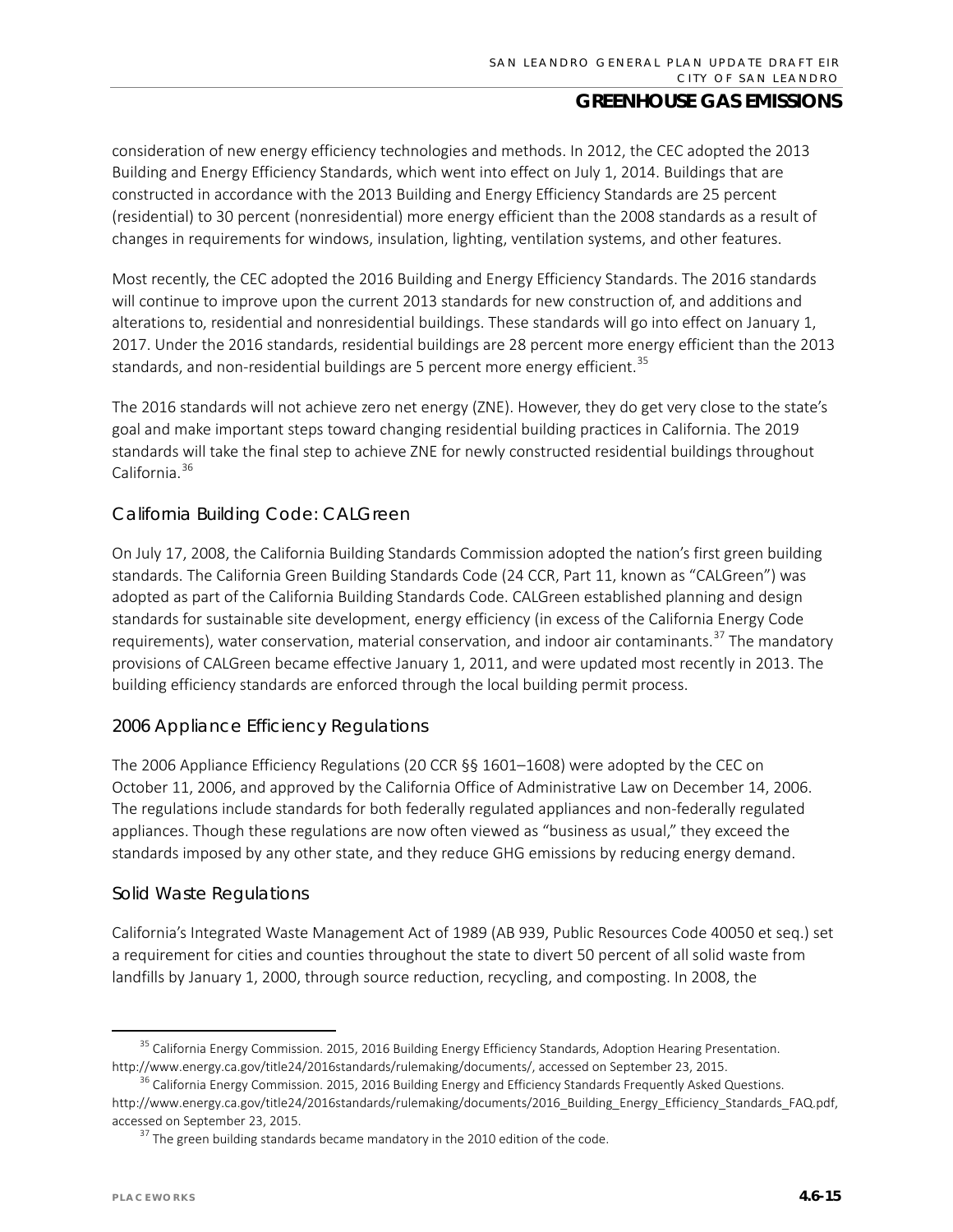requirements were modified to reflect a per capita requirement rather than tonnage. To help achieve this, the act requires that each City and County prepare and submit a source reduction and recycling element. AB 939 also established the goal for all California counties to provide at least 15 years of ongoing landfill capacity.

AB 341 (Chapter 476, Statutes of 2011) increased the statewide goal for waste diversion to 75 percent by 2020 and requires recycling of waste from commercial and multifamily residential land uses.

The California Solid Waste Reuse and Recycling Access Act (AB 1327, California Public Resources Code Sections 42900 et seq.) requires areas to be set aside for collecting and loading recyclable materials in development projects. The act required the California Integrated Waste Management Board to develop a model ordinance for adoption by any local agency requiring adequate areas for collection and loading of recyclable materials as part of development projects. Local agencies are required to adopt the model or an ordinance of their own.

Section 5.408 of the 2013 California Green Building Standards Code also requires that at least 50 percent of the nonhazardous construction and demolition waste from nonresidential construction operations be recycled and/or salvaged for reuse.

### *Water Efficiency Regulations*

The 20x2020 Water Conservation Plan was issued by the Department of Water Resources (DWR) in 2010 pursuant to Senate Bill 7, which was adopted during the 7th Extraordinary Session<sup>[38](#page-15-0)</sup> of 2009-2010 and therefore dubbed "SBX7-7." SBX7-7 mandated urban water conservation and authorized the DWR to prepare a plan implementing urban water conservation requirements (20x2020 Water Conservation Plan). In addition, it required agricultural water providers to prepare agricultural water management plans, measure water deliveries to customers, and implement other efficiency measures. SBX7-7 requires urban water providers to adopt a water conservation target of 20 percent reduction in urban per capita water use by 2020 compared to 2005 baseline use.

The Water Conservation in Landscaping Act of 2006 (AB 1881) requires local agencies to adopt the updated DWR model ordinance or equivalent. AB 1881 also requires the CEC to consult with the DWR, to adopt by regulation, performance standards and labeling requirements for landscape irrigation equipment, including irrigation controllers, moisture sensors, emission devices, and valves to reduce the wasteful, uneconomic, inefficient, or unnecessary consumption of energy or water.

# **Regional Regulations**

## *Bay Area Air Quality Management District*

BAAQMD is the agency responsible for ensuring that the National and California ambient air quality standards are attained and maintained in the San Francisco Bay Area Air Basin. Building on state and other regional climate protection efforts, BAAQMD has adopted a resolution to reduce GHG emissions by:

<span id="page-15-0"></span><sup>&</sup>lt;sup>38</sup>An extraordinary session is a period when the legislative body convenes outside of the normal legislative session.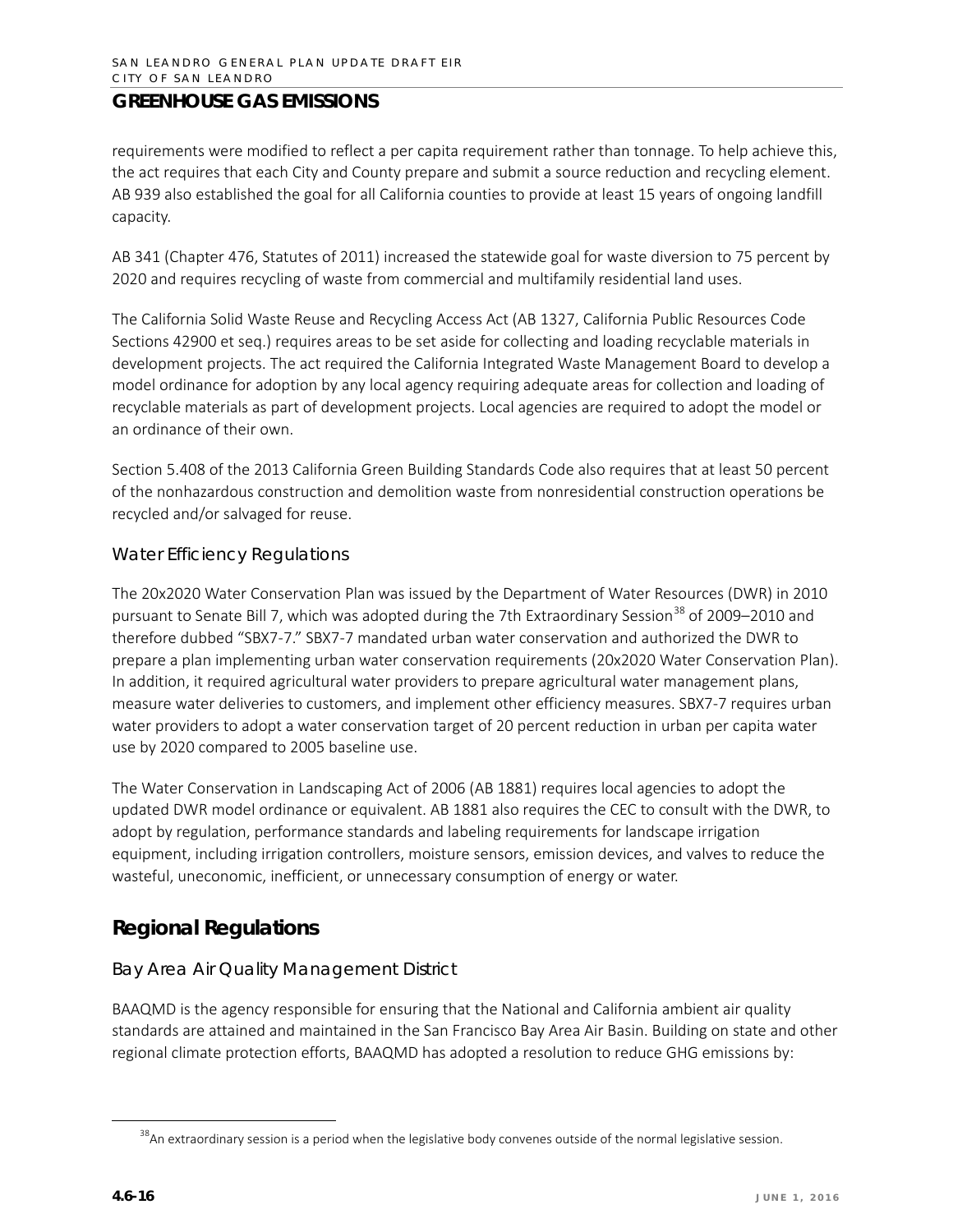- Setting a goal for the Bay Area region to reduce GHG emissions by 2050 to 80 percent below 1990 levels.
- Developing a Regional Climate Protection Strategy to make progress towards the 2050 goal, using the Air District's Clean Air Plan to initiate the process.
- Developing a 10-point work program to guide the Air District's climate protection activities in the near term.[39](#page-16-0)

BAAQMD is working on a Regional Climate Protection Strategy for achieving the 2050 goal for GHG emission reductions that complements existing planning efforts at the State, regional, and local levels, and uses the Air District's 2016 Draft Clean Air Plan to initiate the process. Based on BAAQMD's 10-Point Climate Action Work Program, the Regional Climate Protection Strategy will include an updated GHG emissions inventory and forecast and GHG reduction goals and interim targets for the Bay Area.<sup>[40](#page-16-1)</sup>

#### *Plan Bay Area*

The Association of Bay Area Governments (ABAG), Metropolitan Transportation Commission (MTC), BAAQMD, and San Francisco Bay Conservation and Development Commission (BCDC) share joint responsibility for creating, updating, and overseeing *Plan Bay Area*, the Sustainable Communities Strategy (SCS) for the nine-county Bay Area region pursuant to SB 375. Under SB 375, *Plan Bay Area*'s targets are a 7 percent per capita reduction in GHG emissions from 2005 by 2020, and 15 percent per capita reduction from 2005 levels by 2035.<sup>[41](#page-16-2)</sup> SB 375 requires CARB to periodically update the targets, no later than every 8 years. CARB plans to propose updated targets for consideration in 2016, with the intent to make them effective in 2018. Sustainable communities strategies (SCSs) adopted in 2018 would be subject to the updated targets.<sup>[42](#page-16-3)</sup>

Each of the agencies involved in the SCS has a different role in regional governance. ABAG primarily deals with regional land use, housing, environmental quality, and economic development, while MTC is tasked with regional transportation planning, coordinating, and financing. BAAQMD is responsible for regional air pollution regulation. BCDC's focus is to preserve, enhance, and ensure responsible use of San Francisco Bay.

These agencies jointly created *Plan Bay Area*,<sup>[43](#page-16-4)</sup> adopted in July 2013 and now a regulating portion of the Bay Area's 25-year Regional Transportation Plan (RTP), which in part dictates funding for local transportation programs and improvements. By federal law, the RTP must be internally consistent. Therefore, the more than \$200 billion dollars of transportation investment typically included in the RTP

<span id="page-16-0"></span><sup>&</sup>lt;sup>39</sup> Bay Area Air Quality Management District, 2013, Resolution No. 2013-11: Resolution Adopting a Greenhouse House Gas Reduction Goal and Commitment to Develop a Regional Climate Protection Strategy[. http://www.baaqmd.gov/~/media/](http://www.baaqmd.gov/%7E/media/files/planning-and-research/climate-protection-program/climateresolution.pdf?la=en) [files/planning-and-research/climate-protection-program/climateresolution.pdf?la=en,](http://www.baaqmd.gov/%7E/media/files/planning-and-research/climate-protection-program/climateresolution.pdf?la=en) accessed September 23, 2015.

<span id="page-16-1"></span><sup>40</sup> Bay Area Air Quality Management District, 2014, 10-Point Climate Action Work Program. [http://www.baaqmd.gov/](http://www.baaqmd.gov/%7E/media/files/planning-and-research/climate-protection-program/10-point-work-program-pdf.pdf?la=en) [~/media/files/planning-and-research/climate-protection-program/10-point-work-program-pdf.pdf?la=en,](http://www.baaqmd.gov/%7E/media/files/planning-and-research/climate-protection-program/10-point-work-program-pdf.pdf?la=en) accessed on September 23, 2015.

<span id="page-16-2"></span><sup>&</sup>lt;sup>41</sup> California Air Resources Board, 2010, Staff Report Proposed Regional Greenhouse Gas Emission Reduction Targets for Automobiles and Light Trucks Pursuant to Senate Bill 375.

<span id="page-16-4"></span><span id="page-16-3"></span><sup>&</sup>lt;sup>42</sup> California Air Resources Board, 2015, ARB Process and Schedule for SB 375 Target Update, http://www.arb.ca.gov/cc/ sb375/sb375.htm, accessed on May 10, 2016.

<sup>&</sup>lt;sup>43</sup> To read more about Plan Bay Area go to www.OneBayArea.Org.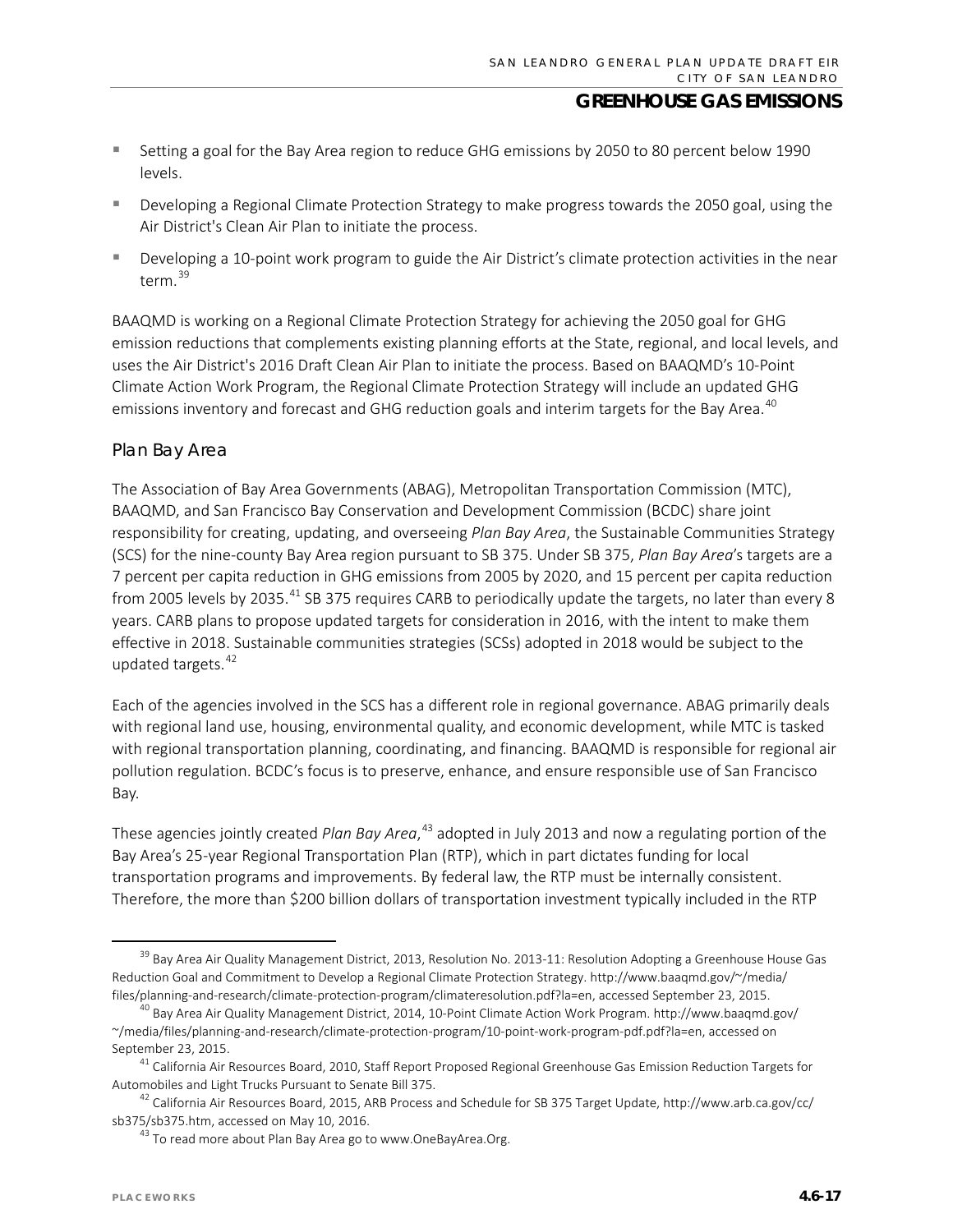must align with and support the SCS land use pattern. State law also requires that the updated 8-year regional housing need allocation (RHNA) prepared by ABAG for municipal housing element updates is consistent with the SCS. The update to *Plan Bay Area*, *Plan Bay Area 2040*, is currently underway.

*Plan Bay Area* sets a development pattern for the region, which, when integrated with the transportation network and other transportation measures and policies, would reduce GHG emissions from cars and light trucks beyond the per capita reduction targets identified by CARB pursuant to SB 375.

As part of the implementation framework for *Plan Bay Area*, local governments may identify "Priority Development Areas" (PDAs) to focus growth. The PDAs are transit-oriented, infill development opportunity areas within existing communities. Over two-thirds of overall Bay Area growth through 2040 is allocated to the PDAs, which are expected to accommodate 80 percent (or over 525,570 units) of new housing and 66 percent (or 7[44](#page-17-0),230) of new jobs in the region.<sup>44</sup> Additionally, the plan designates "Priority Conservation Areas" (PCAs), which are regionally significant open spaces for which there exists broad consensus for long-term protection, but which face nearer-term development pressures.

Plan Bay Area includes the following PDAs and Potential PDA in the City of San Leandro:<sup>[45](#page-17-1)</sup>

- Downtown Transit Oriented Development (City Center) PDA
- East 14th Street Mixed Use Corridor PDA
- Bay Fair BART Transit Village (Transit Town Center) Potential PDA

# **Local Regulations**

#### *San Leandro Climate Action Plan*

In 2009 the City of San Leandro developed the *Climate Action Plan (CAP): A Vision of a Sustainable San Leandro* and adopted the municipal measures (i.e., City actions) within the CAP. The CAP includes a 2005 emissions inventory for community-wide emissions and emissions from municipal operations, with a goal to reduce GHG emissions 25 percent below 2005 levels by 2020. The CAP includes GHG emissions reduction measures and actions for reducing GHG emissions from buildings (commercial/industrial, and residential), transportation and land use, solid waste disposal, and municipal operations; however, as identified above, only government implementation actions were adopted.<sup>[46](#page-17-2)</sup>

# **4.6.1.3 EXISTING CONDITIONS**

# **San Leandro Communitywide GHG Emissions**

Table 4.6-5 shows community-wide GHG emissions in the City of San Leandro. San Leandro's baseline emissions inventory totaled 524,283 MTCO<sub>2</sub>e in 2015. As shown in this table, the on-road transportation sector is the largest contributor of GHG emissions in the City (49.5 percent), with the energy sector

<span id="page-17-0"></span> <sup>44</sup> Metropolitan Transportation Commission (MTC) and Association of Bay Area Governments, 2013, *Final Plan Bay Area, Strategy for a Sustainable Region.*

<span id="page-17-2"></span><span id="page-17-1"></span><sup>&</sup>lt;sup>45</sup> Metropolitan Transportation Commission and Association of Bay Area Governments, 2013, Priority Development Area Showcase. http://gis.abag.ca.gov/website/PDAShowcase/, accessed on February 2016.<br><sup>46</sup> City of San Leandro, 2009, Climate Action Plan: A Vision for a Sustainable San Leandro. Prepared by KEMA.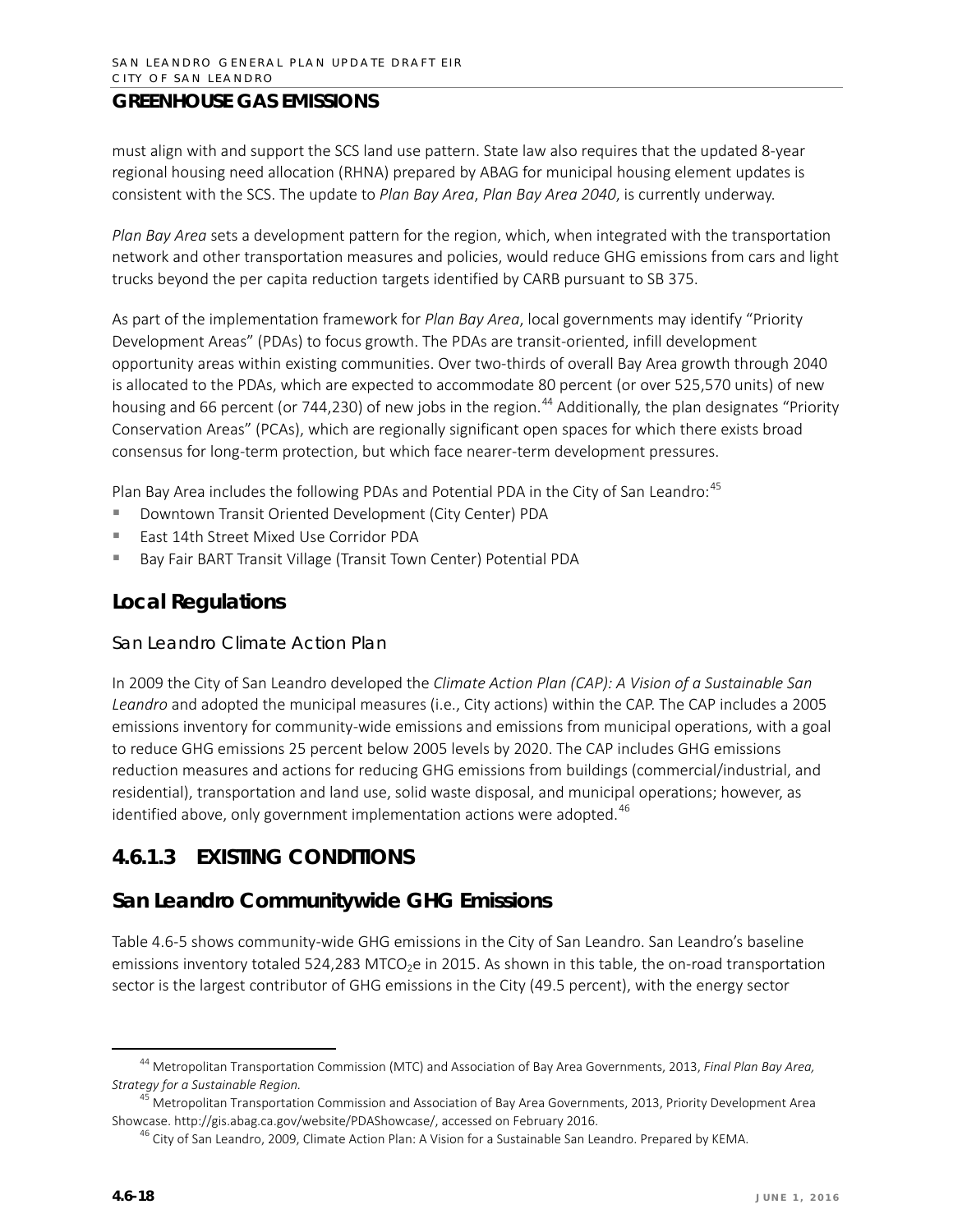emissions contributing the majority of the remainder (45.8 percent). The energy and transportation sectors account for approximately 95.3 percent of total emissions. Solid waste disposal is 3.0 percent of the inventory. Potable water use, wastewater treatment, and off-road equipment use are small contributors by comparison, making up the remaining 1.7 percent of the inventory.

| IABLE 4.6-5<br>CITY OF SAN LEANDRO BASELINE YEAR GHG EMISSIONS |  |                          |                         |
|----------------------------------------------------------------|--|--------------------------|-------------------------|
| Sector                                                         |  | 2015 MTCO <sub>2</sub> e | Percentage of Inventory |
| On-Road Transportation <sup>®</sup>                            |  | 259.709                  | 49.5%                   |
| Residential Energy Use <sup>b</sup>                            |  | 99.911                   | 19.1%                   |

Nonresidential Energy Use<sup>b</sup> 137,285 26.2% Municipal Energy Use<sup>b</sup> 2,827 0.5% 0.5% Solid Waste Disposal<sup>c</sup> and the second 15,633 3.0% 3.0% Water Use/Wastewater Generation<sup>d</sup> 2,873  $\qquad 2.873$  0.5% Other – Off-road Equipment<sup>e</sup> 6,046 1.2% 6,046 Total Community Emissions 624,283 100%

#### TABLE 4.6-5 CITY OF SAN LEANDRO BASELINE YEAR GHG EMISSIONS

 $33,587$  — Notes: Emissions may not total to 100 percent due to rounding. Based on GWPs in the IPCC Second Assessment Report (SAR). Sources:

 $MTCO_2$ e/SP  $\qquad \qquad \qquad 4.07$ 

a. Based on on-road VMT provided by Kittelson and modeled using EMFAC2014-PL.

Service Population<sup>t</sup> and 128,679

b. Based on electricity and natural gas use provided by PG&E.

BAAQMD Permitted Sources<sup>g</sup>

c. Based on solid waste disposal in the City obtained from CalRecycle and modeled using CARB's Landfill Emissions Tool. Does not include lifecycle emissions, including solid waste diverted from landfills.

d. Water use and wastewater demand is estimated based on rates from the East Bay Municipal Utility District's (EBMUD) Urban Water

Management Plan (UWMP). Fugitive GHG emissions from wastewater treatment use are based on the LGOP emissions factors.

e. GHG emissions from off-road equipment use is based on OFFROAD2007. Excludes harbor craft emissions.

f. Air Quality and GHG modeling is based on household population, which excludes population in non-households (such as nursing homes and

assisted living facilities). Based on the existing demographics in San Leandro (85,810 population and 42,869 employees).

g. These emissions are not regulated by the City but provided for informational purposes. Includes GHG emissions from permitted sources in the City provided by BAAQMD for 2011, which is the latest data available on BAAQMD's website.

For CEQA purposes, the GHG emissions inventory for the proposed Plan is based on emissions sources that are directly or indirectly affected by land use decisions in the city. The emissions inventory is compiled based on activity-data using a combination of a geographic-based (e.g., where emissions are generated) and consumption-based (e.g., associated with where the fuel/water is used even though the emissions are generated elsewhere). As part of BAAQMD's *Climate Protection Program Pathway to 2050*, BAAQMD is compiling an update of emissions sources and emissions in the Bay Area, which is based on a consumption-based methodology. A consumption based inventory supplements the

geographic/production-based inventory by including upstream and downstream emissions from consumption of materials (i.e., a lifecycle analysis) and shifts emissions attributable from producers of the emissions to consumers of emissions. While the BAAQMD inventory will address lifecycle pre-consumer emissions embodied in purchase of consumer goods, the proposed project and this EIR are not required to do so.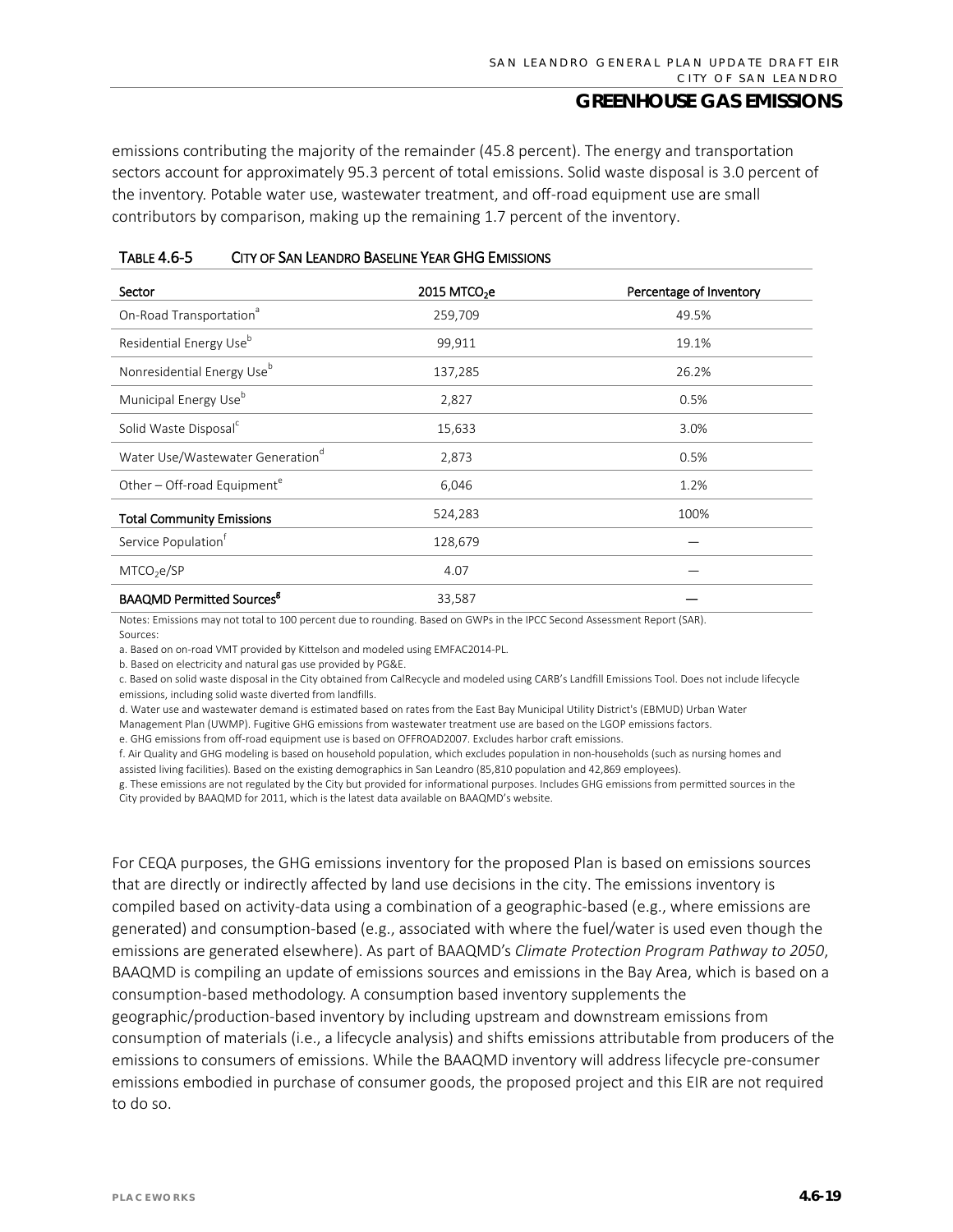Stationary sources of GHG emissions are not under the direct control of the City of San Leandro because they require a permit from BAAQMD. However, because this data is available from BAAQMD for the City of San Leandro and provides a more complete snapshot of the sources of emissions within the City, Table 4.6-5 includes emissions from stationary source emissions as well. However, these emissions are not traditionally considered in local GHG emissions target setting for GHG emissions planning purposes because they are regulated separately by BAAQMD and CARB.

# **4.6.2 STANDARDS OF SIGNIFICANCE**

The proposed project would result in a significant impact to greenhouse gas emissions if it would:

- 1. Generate greenhouse gas emissions, either directly or indirectly, that may a significant effect on the environment.
- 2. Conflict with an applicable plan, policy or regulation adopted for the purpose of reducing the emissions of greenhouse gases.

This section analyzes potential project and cumulative impacts to greenhouse gas emissions.

# **4.6.2.1 BAAQMD PLAN-LEVEL SIGNIFICANCE CRITERIA**

The BAAQMD CEQA Air Quality Guidelines were prepared to assist in the evaluation of air quality and GHG emissions impacts of projects and plans proposed within the Bay Area. The guidelines provide recommended procedures for evaluating potential air impacts during the environmental review process, consistent with CEQA requirements, and include recommended thresholds of significance, mitigation measures, and background air quality information. They also include recommended assessment methodologies for GHG emissions.

Chapter 4.2 of this Draft EIR, Air Quality, contains a detailed discussion of the adoption, subsequent legal challenges, and most recent court decisions regarding BAAQMD's CEQA Guidelines. As explained in that chapter, the City of San Leandro has independently determined that use of BAAQMD's CEQA Guidelines is supported by substantial evidence, and those guidelines have been found by the courts to be valid guidelines for use in the CEQA environmental review process. In addition, CEQA grants local agencies broad discretion to develop their own thresholds of significance, or to rely on thresholds previously adopted or recommended by other public agencies or experts so long as they are supported by substantial evidence. Accordingly, the City is using the BAAQMD's 2011 thresholds to evaluate project impacts in order to evaluate the potential effects of the project on GHG emissions.

The BAAQMD CEQA Guidelines include thresholds for GHG impacts for general plan analyses that are consistent with the GHG reduction goals of AB 32. Therefore, the impact of a general plan is less than significant if it: $47$ 

<span id="page-19-0"></span><sup>&</sup>lt;sup>47</sup> BAAQMD's CEQA Guidelines also allow cities to tier from plans adopted to mitigate the effects of GHG emissions on a city/town level, consistent with AB 32 goals. However, the proposed project is an update to the General Plan Land Use and Circulation Element, which has a horizon year beyond the analysis in the CAP.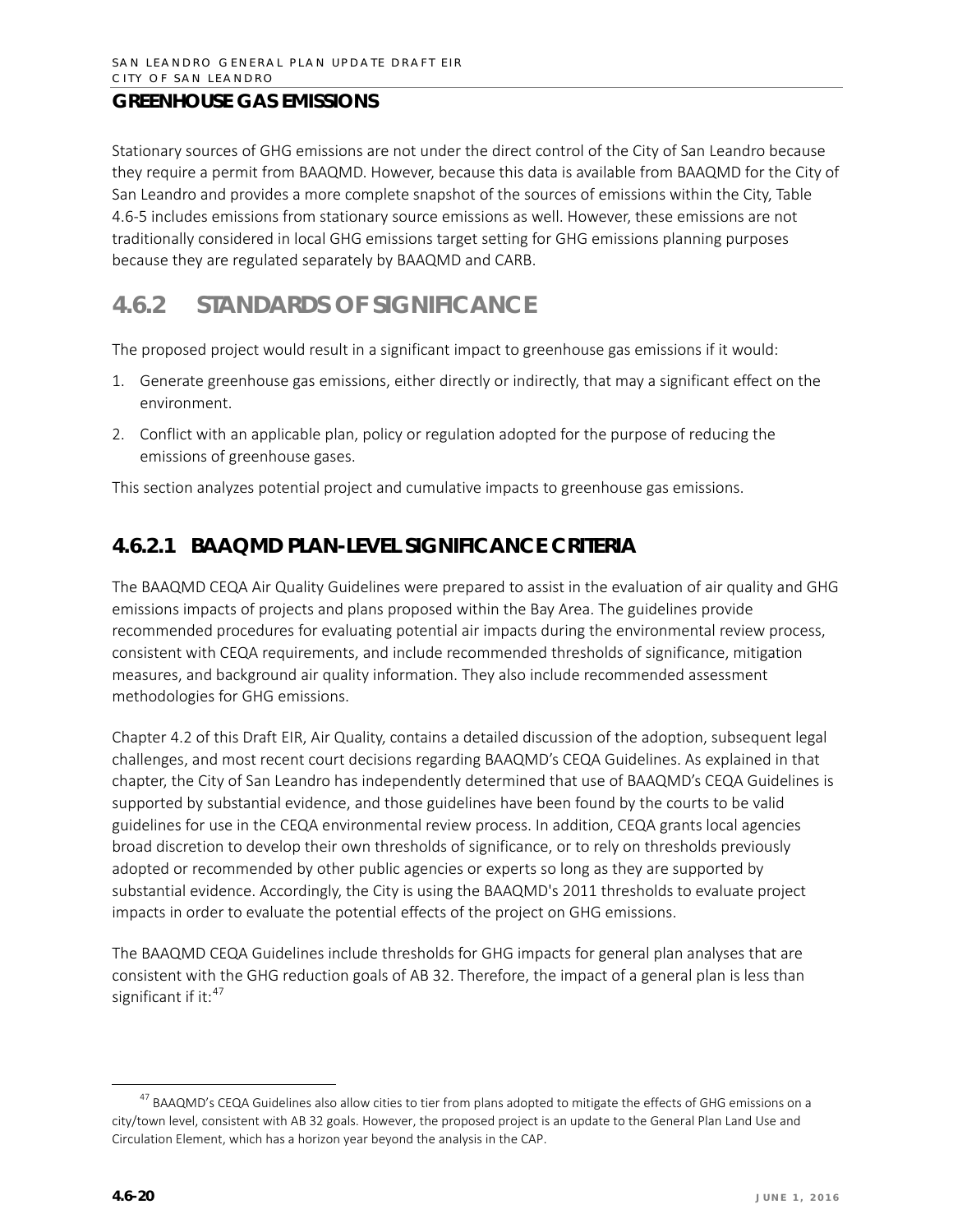- 1. Reduces emissions to 1990 GHG emission levels by 2020; or
- 2. Reduces emissions to 15 percent below 2008 or earlier emission levels by 2020; or
- 3. Meets the plan efficiency threshold of 6.6 MTCO<sub>2</sub>e per service population per year.

Option 1: For the City of San Leandro, a 1990 emissions inventory was not available, and therefore this potential significance criterion was not used. An existing emissions inventory was compiled, which could be used to evaluate the second criterion.

Option 2: Achieving a 15 percent reduction from existing (2008) emissions was not used as a significance criterion because the CEQA Guidelines allow for thresholds to accommodate some amount of growth. Consequently, the significance threshold should be set at some amount above "zero" MTCO<sub>2</sub>e.<sup>[48](#page-20-0)</sup> Anything less than "zero" would be an improvement to the CEQA baseline, and therefore a beneficial impact of the project and GHG emissions regulations and policies adopted since 2008. While the second criterion identified by BAAQMD was not applied as the CEQA significance criteria, the overall change in GHG emissions from existing conditions to projected future conditions has been evaluated in order to quantify GHG emissions impacts due to the project.

Option 3: BAAQMD's third criterion, which evaluates the efficiency of the plan, has been determined to be the applicable threshold for the proposed project.

The proposed Plan includes existing and new land uses and, therefore, the statewide GHG targets are applicable on a citywide level. The proposed Plan horizon year (2035) is beyond year 2020. Therefore, the efficiency targets have been adjusted based on the long-term GHG reduction targets of Executive Order B-30-15, which set a goal of 40 percent below 1990 levels by 2030, and Executive Order S-03-05, which set a goal of 80 percent below 1990 levels by 2050, as shown in Table 4.6-6.

Consequently, total emissions are compared to the GHG efficiency targets described below.

- The City's 2020 GHG estimated efficiency target would be 6.6 MTCO<sub>2</sub>e per service population per year, to align with BAAQMD's efficiency target, identified in their CEQA Guidelines, that is consistent with AB 32.
- The City's 2035 GHG estimated efficiency target would be 3.2 MTCO<sub>2</sub>e per service population per year, to align with the mid-term GHG reduction goal of Executive Order B-30-15 and Executive Order  $S-03-05.<sup>49</sup>$  $S-03-05.<sup>49</sup>$  $S-03-05.<sup>49</sup>$

<span id="page-20-0"></span><sup>&</sup>lt;sup>48</sup> As explained by the California Natural Resources Agency's "Final Statement of Reasons for Regulatory Action, Amendments to the State CEQA Guidelines Addressing Analysis and Mitigation of Greenhouse Gas Emissions Pursuant to Senate Bill 97" (2009), the CEQA Guidelines do not establish a zero emissions threshold of significance because there is no one-molecule rule in CEQA.

<span id="page-20-1"></span><sup>&</sup>lt;sup>49</sup> The proposed project horizon year is 2035; therefore, the BAAQMD efficiency target has been extrapolated to 2035 based on the GHG reduction goal of Executive Order B-30-15, which is to reduce GHG emissions 40 percent below 1990 levels by 2030, and Executive Order S-03-05, which is to reduce GHG emissions 80 percent below 1990 levels by 2050.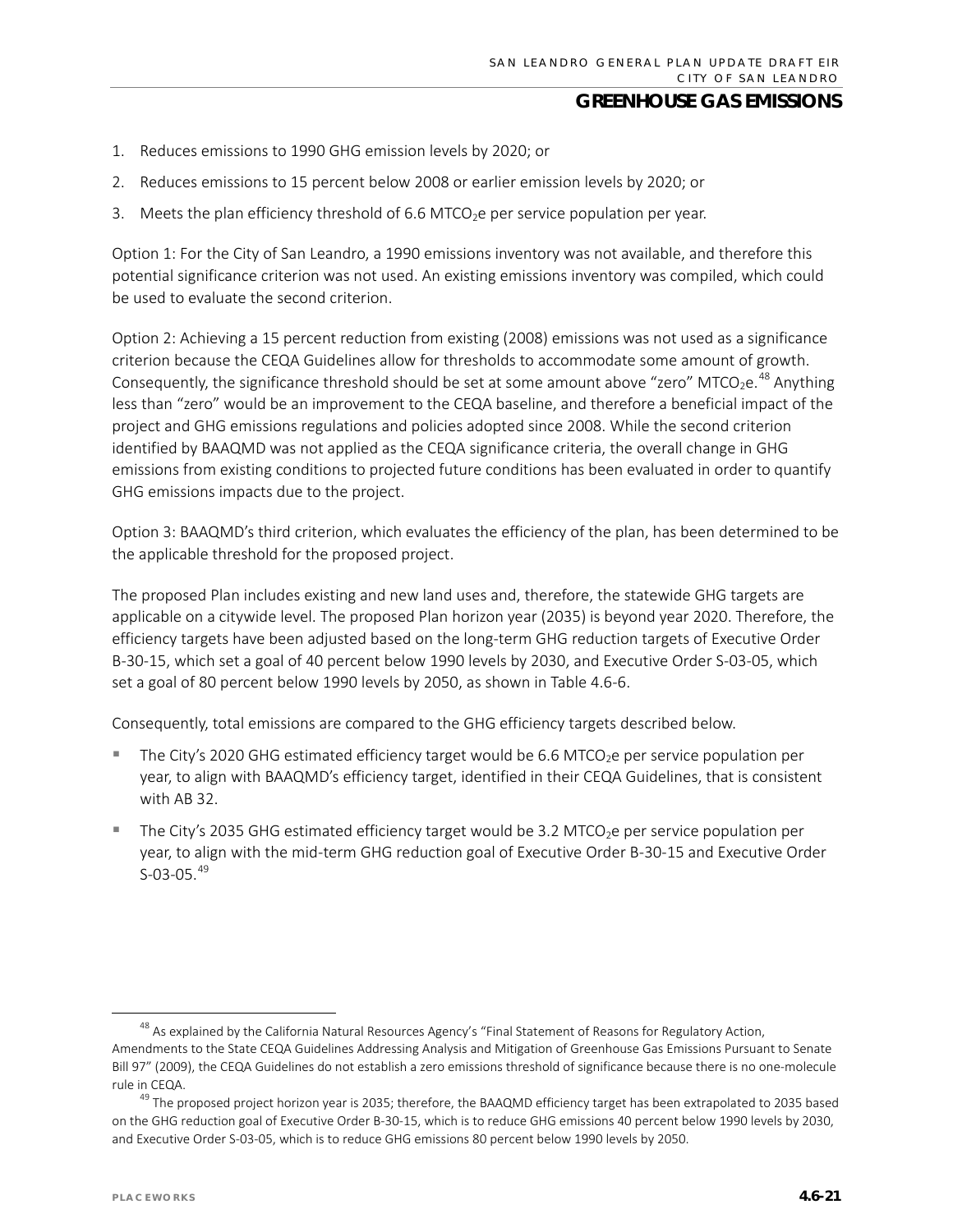#### TABLE 4.6-6 FORECASTING THE POST-2020 GHG REDUCTION TARGETS

|                                               | MTCO <sub>2</sub> e/Year <sup>a</sup> | <b>GHG Emissions</b> |                                                                                     |
|-----------------------------------------------|---------------------------------------|----------------------|-------------------------------------------------------------------------------------|
| Category                                      |                                       | (SAR GWPs)           | <b>Notes</b>                                                                        |
| 2020 Statewide GHG Target                     |                                       | 433,290,000          | 1990 levels by 2020                                                                 |
| 2030 Statewide GHG Target                     | 259,970,000                           |                      | 40% below 1990 levels by 2030                                                       |
| 2050 Statewide GHG Target                     | 86,660,000                            |                      | 80% below 1990 levels by 2050                                                       |
| 2035 Statewide GHG Target <sup>b</sup>        | 216,640,000                           |                      | Trend-line between 2030 and 2050:<br>60 percent reduction from 1990 levels by 2040. |
| Population and<br><b>Employment Forecasts</b> | 2035                                  | 2050                 |                                                                                     |
| Population <sup>c</sup>                       | 45,747,645                            | 49,779,362           | Based on the California Department of Finance<br>forecasts                          |
| Employment <sup>d</sup>                       | 21,864,480                            | 22,895,900           | Based on California Department of Transportation                                    |
| Service Population (SP)                       | 67,612,125                            | 72,342,882           |                                                                                     |

Notes: SAR: Second Assessment Report; GWP: Global Warming Potentials; MTCO<sub>2</sub>e: metric tons of carbon dioxide-equivalent Sources:

Efficiency Target  $3.2$  MTCO<sub>2</sub>e/SP  $1.2$  MTCO<sub>2</sub>e/SP

a. CARB. 2007, November. California Greenhouse Gas Inventory (millions of metric tonnes of CO<sub>2</sub> equivalent) — Summary by Economic Sector.

b. Based on the 2030 target of 40 percent below 1990 levels by 2030 under Executive Order B-30-15 and the target of 80 percent below 1990 levels by 2050 under Executive Order S-03-05.

c. California Department of Finance. 2014, Report P-1 (County): State and County Total Population Projections, 2010-2060 (5 -year increments). [http://www.dof.ca.gov/research/demographic/reports/projections/P-1/,](http://www.dof.ca.gov/research/demographic/reports/projections/P-1/) accessed on May 10, 2016.

d. California Department of Transportation. Long-Term Socio-Economic Forecasts by County. http://www.dot.ca.gov/hq/tpp/offices/ eab/socio\_economic.html, accessed on May 10, 2016

The City's 2050 GHG estimated efficiency target would be 1.2 MTCO<sub>2</sub>e per service population per year, to align with the long-term GHG reduction goals of Executive Order S-03-05. Since the 2050 horizon extends beyond the 2035 horizon year of the proposed Plan, this efficiency metric is only considered for consistency with the statewide GHG reduction targets, which are addressed in the CARB Scoping Plan (see Impact GHG-2). Under this criterion, efficiency is used as a way to gauge whether the City is on a trajectory to achieve the even longer-term targets under the Executive Order S-03-05.

# **4.6.3 IMPACT DISCUSSION**

This section analyzes potential proposed project impacts to GHG emissions from implementation of the proposed Plan as described in Chapter 3, *Project Description*.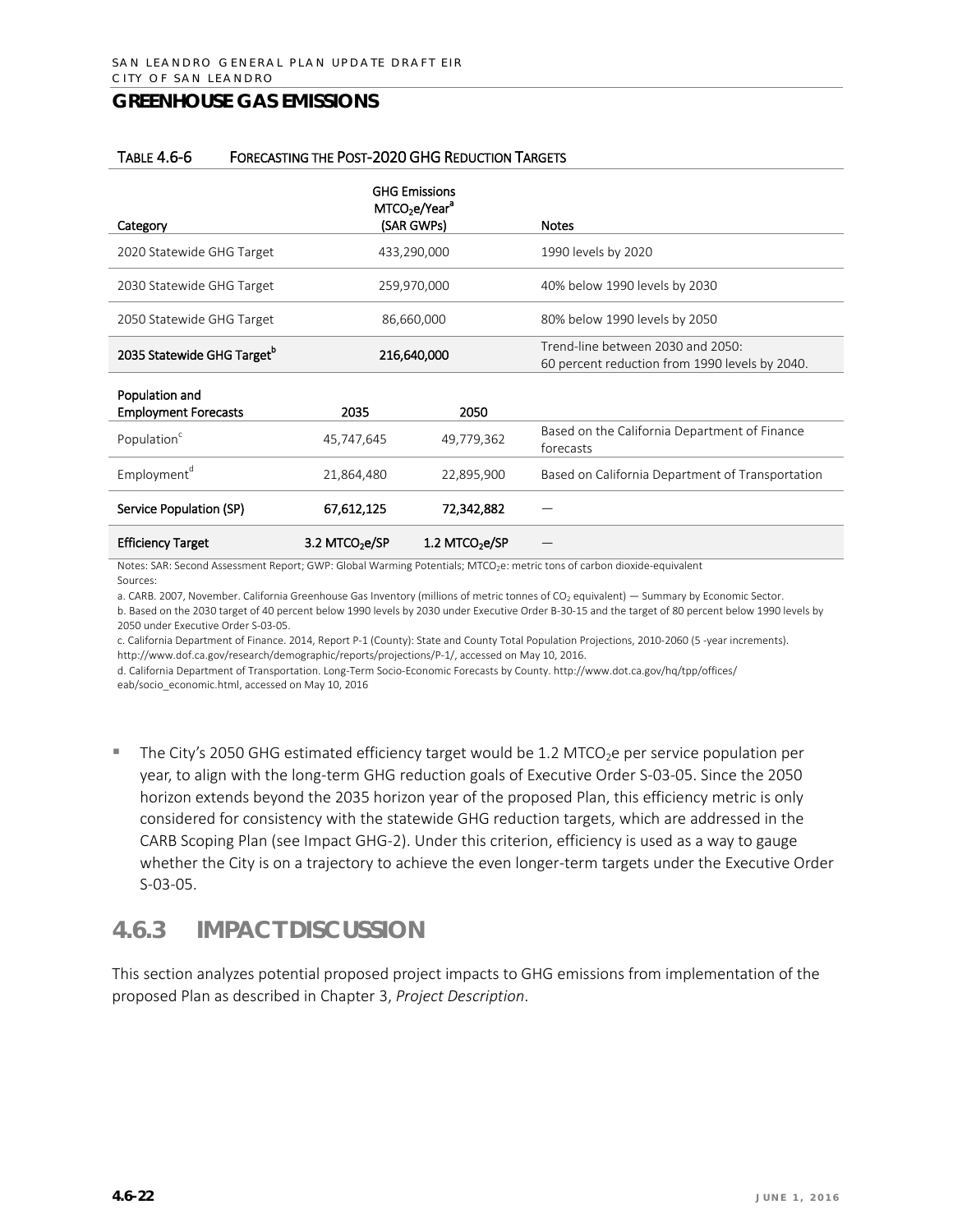# **Methodology**

Community-wide GHG emissions for the proposed project, which includes growth in the City, follows BAAQMD's *GHG Plan Level Guidance[50](#page-22-0)* and ICLEI's *US Community Protocol for Accounting and Reporting of GHG Emissions. [51](#page-22-1)* For general plan level analyses, BAAQMD CEQA Guidelines recommend that GHG emissions from direct and indirect community-wide emission sources be quantified for the baseline year, the year 2020 (for consistency with AB 32), and the projected year of buildout. Direct sources of emissions include on-site combustion of energy such as natural gas used for heating and cooking, emissions from industrial processes, and fuel combustion from mobile sources. Indirect emissions are emissions produced off-site from energy production and water conveyance due to a project's energy use and water consumption. Biogenic  $CO<sub>2</sub>$  emissions are not included in the quantification of a project's GHG emissions impacts because biogenic  $CO<sub>2</sub>$  is derived from living biomass (e.g., organic matter present in wood, paper, vegetable oils, animal fat, food, animal, and yard waste) as opposed to fossil fuels. Pursuant to guidance from the Governor's Office of Planning and Research and the California Air Pollution Control Officer's Association, lifecycle emissions are also not included in the quantification of a project's GHG emissions impacts for CEQA. $^{52}$  $^{52}$  $^{52}$  The analysis includes the following sectors:

 On-Road Transportation: On-road transportation emissions from passenger vehicles and trucks generated by land uses in the City are based on daily VMT data provided by Kittelson for existing conditions and year 2035, based on the City's traffic model, which includes regional trips. This traffic model data, presented in Chapter 4.13 of this Draft EIR, includes assumptions about truck routes and fleet mix consistent with the proposed Plan. Accounting of VMT is based on the recommendations of CARB's Regional Targets Advisory Committee (RTAC) created under Senate Bill 375 (SB 375).<sup>[53](#page-22-3)</sup> GHG emissions associated with the VMT provided by Kittelson were modeled using CARB's EMFAC2014- PL.[54](#page-22-4) Consistent with CARB's methodology within the *Climate Change Scoping Plan Measure Documentation Supplement*, daily VMT was multiplied by 347 days per year to account for reduced

<span id="page-22-4"></span><sup>54</sup> California Air Resources Board, 2014, EMFAC2014-PL.

<span id="page-22-0"></span> <sup>50</sup> Bay Area Air Quality Management District (BAAQMD), 2012, GHG Plan Level Guidance, http://www.baaqmd.gov/~/ media/Files/Planning%20and%20Research/CEQA/GHG%20Quantification%20Guidance%20May%202012.ashx?la=en, accessed on May 12, 2016.

<span id="page-22-1"></span><sup>51</sup> ICLEI – Local Governments for Sustainability USA, 2012, US Community Protocol for Accounting and Reporting of Greenhouse Gas Emissions. Version 1.0, October.

<span id="page-22-2"></span> $52$  Lifecycle emissions include indirect emissions associated with materials manufacture. However, these indirect emissions involve numerous parties, each of which is responsible for GHG emissions of their particular activity. The California Resources Agency, in adopting the CEQA Guidelines Amendments on GHG emissions found that lifecycle analyses was not warranted for project-specific CEQA analysis in most situations, for a variety of reasons, including lack of control over some sources, and the possibility of double-counting emissions (see Final Statement of Reasons for Regulatory Action, December 2009). Because the amount of materials consumed during the operation or construction of the proposed project is not known, the origin of the raw materials purchased is not known, and manufacturing information for those raw materials are also not known, calculation of life cycle emissions would be speculative. A life-cycle analysis is not warranted.

<span id="page-22-3"></span> $53$  For accounting purposes, there are three types of trips: (1) Vehicle trips that originated and terminated within the City of San Leandro (Internal-Internal, I-I). Using the accounting rules established by RTAC, 100% of the length of these trips, and their emissions, are attributed to the City of San Leandro. (2) Vehicle trips that either originated or terminated (but not both) within the City of San Leandro (Internal-External or External-Internal, I-X and X-I). Using the accounting rules established by RTAC, 50 percent of the trip length for these trips is attributed to San Leandro. (3) Vehicle trips that neither originated nor terminated within the City of San Leandro. These trips are commonly called pass-through trips (External-External, X-X). Using the accounting rules established by RTAC, these trips are not counted towards the City's VMT or emissions.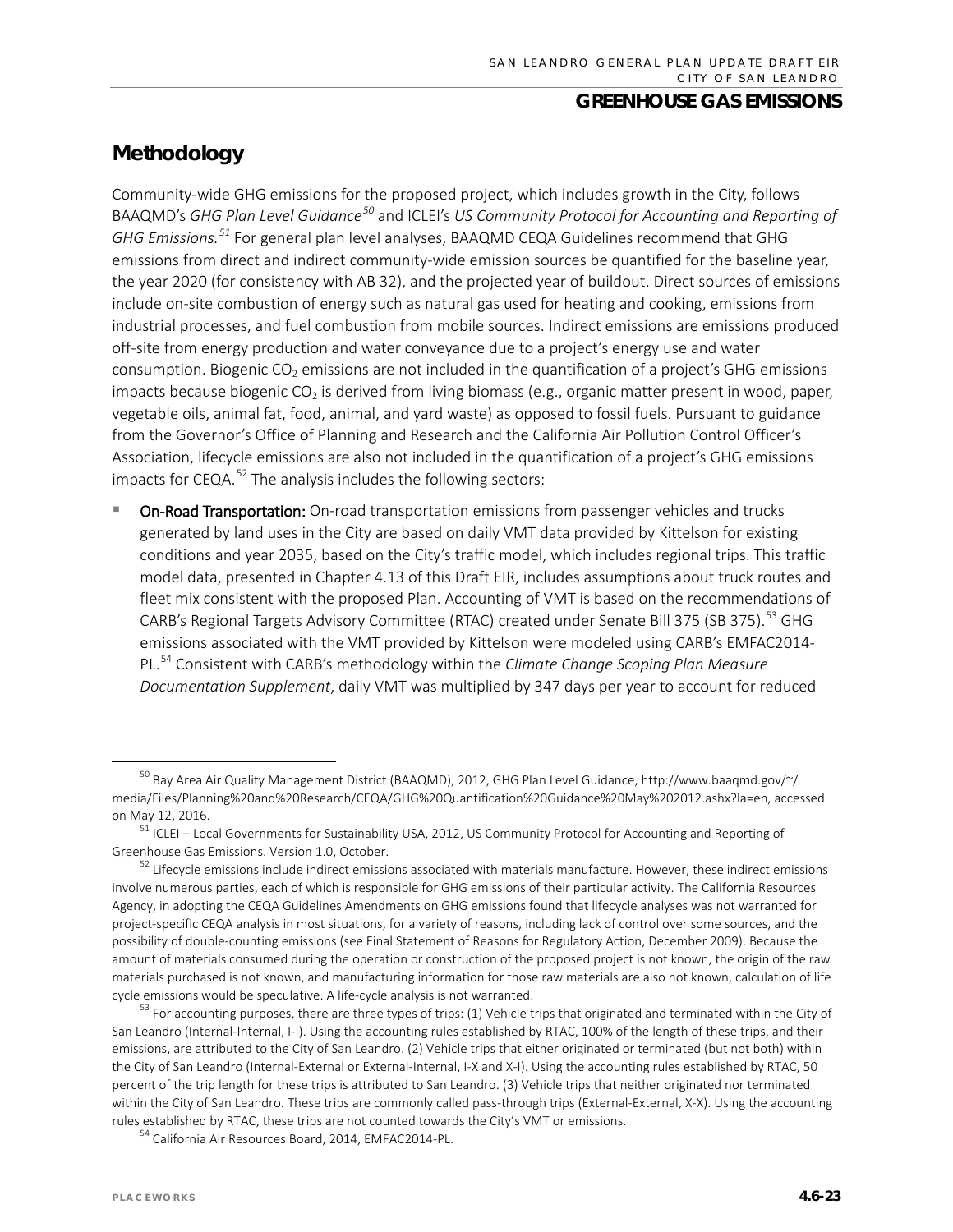traffic on weekends and holidays to determine annual emissions.<sup>[55](#page-23-0)</sup> The emissions forecast include the GHG emissions reductions from federal and State regulations included in EMFAC2014 including, the Pavley I fuel efficiency standards, the California Advanced Clean Car Standards, the LCFS, on-road diesel fleet rules, and the Smartway/Phase I Heavy Duty Vehicle Greenhouse Gas Regulation.

- Residential and Non-residential Energy: Purchased electricity and natural gas use for residential and non-residential land uses in the City are based on data provided by PG&E. To account for fluctuation in annual energy use as a result of natural variations in climate between inventory years, BAAQMD recommends averaging energy use over several years.<sup>[56](#page-23-1)</sup> Therefore, residential natural gas and electricity use are normalized based on five years of electricity and natural gas usage data (2009- 2013) for the baseline inventory. Electricity use is then multiplied by the carbon intensity of PG&E's electricity. GHG emissions from natural gas use are based on emissions rates in CARB's Local Government Operations Protocol (LGOP), Version 1.1. For the Residential Sector, total electricity use and natural gas use in the baseline year are forecasted based on the percent increase in housing units from the baseline year. For the Non-residential Sector, total electricity use and natural gas use in the baseline year are forecasted based on the percent increase in employment from the baseline year for each of the proposed project development scenarios. This means that under the BAU conditions, the emissions forecasts for the Residential and Non-residential sectors do not include reductions in average annual building energy use (non-plug load) associated new buildings from the triennial updates to the Title 24 Building Code or energy efficiency improvements that reduce electricity use in existing buildings.
- Water/Wastewater: GHG emissions from this Sector include indirect GHG emissions from the embodied energy associated with water use and wastewater generation and fugitive GHG emissions from processing wastewater. Annual water demand and wastewater generation was based on rates from the East Bay Municipal Utility District's (EBMUD) Urban Water Management Plan (UWMP) and the embodied energy associated with water supply and conveyance and wastewater treatment.<sup>[57](#page-23-2)</sup> [58](#page-23-3) Then energy is multiplied by PG&E's carbon intensity of energy. Fugitive emissions from wastewater treatment in the city were calculated using the emission factor's in CARB's LGOP, Version 1.1.<sup>[59](#page-23-4)</sup>
- Waste: GHG emissions from solid waste disposed of by residents and employees in the City is based on the waste-in-place (WIP) method. The WIP method assumes that the degradable organic component (degradable organic carbon, DOC) in waste decays slowly throughout a few decades, during which CH<sub>4</sub> and biogenic CO<sub>2</sub> are formed. If conditions are constant, the rate of CH<sub>4</sub> production depends solely on the amount of carbon remaining in the waste. As a result, emissions of CH<sub>4</sub> from waste deposited in a disposal site are highest in the first few years after deposition, then gradually decline as the degradable carbon in the waste is consumed by the bacteria responsible for the decay. Significant CH<sub>4</sub> production typically begins one or two years after waste disposal in a landfill and continues for 10 to 60 years or longer. BAAQMD recommends averaging waste disposal over several

<sup>&</sup>lt;sup>55</sup> California Air Resources Board, 2008, Climate Change Proposed Scoping Plan, a Framework for Change, October. <sup>56</sup> Bay Area Air Quality Management District, 2012, *GHG Plan Level Guidance,* http://www.baaqmd.gov/~/

<span id="page-23-1"></span><span id="page-23-0"></span>media/Files/Planning%20and%20Research/CEQA/GHG%20Quantification%20Guidance%20May%202012.ashx?la=en, accessed on May 10, 2016.

 $57$  East Bay Municipal Utility District, 2011, 2010 Urban Water Management Plan.

<span id="page-23-2"></span><sup>&</sup>lt;sup>58</sup> California Energy Commission, 2006, Refining Estimates of Water-Related Energy Use in California. CEC-500-2006-118.

<span id="page-23-4"></span><span id="page-23-3"></span>Prepared by Navigant Consulting, Inc.. Based on the electricity use for Northern California.<br><sup>59</sup> California Air Resources Board, 2010, Local Government Operations Protocol, Version 1.1.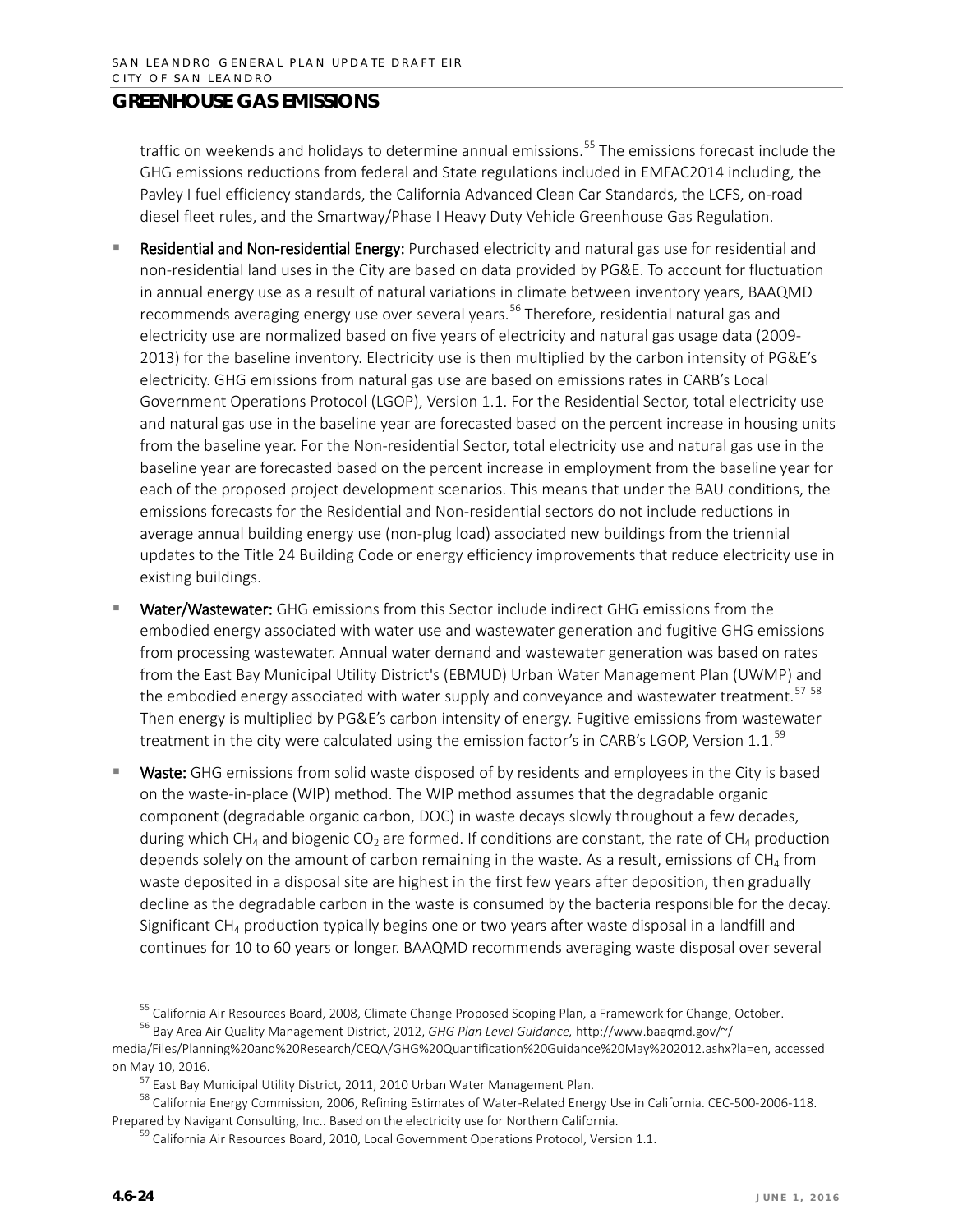years to account for fluctuations in average annual solid was disposal.<sup>[60](#page-24-0)</sup> Waste generated in the City is averaged over a three-year period (2011-2013),  $61$  based on data obtained from CalRecycle, to provide an estimate of GHG emissions for existing conditions (baseline year).<sup>[62](#page-24-2)</sup> GHG emissions from solid waste disposal in the baseline year were modeled using CARB's Landfill Emissions Tool Version 1 2013, which includes waste characterization data from CalRecycle.<sup>[63](#page-24-3)</sup> Only fugitive sources of GHG emissions from landfill are included. Modeling assumes a 75 percent reduction in fugitive GHG emissions from the landfill's Landfill Gas Capture System. The Landfill gas capture efficiency is based on CARB's LGOP, Version 1.1.<sup>[64](#page-24-4)</sup> Total GHG emissions from waste disposal in the baseline year are forecasted based on the percent increase in service population. The emissions forecast do not account for reductions from increasing waste diversion.

Other, Off-Road Equipment: OFFROAD2007<sup>[65](#page-24-5)</sup> was used to obtain a rough estimate of GHG emissions from landscaping equipment, light commercial equipment, and construction equipment in the City. OFFROAD2007 is a database of equipment use and associated emissions for each county compiled by CARB. Annual emissions were compiled using OFFROAD2007 for the County of Alameda for year 2015. In order to determine the percentage of emissions attributable to the City of San Leandro, landscaping and light commercial equipment is estimated based on population, (Landscaping),  $^{66}$  $^{66}$  $^{66}$ employment (Light Commercial Equipment), <sup>[67](#page-24-7)</sup> and construction building permits (Construction)<sup>[68](#page-24-8)</sup> for San Leandro as a percentage of Alameda County. Daily off-road construction emissions are multiplied by 347 days per year to account for reduced/limited construction activity on weekends and holidays. Annual average construction emissions are assumed to be similar to historic conditions. Total GHG emissions from landscaping equipment and commercial equipment in the baseline year are forecasted based on the percent increase in population and employment growth, respectively. The emissions forecast for the Other Sector included GHG reductions from the LCFS.

<span id="page-24-0"></span> <sup>60</sup> Bay Area Air Quality Management District, 2012, *GHG Plan Level Guidance,* May. http://www.baaqmd.gov/~/media/ Files/Planning%20and%20Research/CEQA/GHG%20Quantification%20Guidance%20May%202012.ashx?la=en, accessed on May 10, 2016.

 $61$  2014 data is not available from CalRecycle.<br> $62$  CalRecycle, 2015, Disposal Reporting System, Jurisdiction Reporting by Facility, San Leandro,

<span id="page-24-2"></span><span id="page-24-1"></span>[http://www.calrecycle.ca.gov/LGCentral/Reports/DRS/Destination/JurDspFa.aspx,](http://www.calrecycle.ca.gov/LGCentral/Reports/DRS/Destination/JurDspFa.aspx) accessed on May 10, 2016.

<span id="page-24-3"></span><sup>63</sup> California Department of Resources Recycling and Recovery, Disposal Reporting System, 2016, *2013-2010 San Leandro Jurisdiction Disposal By Facility with Reported Alternative Daily Cover (ADC) and Alternative Intermediate Cover (AIC)*, http://www.calrecycle.ca.gov/LGCentral/Reports/DRS/Destination/JurDspFa.aspx, accessed on May 10, 2016.

 $64$  California Air Resources Board, 2010, Local Government Operations Protocol, Version 1.1.

<span id="page-24-7"></span><span id="page-24-6"></span><span id="page-24-5"></span><span id="page-24-4"></span><sup>&</sup>lt;sup>65</sup> Although there is a new OFFROAD Model, the 2011 update did not categorize emissions at the county-level, only statewide in the new model update. Therefore, GHG emissions from this sector are a conservative estimate from off-road equipment.<br><sup>66</sup> U.S. Census Bureau, 2010.

<sup>67</sup> U.S. Census Bureau. 2010. *Longitudinal Employer-Household Dynamics.* http://lehd.ces.census.gov/.

<span id="page-24-8"></span><sup>68</sup> U.S. Census Bureau, 2010. Building Permits, http://censtats.census.gov/bldg/bldgprmt.shtml.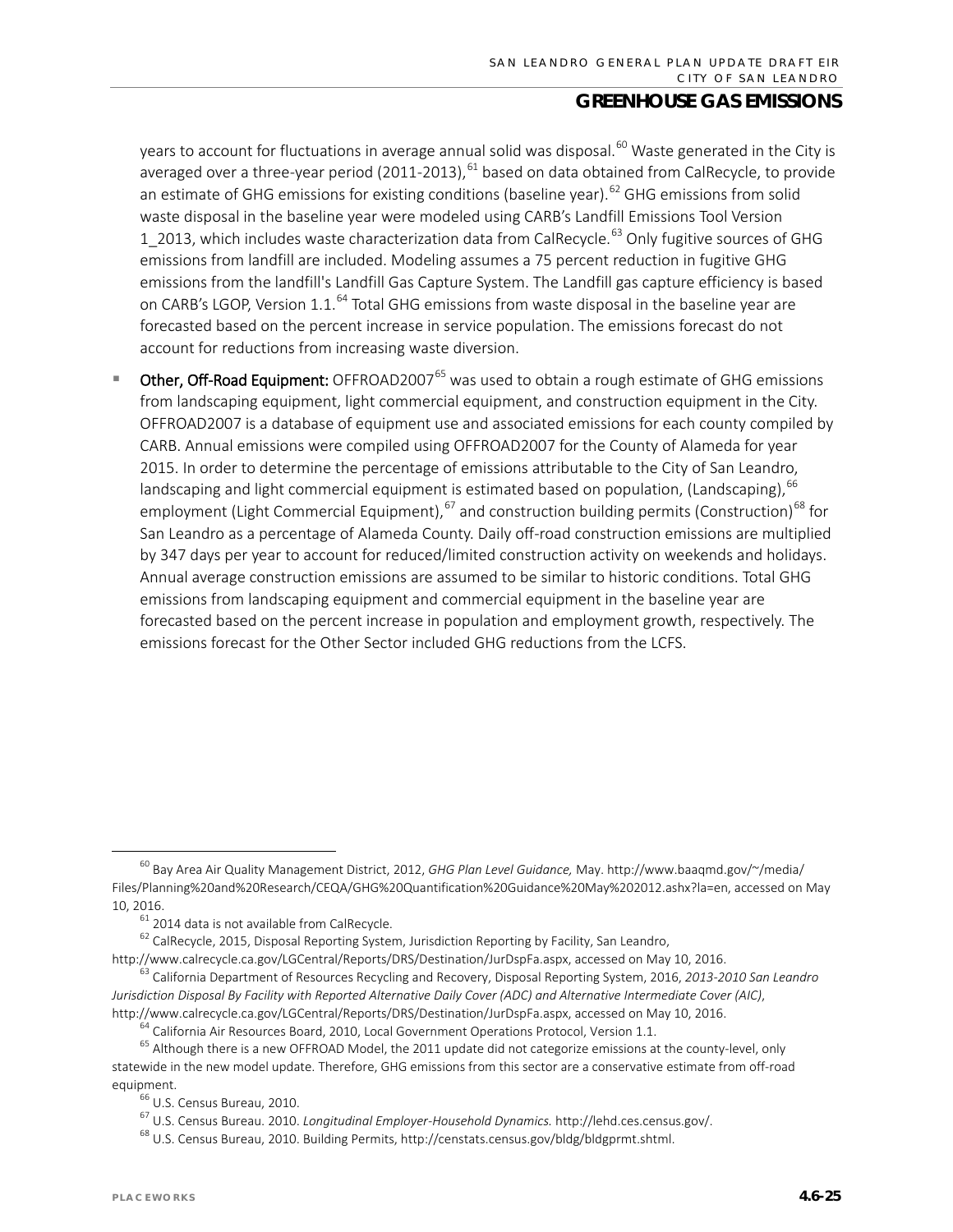**GHG-1 Implementation of the proposed Plan would directly and indirectly generate greenhouse gas (GHG) emissions but would not exceed identified GHG efficiency targets for 2020 or General Plan horizon year of 2035, and, therefore, would not have a significant impact on the environment.**

# **Proposed General Plan Update**

Development under the proposed project would contribute to climate change through direct and indirect emissions of GHG from energy (natural gas and purchased electricity), on-road transportation sources, potable water use, wastewater generation, solid waste disposal, and off-road sources (e.g., equipment used for landscaping, commercial activities, and construction).

The community-wide GHG emissions inventory for the proposed General Plan scenarios compared to existing conditions is included in Table 4.6-7 for years 2020 and 2035. Emissions are estimated for the year 2020 in order to evaluate consistency with AB 32, which sets a statewide target for 2020. Emissions are estimated for the year 2035 since that is the horizon year of the proposed General Plan.

#### *Year 2020 – AB 32 Target*

Table 4.6-7 shows that compared to the existing baseline emissions inventory, the City would experience a decrease of GHG emissions in 2020 as a result of State and federal regulations adopted to reduce GHG emissions and turnover of California's on-road vehicle fleets. Additionally, the City would achieve BAAQMD's year 2020 efficiency metric of 6.6 MTCO<sub>2</sub>e/SP, which is consistent with the GHG reduction targets of AB 32.

*Plan Horizon Year 2035 – Trajectory to the Executive Order B-30-15 and Executive Order S-03-05 Goals*

The community-wide GHG emissions inventory for the proposed Plan horizon year 2035 is also included in Table 4.6-7. Emissions generated by additional growth in the City would be offset by a reduction in existing emissions from implementation of federal, State, and local regulations and programs adopted to reduce GHG emissions and from turnover of California's on-road vehicle fleets. A project that does not generate an increase of emissions or generates a net decrease in emissions does not result in a significant impact (i.e., the impact threshold should be set at some point above zero). GHG emissions in the city would be 7 percent less than the baseline community GHG emissions by year 2025.

BAAQMD has not adopted a 2035 per capita GHG threshold for operation-related GHG emissions. However, for the purposes of this EIR analysis, a 2035 efficiency target was derived for the proposed project based on a trajectory toward the goals in Executive Order B-30-15 and Executive Order S-03-05, and is estimated at 3.2 MTCO<sub>2</sub>e/SP for the proposed Plan horizon year 2035. Table 4.6-6 shows that the proposed Plan would achieve the BAAQMD efficiency metric for year 2035 that would ensure the City maintains a trajectory that is consistent with the GHG reduction target of Executive Order B-30-15.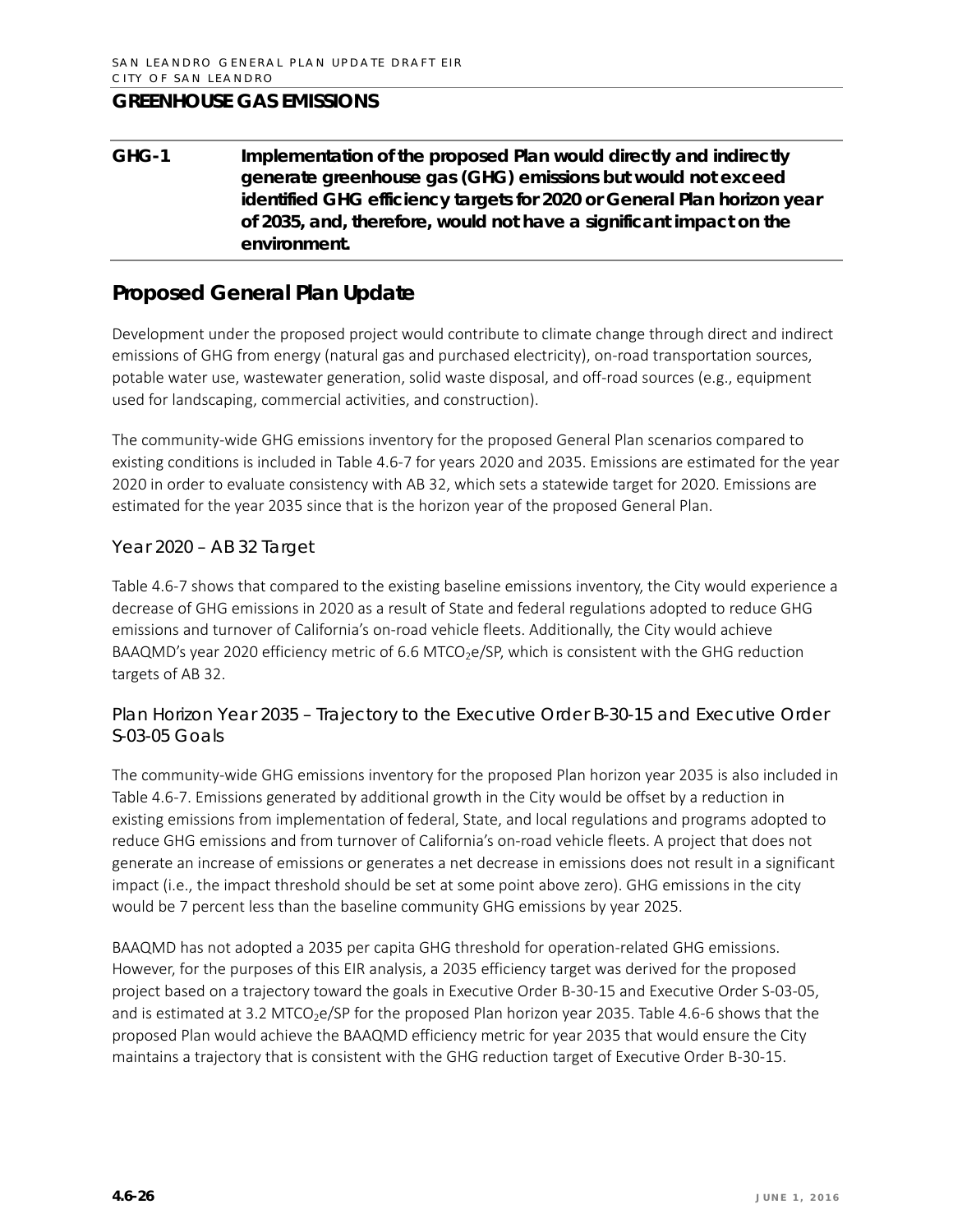| Sector                                       | 2015<br>MTCO <sub>2</sub> e | 2020 <sup>a</sup><br>MTCO <sub>2</sub> e | 2035<br>MTCO <sub>2</sub> e | Percent of Total<br>2035 |
|----------------------------------------------|-----------------------------|------------------------------------------|-----------------------------|--------------------------|
| On-Road Transportation <sup>ª</sup>          | 259,709                     | 257,836                                  | 203,401                     | 42%                      |
| Residential Energy Use <sup>b</sup>          | 99,911                      | 92,577                                   | 103,911                     | 21%                      |
| Nonresidential Energy Use <sup>b</sup>       | 137,285                     | 124,811                                  | 147,399                     | 30%                      |
| Municipal Energy Use <sup>b</sup>            | 2,827                       | 2,213                                    | 2,494                       | 1%                       |
| Solid Waste Disposal <sup>c</sup>            | 15,633                      | 16,845                                   | 18,982                      | 4%                       |
| Water Use/Wastewater Generation <sup>d</sup> | 2,873                       | 2,603                                    | 2,910                       | 1%                       |
| Other - Off-road Equipment <sup>e</sup>      | 6,046                       | 6,414                                    | 7,162                       | 1%                       |
| <b>Total Community Emissions</b>             | 524,283                     | 503,299                                  | 486,261                     | 100%                     |
| Change from Existing                         |                             | $-20,985$                                | -38,023                     | $-7$                     |
| Service Population <sup>†</sup>              | 128,679                     | 138,656                                  | 156,249                     |                          |
| MTCO <sub>2</sub> e/SP                       | 4.1                         | 3.6                                      | 3.1                         |                          |
| Plan-Level Efficiency Target                 |                             | 6.6                                      | 3.2                         |                          |
| Achieves Plan-Level Efficiency Target        |                             | Yes                                      | Yes                         |                          |

#### TABLE 4.6-7 PROPOSED PROJECT GHG EMISSIONS FORECAST

Notes: Emissions may not total to 100 percent due to rounding. Based on GWPs in the IPCC Second Assessment Report (SAR). Sources:

a. Based on on-road VMT provided by Kittelson and modeled using EMFAC2014-PL.

b. Based on electricity and natural gas use provided by PG&E.

c. Based on solid waste disposal in the City obtained from CalRecycle and modeled using CARB's Landfill Emissions Tool.

d. Water use and wastewater demand is estimated based on rates from the East Bay Municipal Utility District's (EBMUD) Urban Water Management Plan (UWMP). Fugitive GHG emissions from wastewater treatment use are based on the LGOP emissions factors.

e. GHG emissions from off-road equipment use is based on OFFROAD2007.

f. Air Quality and GHG modeling is based on household population, which excludes population in non-households (such as nursing homes and assisted living facilities). Based on ABAG population and employment for San Leandro in year 2020 (92,087 population and 46,569 employees) and at the 2035 GP Horizon Year (101,252 population and 54,997 employees).

g. The 2050 efficiency target is 1.2 MTCO<sub>2</sub>e based on the long-term target of Executive Order S-03-05. However, this target extends past the horizon year of the proposed project. This CEQA analysis considers this threshold under GHG-2, to analyze the trajectory toward the even long-term GHG reduction goals under Executive Order S-03-05, to provide a conservative finding of GHG emissions impacts. Because the proposed Plan horizon year is 2035, this threshold is not analyzed under GHG-1.

The proposed Plan establishes the framework for future growth and development in San Leandro. A general plan does not directly result in development without additional approvals. Before any development can occur in the City, it is required to be analyzed for consistency with the proposed Plan, zoning requirements, and other applicable local and state requirements; comply with the requirements of CEQA; and obtain all necessary clearances and permits. As identified in Table 4.6-7, the proposed Plan would result in a decrease in emissions from existing conditions and would achieve the 2035 performance criteria that would ensure the City is on a trajectory to achieve the GHG reductions targets of Executive Order B-30-15. Consequently, GHG emissions impacts of the proposed Plan are *less than significant*.

#### Applicable Regulations:

- California Global Warming Solutions Act (AB 32)
- Sustainable Communities and Climate Protection Act (SB 375)
- Greenhouse Gas Emission Reduction Targets (Executive Order S-3-05)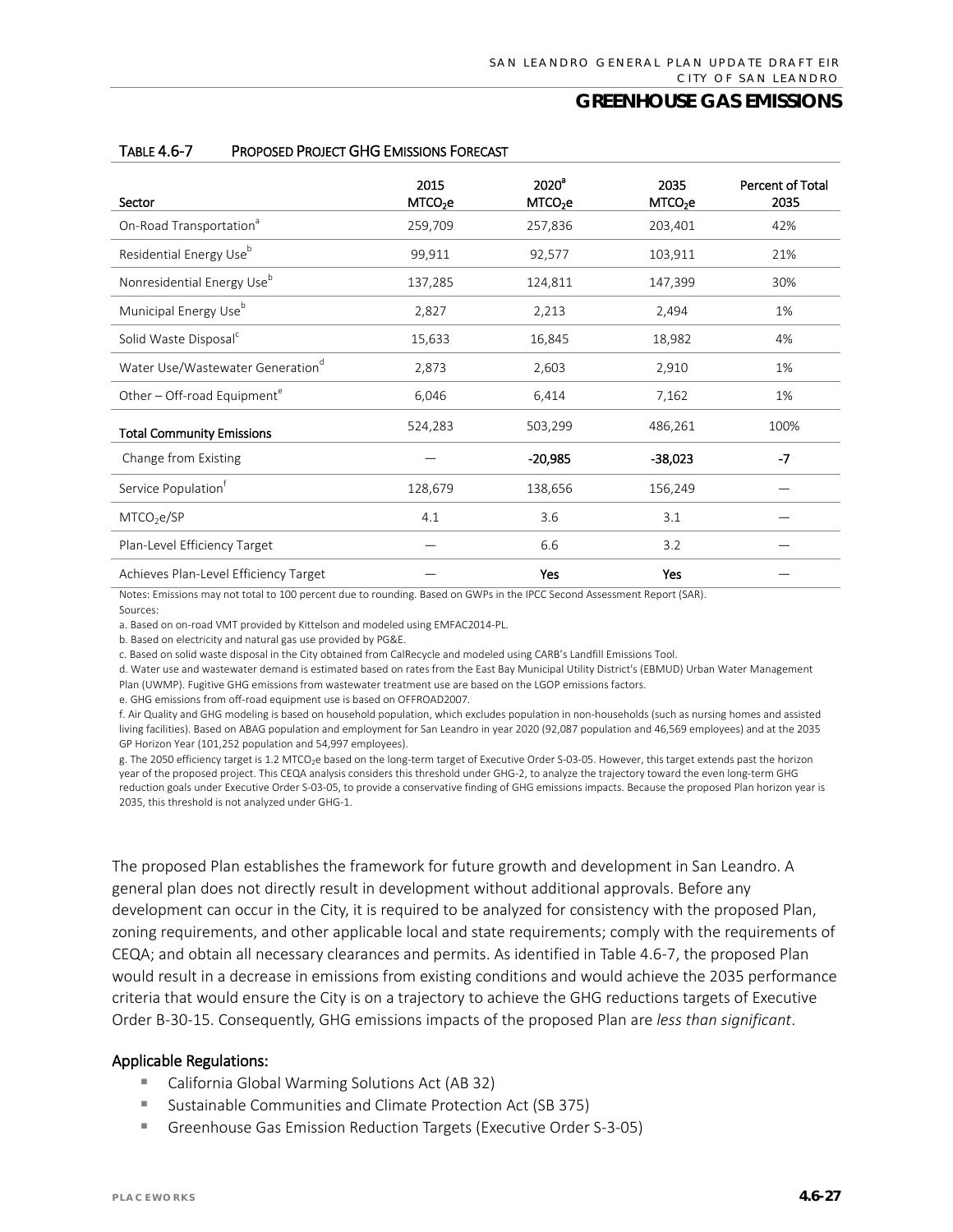- Clean Car Standards Pavley (AB 1493)
- Renewable Portfolio Standards (SB 1078)
- California Integrated Waste Management Act of 1989 (AB 939)
- California Mandatory Commercial Recycling Law (AB 341)
- California Advanced Clean Cars CARB/ Low-Emission Vehicle Program LEV III (Title 13 CCR)
- Heavy-Duty Vehicle Greenhouse Gas Emissions Reduction Measure (Title 17 CCR)
- Low Carbon Fuel Standard (Title 17 CCR)
- California Water Conservation in Landscaping Act of 2006 (AB 1881)
- California Water Conservation Act of 2009 (SBX7-7)
- Airborne Toxics Control Measure to Limit School Bus Idling and Idling at Schools (13 CCR 2480)
- Airborne Toxic Control Measure to Limit Diesel-Fuel Commercial Vehicle Idling (13 CCR 2485)
- In-Use Off-Road Diesel Idling Restriction (13 CCR 2449)
- Building Energy Efficiency Standards (Title 24, Part 6)
- California Green Building Code (Title 24, Part 11)
- **Appliance Energy Efficiency Standards (Title 20)**

Significance before Mitigation: Less than significant.

# **Proposed Zoning Code Amendments**

The proposed amendments to the Zoning Code would bring the Zoning Code into conformance with the proposed General Plan. The proposed Zoning Code would implement the proposed Plan and would help to guide development in key areas of the city. Proposed Zoning Code amendments that would allow increased growth include increased building density, intensity (FAR), and height limits in commercial districts. The potential increase in growth as a result of these Zoning Code amendments is captured in the buildout of the proposed Plan that is analyzed above. Future growth under the proposed Zoning Code amendments would contribute to climate change through direct and indirect emissions of GHG. As shown in Table 4.6-6, the proposed project would achieve the 2020, 2035, and 2050 performance criteria that would ensure the City is on a trajectory to achieve the GHG reductions targets of Executive Orders B-30- 15 and S-03-05. Therefore, impacts from the proposed Zoning Code amendments would be *less than significant*.

Significance before Mitigation: Less than significant.

# **GHG-2 The proposed Plan could conflict with an applicable plan, policy or regulation adopted for the purpose of reducing the emissions of greenhouse gases.**

The State's GHG emissions reductions objectives are embodied in AB 32, Executive Order B-30-15, Executive Order S-03-05, and SB 375. Applicable plans adopted for the purpose of reducing GHG emissions include the *Scoping Plan* and *Plan Bay Area*. Additionally, a consistency analysis with the San Leandro Climate Action Plan (CAP) was conducted even though only the local government implementation actions were adopted at the time the CAP was developed.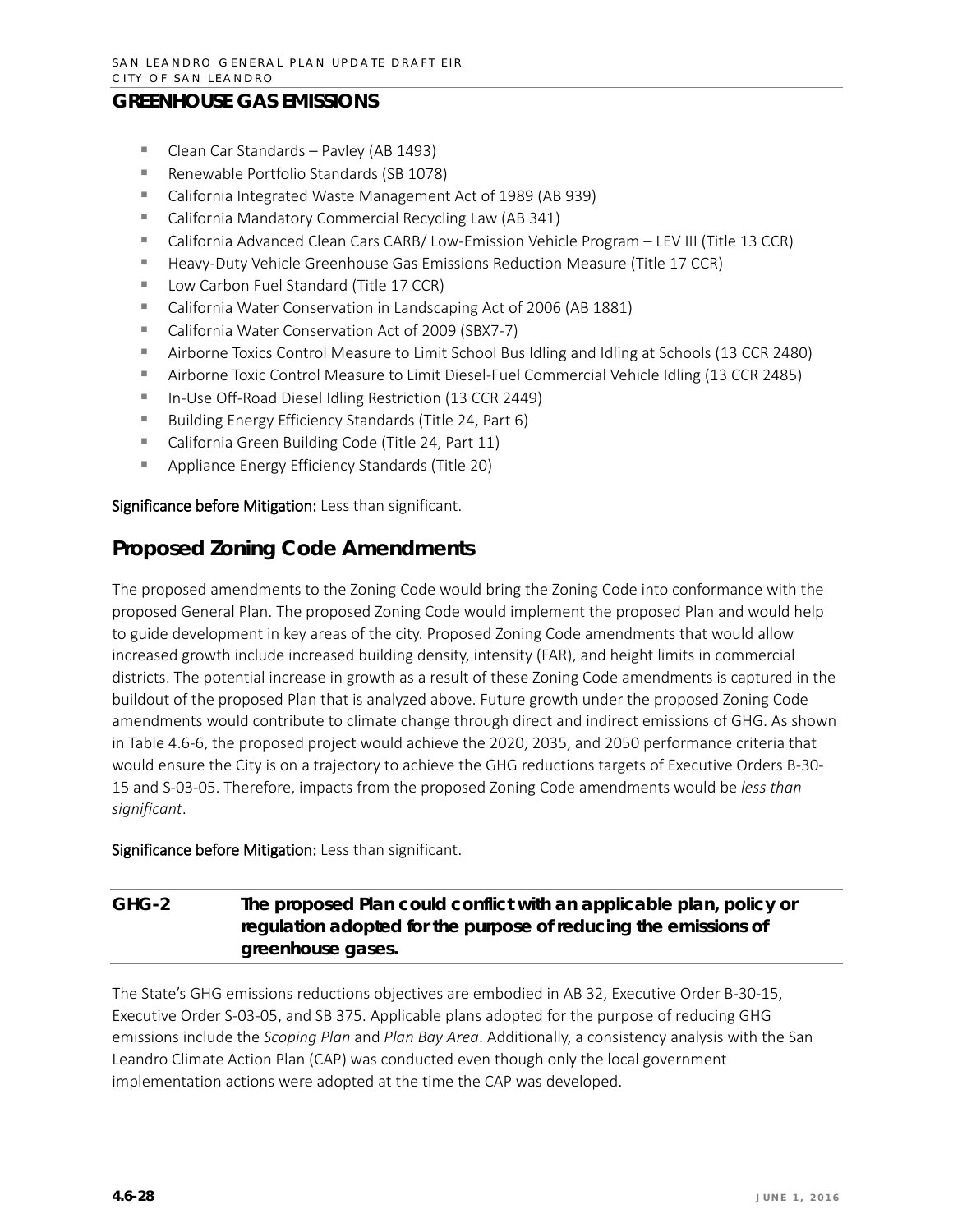# **Proposed General Plan Update**

#### *CARB's Scoping Plan*

In accordance with AB 32, CARB developed the *2008 Scoping Plan* to outline the State's strategy to achieve 1990 level emissions by year 2020. To estimate the reductions necessary, CARB projected statewide 2020 BAU GHG emissions (i.e., GHG emissions in the absence of statewide emission reduction measures). CARB identified that the State as a whole would be required to reduce GHG emissions by 28.5 percent from year 2020 BAU to achieve the targets of AB 32.<sup>[69](#page-28-0)</sup> The GHG emissions forecast was updated as part of the First Update to the Scoping Plan. In the First Update to the Scoping Plan, CARB projected that statewide BAU emissions in 2020 would be approximately 509 million MTCO<sub>2</sub>e.<sup>[70](#page-28-1)</sup> Therefore, to achieve the AB 32 target of 431 million MTCO<sub>2</sub>e (i.e., 1990 emissions levels) by 2020, the State would need to reduce emissions by 78 million MTCO<sub>2</sub>e compared to BAU conditions, a reduction of 15.3 percent from BAU in 2020.<sup>[71](#page-28-2),[72](#page-28-3)</sup>

Statewide strategies to reduce GHG emissions identified in the *2008 Scoping Plan* include the LCFS; California Appliance Energy Efficiency regulations; California Building Standards (i.e., CALGreen and the Building and Energy Efficiency Standards); California Renewable Portfolio Standard (RPS); changes in the corporate average fuel economy standards (e.g., Pavley I and Pavley II, which is now known as the California Advanced Clean Cars program); and other measures that would ensure the State is on target to achieve the GHG emissions reduction goals of AB 32. The Statewide strategies in the Scoping Plan apply to State agencies only and are not directly applicable to individual projects or cities. However, without the strategies identified in the Scoping Plan, local jurisdictions would likely not be able to achieve local GHG reduction targets. Statewide GHG emissions reduction measures reduce emissions from existing and future development and would reduce the City's future GHG emissions.

#### Trajectory to the 2050 Executive Order S-03-05 Goal

In 2014, CARB adopted its *First Update to the Scoping Plan*. As identified in the update, as California continues to build its climate policy framework, there is a need for local government climate action planning to adopt mid-term and long-term reduction targets that are consistent with scientific assessments and the statewide goal of reducing emissions 80 percent below 1990 levels by 2050. CARB identifies that local government reduction targets should chart a reduction trajectory that is consistent with, or exceeds, the trajectory created by statewide goals. CARB is also in the process of updating the Scoping Plan to address the new interim GHG reduction target for 2030 under Executive Order B-30-15.

While the proposed Plan would achieve efficiency targets for 2035, as identified in Table 4.6-6, additional GHG reductions would be necessary to achieve the more aggressive GHG reduction targets of an 80 percent reduction below 1990 levels by 2050 under Executive Order S-03-05. Examples of policies in the

 <sup>69</sup> California Air Resources Board, 2008,*Climate Change Proposed Scoping Plan, a Framework for Change.*

<sup>&</sup>lt;sup>70</sup> The BAU forecast includes GHG reductions from Pavley and the 33 percent Renewable Portfolio Standard (RPS).<br><sup>71</sup> California Air Resources Board, 2014, *First Update to the Climate Change Scoping Plan: Building on the* 

<span id="page-28-2"></span><span id="page-28-1"></span><span id="page-28-0"></span>*Pursuant to AB 32, The California Global Warming Solutions Act of 2006.*

<span id="page-28-3"></span> $^{72}$  If the GHG emissions reductions from Pavley I and the Renewable Electricity Standard are accounted for as part of the BAU scenario (30 million MTCO<sub>2</sub>e total), then the State would need to reduce emissions by 108 million MTCO<sub>2</sub>e, which is a 20 percent reduction from BAU.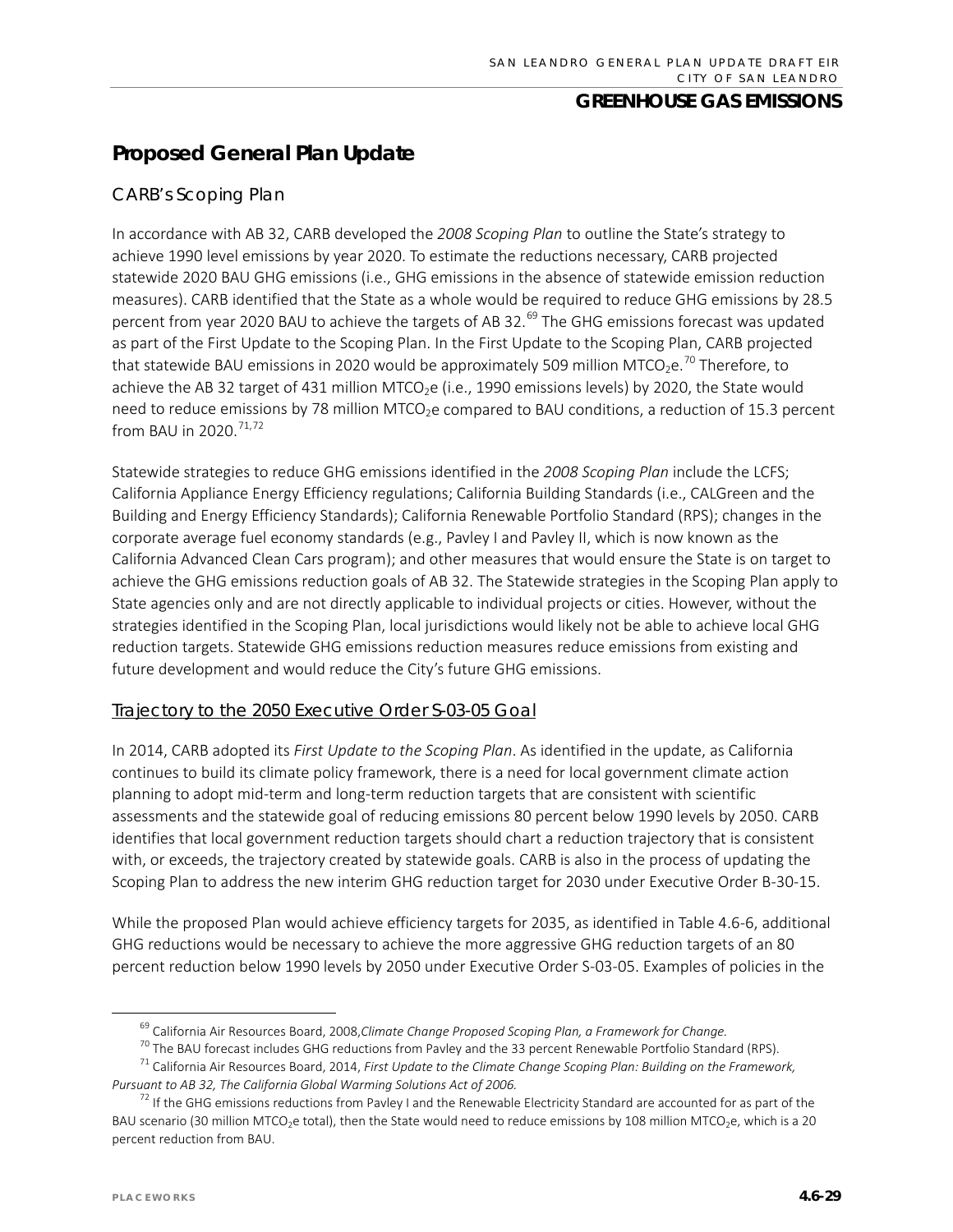proposed Plan that would reduce GHG from development projects to the maximum extent practicable include:

- Policy OSC-7.1: Recycling. Actively promote recycling, composting, and other programs that reduce the amount of solid waste requiring disposal in landfills.
- Policy OSC-7.2: Water Conservation. Promote the efficient use of existing water supplies through a variety of water conservation measures, including the use of recycled water for landscaping.
- Policy OSC-7.3: Drought-Tolerant Landscaping. Encourage the use of native vegetation and Bay-friendly landscaping and enforce the State Department of Water Resources Model Water Efficient Landscape Ordinance (WELO).
- Policy OSC-7.4: Development Standards. Maintain local planning and building standards that require the efficient use of water through such measures as low-flow plumbing fixtures and water-saving appliances. Require water conservation measures as a condition of approval for major developments.
- Policy OSC-7.5: City Conservation Practices. Ensure that City itself follows conservation practices in its day-to-day operations and is a role model for businesses and residents in the area of conservation. The City should encourage the use of reusable and recyclable goods in its purchasing policies and practices, and should develop strategies that encourage residents and businesses to do the same.
- Policy OSC-7.6: Reducing Municipal Greenhouse Gas Emissions. Reduce greenhouse gas emissions associated with municipal operations, including those associated with energy use, City vehicles, City recycling and composting operations, and utilities.
- **Policy OSC-7.7: Climate Action Plan.** Maintain and periodically update a local Climate Action Plan. The Plan should be periodically updated to reflect the completion of tasks, emerging priorities, new technologies, new laws, and higher targets for emissions reduction.
- Policy OSC-7.8: Green Building. Promote green building in new construction and remodels
- **Policy OSC-7.9: Reducing Greenhouse Gases Through Land Use and Transportation Choices.** Locate and design new development in a manner which maximizes the ability to use transit, walk, or bicycle for most trips, reduce dependence on fossil fuel powered vehicles, and reduce vehicle miles traveled.
- Policy OSC-7.10: Open Space and Carbon Emissions. Enhance the quality of the urban environment, including streets, parks, and yards, in order to absorb carbon emissions and reduce greenhouse gas emissions.
- Policy OSC-8.1: Conservation and Energy Efficiency. Strongly advocate for increased energy conservation by San Leandro residents and businesses, and ensure that the City itself is a conservation role model.
- Policy OSC-8.2: Planning and Building Practices. Encourage construction, landscaping, and site planning practices that minimize heating and cooling costs and ensure that energy is efficiently used. Local building codes and other City regulations and procedures should meet or exceed state and federal standards for energy conservation and efficiency, and support the City's greenhouse gas reduction goals.
- Policy OSC-8.3: Weatherization and Energy Upgrades. Promote the weatherization and energy retrofitting of existing homes and businesses, including the development of solar space heating and water heating systems, and the use of energy-efficient lighting, fixtures and appliances.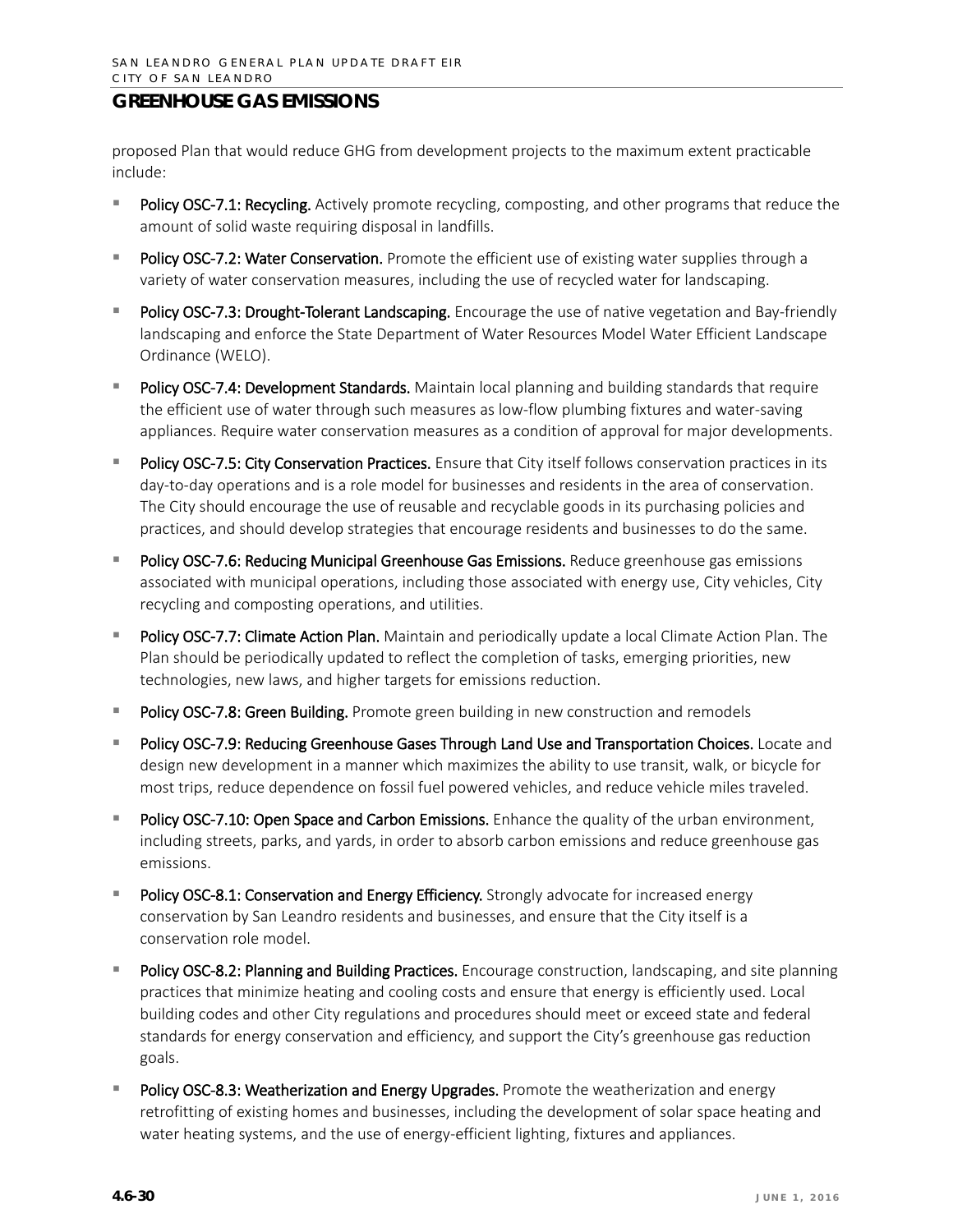- Policy OSC-8.4: Local Energy Resources. Accommodate the use of local alternative energy resources, such as solar power, wind, methane gas, and industrial waste heat (cogeneration). Ensure that alternative energy infrastructure is compatible with surrounding land uses and minimizes environmental impacts on the community.  $_{28.04}$
- Policy OSC-8.5: Public Information and Education. Promote public information and education on energy conservation and retrofit programs, in part through partnerships with the agencies offering such programs.
- Policy EH-3.2: Transportation Control Measures. Promote strategies that help improve air quality and reduce greenhouse gas emissions by reducing the necessity of driving. These strategies include more reliable public transportation, carpooling and vanpooling programs, employer transportation demand management (TDM) programs, better provisions for bicyclists and pedestrians, and encouraging mixed use and higher density development around transit stations.
- Policy EH-3.9: Alternative Fuel Vehicles. Promote the development of infrastructure which supports the use of alternative fuel (i.e., electric) vehicles, including electric charging stations and preferential parking for electric vehicles.
- Policy LU-2.5: Pedestrian and Bicycle Improvements. Promote improvements that make San Leandro neighborhoods more friendly to pedestrians and bicyclists, such as bike lanes, street trees, and crosswalks.
- Policy LU-3.1: Mix of Unit Types. Encourage a mix of residential development types in the City, including single family homes on a variety of lot sizes, as well as townhomes, row houses, live-work units, planned unit developments, garden apartments and medium to high density multi-family housing.
- Policy LU-3.4: Promotion of Infill. Encourage infill development on vacant or underused sites within residential and commercial areas.
- Policy LU-3.5: Mixed Use on Transit Corridors. Encourage mixed use projects containing ground floor retail and upper floor residential uses along major transit corridors. Such development should be pedestrian-oriented, respect the scale and character of the surrounding neighborhood, and incorporate architectural themes that enhance the identity of adjacent commercial districts.
- Policy LU-3.9: Live-Work Development. Provide opportunities for "live-work" development to provide a housing resource for artists, craftspersons, and persons working from home. The design of live-work projects should be sensitive to the surrounding areas. Live-work is most appropriate as a buffer land use between residential and non-residential areas, in transit-oriented development areas, and in nonresidential areas where the long-term viability of industry is compromised by small (less than one acre) parcels, buildings that cannot be easily adapted to higher-value uses, and proximity to sensitive uses such as schools and housing.
- Policy LU-6.5: Reducing VMT Through Land Use Choices. Provide a mix of land uses, site planning and design practices, and circulation improvements in the BART Station area that maximize transit ridership and the potential to reduce vehicle miles traveled (VMT).
- Policy T-5.2: Evaluating Development Impacts. Use vehicle miles traveled (VMT) as the primary metric for evaluating the transportation impacts of new development proposals. Traffic impact studies may also consider the total number of trips generated and the resulting impact on traffic volumes and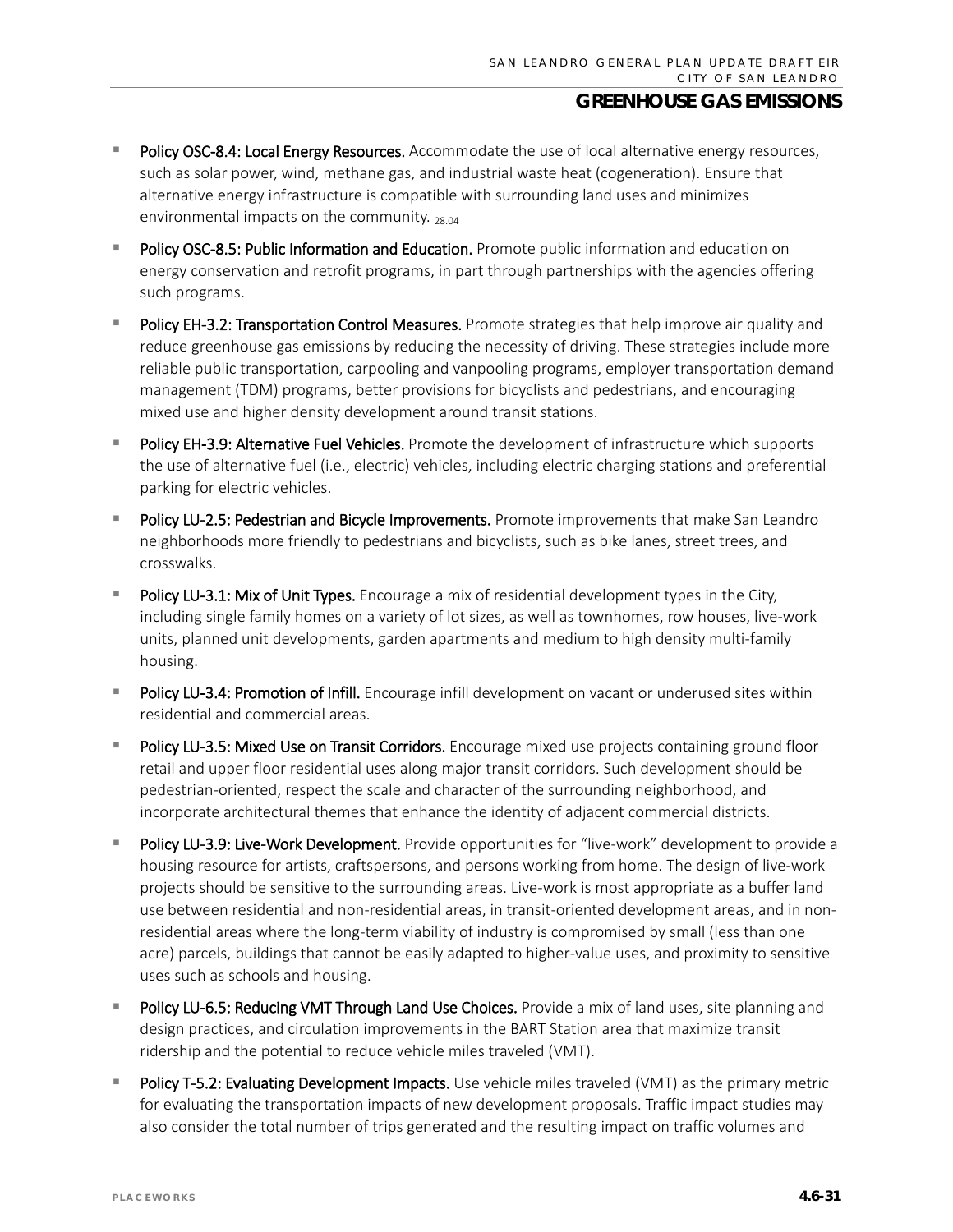congestion (e.g., "Level of Service"), but VMT shall provide the primary basis for determining appropriate mitigation measures.

- Policy T-5.7: Technology and Roadway Efficiency. Use technology, including smart phone applications, roadway sensors, and real time data on congestion, travel time, and parking supply to create a more efficient transportation system, and to maximize the benefits of the existing road system before investing in its expansion.
- Policy T-5.8: Electric and Low Emission Vehicles. Plan for a substantial increase in the number of electric vehicles and other low-emission or zero-emission vehicles on city streets. This should include the development of electric vehicle charging stations at the BART stations, in large parking structures and parking lots, at City facilities (including City parking facilities), in high-employment workplaces, and at other destinations around the city.
- Policy T-5.9: Autonomous (Driverless) Vehicles. Monitor the development of autonomous vehicle technology, and actively take part in regional discussions regarding the potential effects of these vehicles on local and regional traffic flow.
- Policy T-6.1: Traffic Calming Strategies. Use a variety of approaches to slow down or "calm" traffic on San Leandro streets, based on the specific conditions on each street. Emphasize approaches that improve conditions for pedestrians and bicyclists and enhance neighborhood aesthetics.

Even with implementation of the policies in the proposed Plan, additional State and federal actions are necessary to ensure that State and federally regulated sources (i.e., sources outside the City's jurisdictional control) take similar aggressive measures to ensure the deep cuts needed to achieve the long-term target. Emissions from 2020 to 2050 will have to decline several times faster than the rate needed to reach the 2020 emissions limit.<sup>[73](#page-31-0)</sup> According to the California Council on Science and Technology's (CCST) 2011 report, this includes switching from gasoline-powered cars and trucks to plug-in hybrids, all electric vehicles, or alternative fuels (hydrogen-fuel and/or biofuels); switching from fossil fuel to electricity to heat building space; de-carbonizing electricity<sup>[74](#page-31-1)</sup> while maintaining a reliable electricity grid; and aggressive efficiency measures.<sup>[75](#page-31-2)</sup> According to the CCST, emissions reductions of 80 percent can be achieved with feasible technology implementation plus research, development, and innovation. Approximately 60 percent of emissions reductions below 1990 levels can be achieved with current technology is use or in demonstration phase.

The remainder of the emission cuts to obtain the full 80 percent reduction below 1990 levels will require development and deployment of new or currently un-deployed technology. Achieving this second cut will thus require a substantial commitment to technology development and innovation. Several studies have also highlighted the variables that drive future scenario studies and challenges to meeting the 2050

<span id="page-31-0"></span> <sup>73</sup> California Air Resources Board, 2014, *First Update to the Climate Change Scoping Plan: Building on the Framework, Pursuant to AB 32, The California Global Warming Solutions Act of 2006.*

<span id="page-31-1"></span> $74$  In general, there are three ways to de-carbonize electricity: nuclear power, fossil fuel with carbon storage, and renewable energy.

<span id="page-31-2"></span><sup>75</sup> California Council on Science and Technology, 2011, California's Energy Future – The View to 2050, [http://www.ccst.us/](http://www.ccst.us/publications/2011/2011energy.pdf) [publications/2011/2011energy.pdf,](http://www.ccst.us/publications/2011/2011energy.pdf) accessed on May 12, 2016.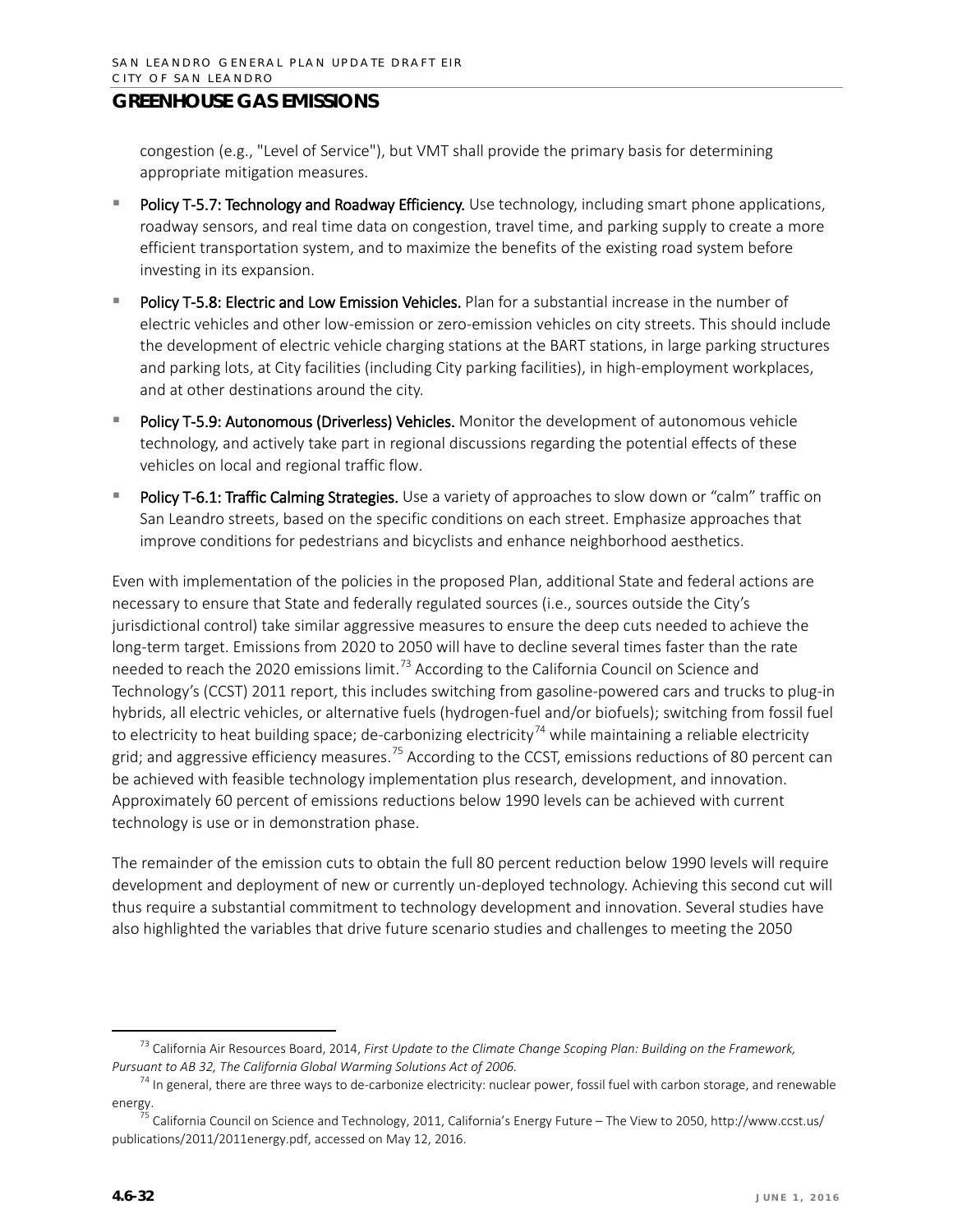target.<sup>[76,](#page-32-0)[77,](#page-32-1)[78](#page-32-2)</sup> Because no single technological approach will allow the State to accomplish its 2050 goal, obtaining an 80 percent reduction below 1990 levels will require a portfolio of solutions.<sup>[79](#page-32-3)</sup>

While the proposed project supports progress toward these long-term goals, it cannot yet be demonstrated that San Leandro will achieve GHG emissions reductions that are consistent with an 80 percent reduction below 1990 levels by the year 2050 based on existing technologies and currently adopted policies and programs.

CARB's 2014 Update to the Scoping Plan identified that California continues to build its climate policy framework, and there is a need for local government climate action planning to adopt long-term reduction targets that are consistent with scientific assessments and the statewide goal of reducing emissions 80 percent below 1990 levels by 2050. CARB states that local government reduction targets should chart a reduction trajectory that is consistent with or exceeds the trajectory created by statewide goals as shown in Table 4.6-10, *Statewide Trajectory to Achieve Interim Goal under Executive Orders B-30- 15 and S-03-05*. The proposed project would be on a trajectory to achieve the interim target but would not achieve the 2050 long-term plan-efficiency target of 1.3 MTCO<sub>2</sub>e/SP.

#### *MTC's Plan Bay Area*

*Plan Bay Area* is the Bay Area's SCS, adopted to reduce GHG emissions from land use and transportation, as required by SB 375. ABAG and MTC are currently in the process of preparing an update to the ninecounty RTP/SCS, Plan Bay Area 2035, to reflect the updated priorities of the Bay Area. The housing, population, and employment forecasts prepared by ABAG will be integrated into the scenario modeling tools used to develop Plan Bay Area 2035 in order to build upon earlier efforts to develop an efficient transportation network and grow in a financially and environmentally responsible way. The update will identify long-term goals to reduce GHG emissions from cars and light-duty trucks, house the region's projected population, improve public health, maintain the region's transportation infrastructure, and preserve open space.<sup>[80](#page-32-4)</sup>

As explained in Section 4.6.1.1, above, the *Plan Bay Area* land use concept plan for the region concentrates the majority of new population and employment growth in the region in locally-designated

[http://www.its.ucdavis.edu/research/publications/publication-detail/?pub\\_id=2217,](http://www.its.ucdavis.edu/research/publications/publication-detail/?pub_id=2217) accessed on May 10, 2016.

<span id="page-32-0"></span><sup>&</sup>lt;sup>76</sup> Greenblatt J.B. and Long J., 2012, California's Energy Future – Portraits of Energy Systems for Meeting Greenhouse Gas Reduction Requirements, California Council on Science and Technology[, http://ccst.us/publications/2012/2012ghg.pdf,](http://ccst.us/publications/2012/2012ghg.pdf) accessed on May 10, 2016.

<span id="page-32-1"></span> $^{77}$  Morrison, Geoff M., Sonia Yeh, Anthony R. Eggert, Christopher Yang, James H. Nelson, 3 Alphabetic: Jeffery B. Greenblatt, Raphael Isaac, Mark Z. Jacobson, Josiah Johnston, Daniel M. Kammen, Ana Mileva, Jack Moore, David Roland-Holst, Max Wei, John P. Weyant, James H. Williams, Ray Williams, Christina B. Zapata. Long-term Energy Planning In California: Insights and Future Modeling Needs. UC-Davis Institute of Transportation Studies. Research Report – UCD-ITS-RR-14-08,

<span id="page-32-2"></span><sup>&</sup>lt;sup>78</sup> Energy+Environmental Economics, 2015, Summary of the California State Agency's PATHWAYS Project: Long-term Greenhouse Gas Reduction Scenarios, http://www.energy.ca.gov/commission/fact\_sheets/documents/E3\_Project\_Overview\_ 20150130.pdf, accessed on May 10, 2016,.

<span id="page-32-3"></span><sup>&</sup>lt;sup>79</sup> California Council on Science and Technology, 2011, California's Energy Future – The View to 2050, [http://www.ccst.us/](http://www.ccst.us/publications/2011/2011energy.pdf) [publications/2011/2011energy.pdf,](http://www.ccst.us/publications/2011/2011energy.pdf) accessed on May 10, 2016.

<span id="page-32-4"></span> $^{80}$  Association of Bay Area Governments, and Metropolitan Transportation Commission, 2015, Plan Bay Area 2040, The Plan: The Context, [http://planbayarea.org/the-plan/the-context.html,](http://planbayarea.org/the-plan/the-context.html) accessed on May 10, 2016.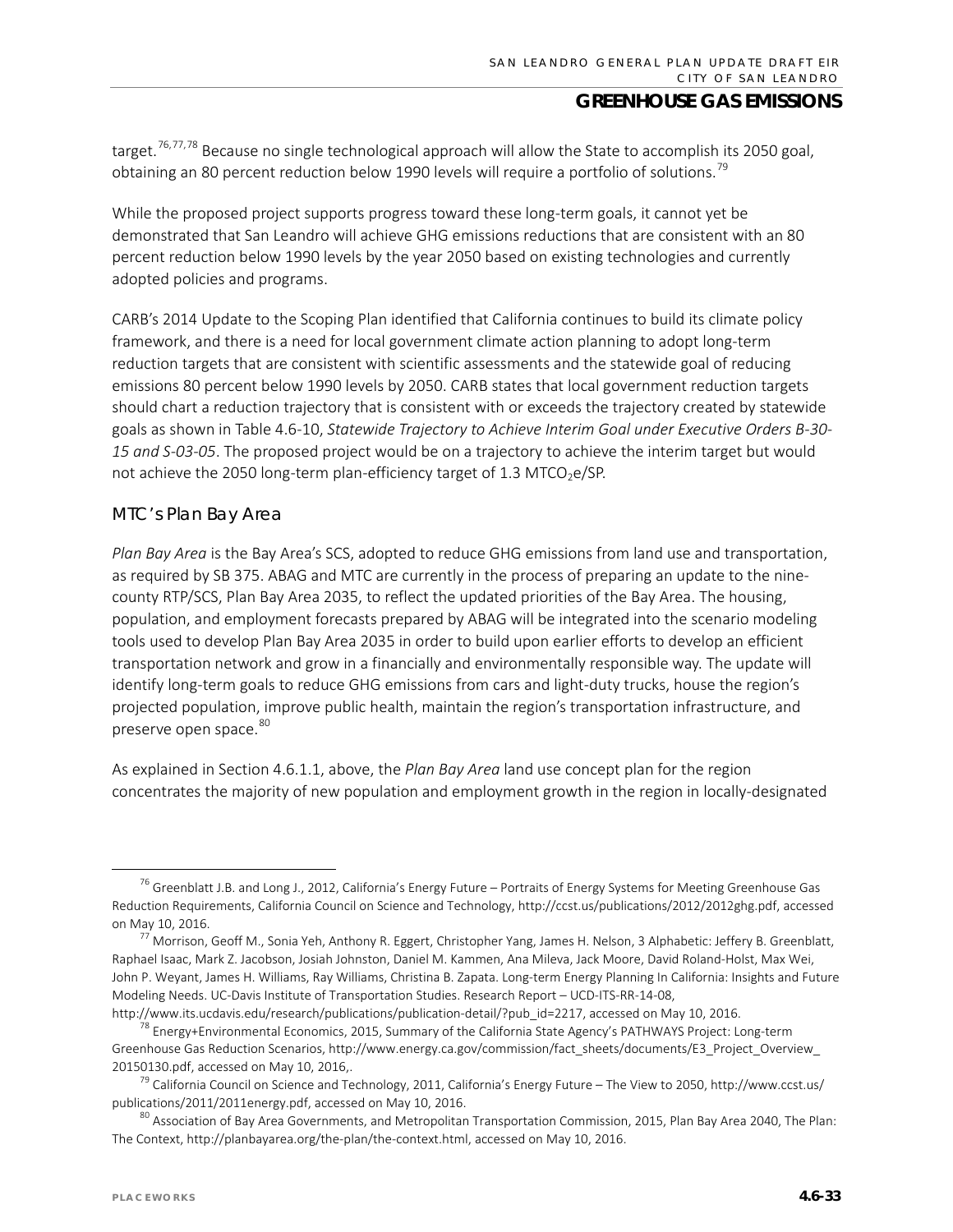PDAs. PDAs are transit-oriented, infill development opportunity areas within existing communities. In San Leandro, *Plan Bay Area* includes two PDAs and a Potential PDA: [81](#page-33-0)

- Downtown Transit Oriented Development (City Center) PDA
- East 14th Street Mixed Use Corridor PDA
- Bay Fair BART Transit Village (Transit Town Center) Potential PDA

The proposed project would encourage development consistent with the goals and objectives for these PDAs. The proposed project also includes policies that, once adopted, would reduce GHG emissions from transportation sources to the maximum extent practicable. In addition to the land use policies identified above (i.e., Policy LU-3.1, Policy LU-3.4, Policy LU-3.5, Policy, LU-3.9, and Policy LU-6.5), these transportation policies include:

- Policy T-1.10: Reduced Trip Generation. Encourage local employers to develop programs that promote ridesharing, flextime and telecommuting, bicycle use, and other modes of transportation that reduce the number and distance of vehicle trips generated.
- Policy T-2.1: Complete Streets Serving All Users and Modes. Create and maintain "complete" streets that provide safe, comfortable, and convenient travel through a comprehensive, integrated transportation network that serves all users.
- Policy T-2.8: Car-Sharing and Bike-Sharing. Encourage car-sharing, bike-sharing and other programs that reduce the need for individual car ownership. Such programs should be focused in the Downtown area and near the city's two BART stations.
- Policy T-3.1: Citywide Bikeway System. Develop and maintain a bikeway system that meets the needs of both utilitarian and recreational users, reduces vehicle trips, and connects residential neighborhoods to employment and shopping areas, BART stations, schools, recreational facilities and other destinations throughout San Leandro and nearby communities.
- Policy T-3.3: Designing for Multiple User Groups. Recognize the dual needs of experienced cyclists relying on bicycles for commute trips and daily travel and less experienced cyclists using bicycles principally for recreation. Where needed, develop facilities designed to serve each user group, with recreational routes primarily using low-volume streets and off street bike paths.
- Policy T-3.5: Accommodation of Bicycles and Pedestrians. Require new development to incorporate design features that make walking, bicycling, and other forms of non-motorized transportation more convenient and attractive. Facilities for bicycles and pedestrians, including secured bicycle parking, clearly marked crosswalks, well-lit streets and sidewalks, landscaping, and street furniture should be provided within new employment areas, shopping destinations, multi-modal transportation facilities, and community facilities.
- Policy T-3.6: Pedestrian Environment. Improve the walkability of all streets in San Leandro through the planning, implementing, and maintaining of pedestrian supportive infrastructure.
- Policy T-3.7: Removing Barriers to Active Transportation. Reduce barriers to walking and other forms of active transportation such as incomplete or uneven sidewalks, lack of wheelchair ramps and curb

<span id="page-33-0"></span><sup>&</sup>lt;sup>81</sup> Metropolitan Transportation Commission (MTC) and Association of Bay Area Governments (ABAG), 2013. Priority Development Area Showcase. [http://gis.abag.ca.gov/website/PDAShowcase/,](http://gis.abag.ca.gov/website/PDAShowcase/) accessed on February 2016.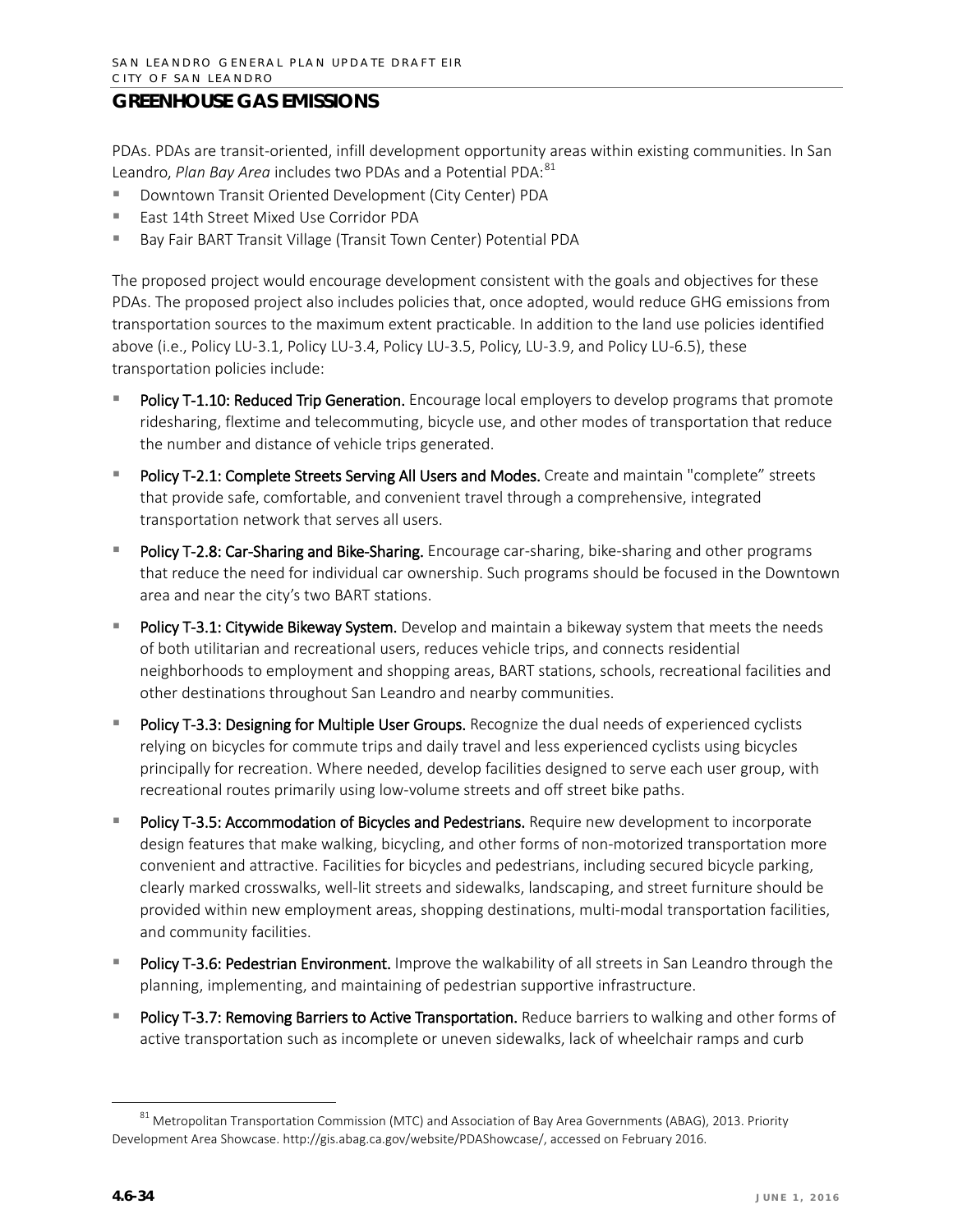cuts, sidewalk obstructions including cars parked on sidewalks, trail gaps, wide intersections, and poor sidewalk connections to transit stops.

- Policy T-3.8: Education on Walking and Biking Benefits. Raise awareness of the benefits of walking and biking, such as reduced noise, energy consumption, congestion and parking demand; improved air quality; and opportunities for exercise and a healthy lifestyle.
- Policy T-4.1: Coordination with Service Providers. Work collaboratively with AC Transit and BART to ensure that public transit service remains safe, reliable, and affordable, and to improve service frequency and coverage within San Leandro neighborhoods and employment centers.
- **Policy T-4.2: Integration of Schedules.** Support efforts by BART and AC Transit to integrate their schedules to reduce the loss of time associated with intermodal connections.
- Policy T-4.3: Shuttle Buses. Continue existing shuttle services and ensure they remain as a viable alternative to driving. Shuttles should connect the City's BART stations with major employment centers, residential areas, schools, shopping, health and other activity centers.
- Policy T-4.4: Coordination of Shuttle Services. Promote the consolidation of private shuttle services to provide more efficient and comprehensive service between the City's employment centers and major public transit facilities, and to make the expansion of such service more viable. Where shuttle service is provided, it should supplement rather than compete with conventional public transit service.
- Policy T-4.5: Passenger Amenities. Encourage amenities, such as shelters, lighting, and real-time information on bus arrivals and departures to increase rider safety, comfort and convenience.
- Policy T-4.6: Barrier Free Transit. Work with local public transit providers and social service agencies to eliminate barriers to personal mobility and more completely meet the transportation needs of persons with disabilities.
- Policy T-4.8: Legislation and Pricing Strategies. Support legislation and pricing strategies which make public transit more economical and affordable than driving.
- Policy T-4.9: BART Station Provisions for Bicycles and Pedestrians. Ensure that all BART stations and major bus routes are served by the bicycle and pedestrian systems. Bicycle and pedestrian connections between the Downtown San Leandro and Bay Fair BART stations and the surrounding neighborhoods, business districts, and community institutions should be improved, with special attention to the at-grade railroad crossings and connections through the parking lots.
- Policy T-5.2: Evaluating Development Impacts. Use vehicle miles traveled (VMT) as the primary metric for evaluating the transportation impacts of new development proposals. Traffic impact studies may also consider the total number of trips generated and the resulting impact on traffic volumes and congestion (e.g., "Level of Service"), but VMT shall provide the primary basis for determining appropriate mitigation measures.
- Policy T-5.7: Technology and Roadway Efficiency. Use technology, including smart phone applications, roadway sensors, and real time data on congestion, travel time, and parking supply to create a more efficient transportation system, and to maximize the benefits of the existing road system before investing in its expansion.
- Policy T-5.8: Electric and Low Emission Vehicles. Plan for a substantial increase in the number of electric vehicles and other low-emission or zero-emission vehicles on city streets. This should include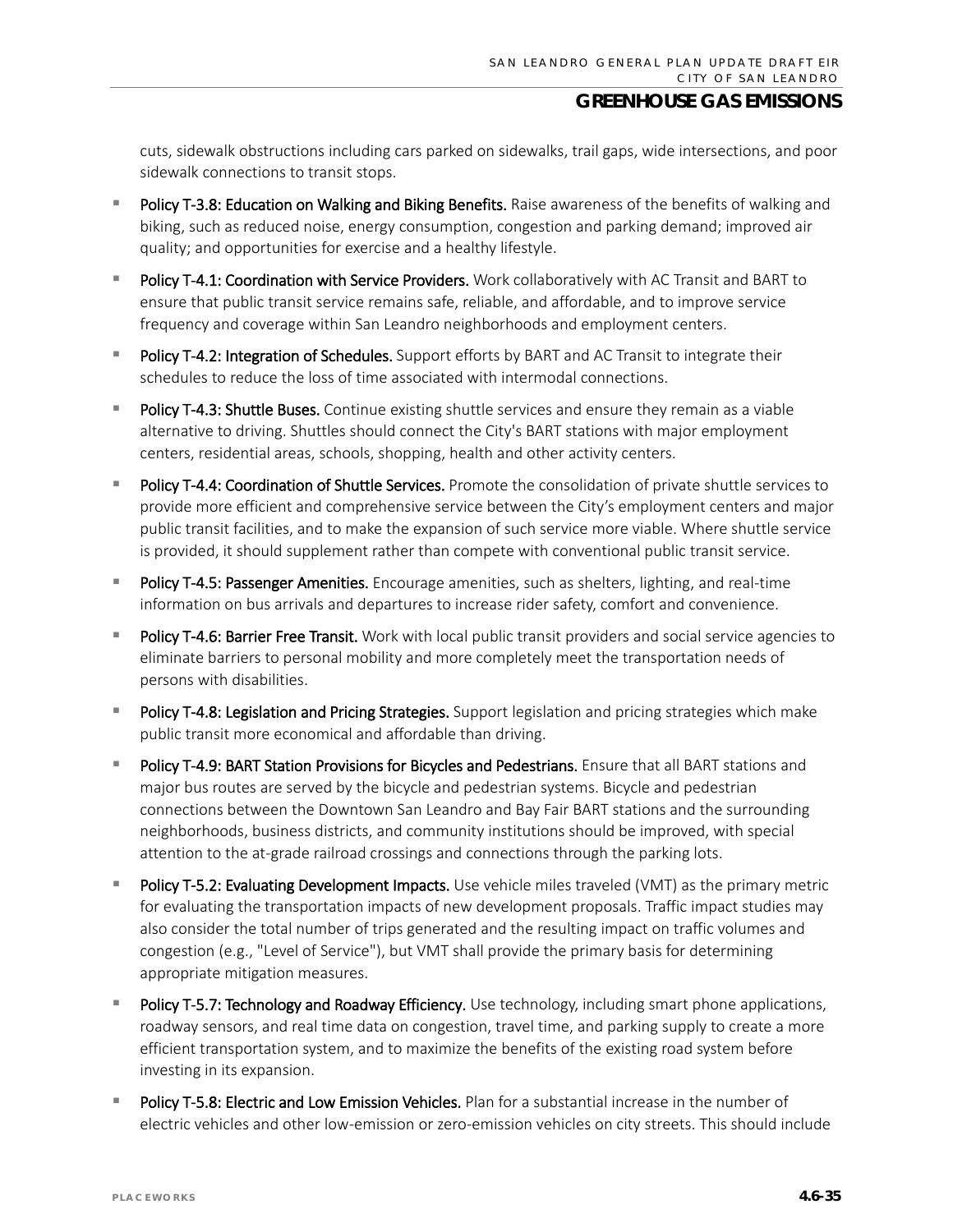the development of electric vehicle charging stations at the BART stations, in large parking structures and parking lots, at City facilities (including City parking facilities), in high-employment workplaces, and at other destinations around the city.

- Policy T-5.9: Autonomous (Driverless) Vehicles. Monitor the development of autonomous vehicle technology, and actively take part in regional discussions regarding the potential effects of these vehicles on local and regional traffic flow.
- Policy T-6.1: Traffic Calming Strategies. Use a variety of approaches to slow down or "calm" traffic on San Leandro streets, based on the specific conditions on each street. Emphasize approaches that improve conditions for pedestrians and bicyclists and enhance neighborhood aesthetics.
- Policy T-6.5: Truck Routes. Designate appropriate San Leandro streets as truck routes so that industrial traffic is channeled away from residential areas. The selection of truck routes should consider neighborhood impacts, freeway access, truck parking needs, turning radii requirements, and the locations of businesses generating the largest volumes of truck traffic.

These strategies, which encourage use of alternative modes of transportation, would strengthen support for future development within San Leandro's PDAs, consistent with the objectives of *Plan Bay Area*. Therefore, the proposed project would be consistent with the land use concept plan for San Leandro that is identified in *Plan Bay Area*.

### *San Leandro Climate Action Plan*

In 2009 the City of San Leandro developed the *Climate Action Plan (CAP): A Vision of a Sustainable San Leandro* and adopted the municipal measures (i.e., local government actions) within the CAP. [82](#page-35-0) A consistency analysis with the CAP GHG emissions reduction measures and actions for reducing GHG emissions from buildings (commercial/industrial, and residential), transportation and land use, solid waste disposal, and municipal operations is shown in Table 4.6-8. As identified in this table, although the communitywide (i.e., non-government) actions were not formally adopted at the time the CAP was developed, the policies and actions in the proposed Plan would be consistent with the measures in the CAP.

#### *Conclusion*

As identified above, the proposed project would be consistent with the regional objectives of the *Plan Bay Area* and the City's CAP. The policies and programs in the proposed project would ensure substantial progress toward the long-term GHG reductions goals for 2050. However, CARB has not yet drafted a plan to achieve the statewide GHG emissions goals established in Executive Order S-03-05. In addition to the local measures included in the proposed project, additional state and federal measures are necessary to achieve the more aggressive targets established for 2050 in Executive Order S-03-05. Therefore, GHG impacts are considered to be *significant*, requiring mitigation.

#### Significance before Mitigation: Significant.

<span id="page-35-0"></span><sup>82</sup> City of San Leandro, 2009, Climate Action Plan: A Vision for a Sustainable San Leandro. Prepared by KEMA.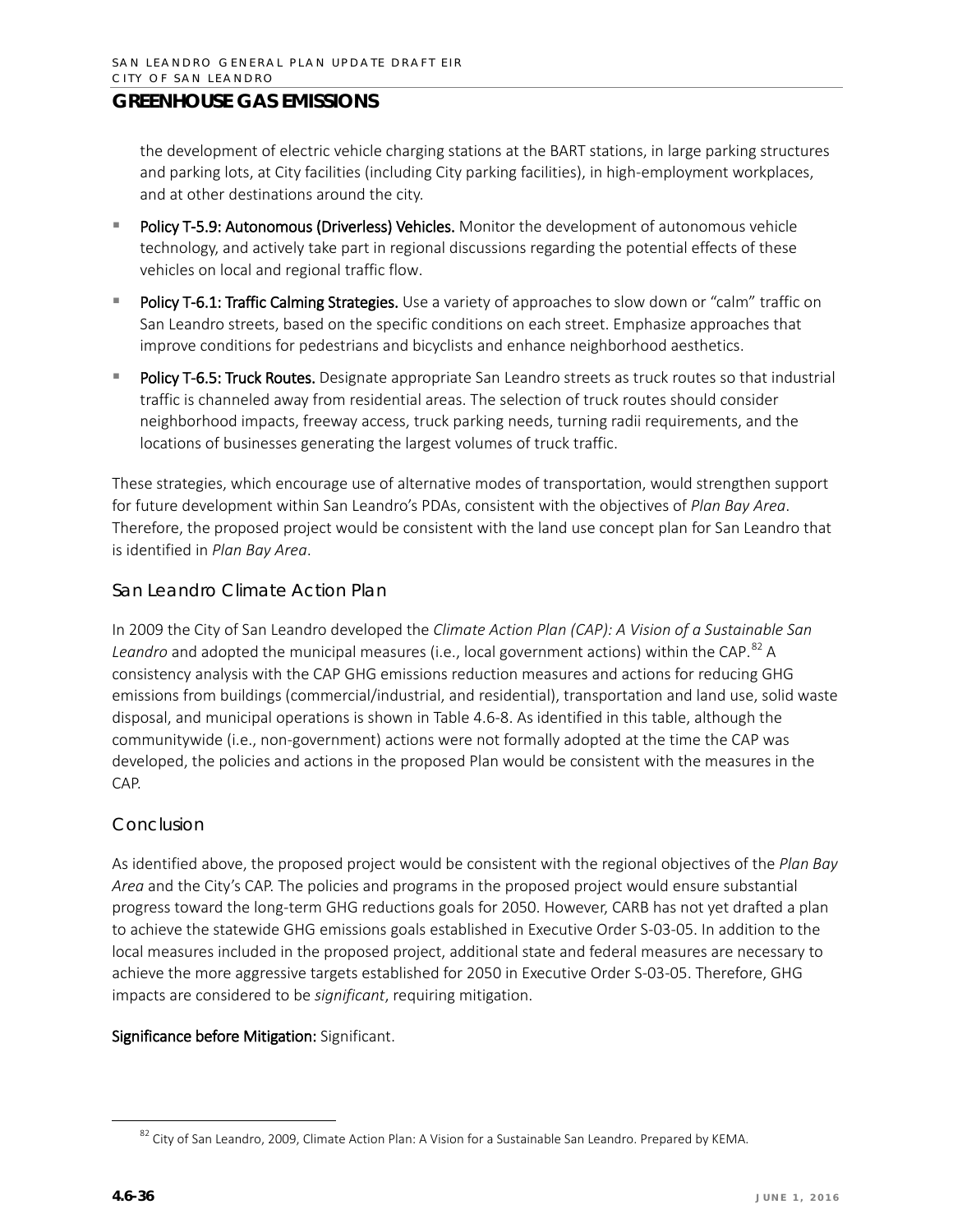| Goal                                                                                                                   | <b>Actions</b>                                                                                                                                                                                                                                                                                                                                                                                                                                                               | <b>Consistency Analysis</b>                                                                                                                                                                                                                                                                                                                                                                                                                                                                                                                                                                                                                                                                  |  |  |
|------------------------------------------------------------------------------------------------------------------------|------------------------------------------------------------------------------------------------------------------------------------------------------------------------------------------------------------------------------------------------------------------------------------------------------------------------------------------------------------------------------------------------------------------------------------------------------------------------------|----------------------------------------------------------------------------------------------------------------------------------------------------------------------------------------------------------------------------------------------------------------------------------------------------------------------------------------------------------------------------------------------------------------------------------------------------------------------------------------------------------------------------------------------------------------------------------------------------------------------------------------------------------------------------------------------|--|--|
|                                                                                                                        | <b>Building and Energy Use</b>                                                                                                                                                                                                                                                                                                                                                                                                                                               |                                                                                                                                                                                                                                                                                                                                                                                                                                                                                                                                                                                                                                                                                              |  |  |
| Improve energy<br>efficiency and<br>reduce costs of<br>energy upgrades<br>for existing<br>residential<br>properties    | Establish a standard for energy<br>improvements in existing residential<br>properties.<br>Adopt a third-party or municipal financing<br>program for residential energy efficiency<br>projects.<br>Develop a revolving loan fund for home<br>performance audits.<br>Collaborate with grass roots organizations<br>such as the CA Youth Energy Services (CYES).<br>Initiate a "Turn off your electronics"<br>campaign.<br>Offer home performance classes by building<br>staff. | <b>Consistent</b> . The proposed Plan includes several policies<br>that would encourage existing homeowners to<br>implement energy upgrades. Policy OSC-8.3 directs the<br>City to promote weatherization and energy retrofitting<br>of existing homes through installation of solar hot<br>water heaters, solar space heating, and energy-efficient<br>lighting, fixtures, and appliances. Policy OSC-8.5<br>identifies that the City would promote these types of<br>energy conservation and retrofit programs by providing<br>public information and education. Policy OSC-7.8 also<br>directs the City to promote green building practices in<br>new construction and remodels.          |  |  |
| Improve energy<br>efficiency and<br>reduce costs of<br>energy upgrades<br>for existing<br>commercial and<br>industrial | Establish a standard for energy<br>improvements in existing commercial and<br>industrial properties.<br>Require "beyond compliance" as a condition<br>for approving new construction.<br>Leverage existing energy efficiency incentive<br>programs for non-residential utility<br>customers.<br>Promote use of Green Leases Toolkit.<br>Provide incentives for businesses that<br>achieve "green business" accreditation with                                                | <b>Consistent</b> . The proposed Plan includes several policies<br>that would encourage existing business owners to<br>implement energy upgrades. Policy OSC-8.3 directs the<br>City to promote weatherization and energy retrofitting<br>of existing businesses through installation of solar hot<br>water heaters, solar space heating, and energy-efficient<br>lighting, fixtures and appliances. Policy OSC-8.5<br>identifies that the City would promote these types of<br>energy conservation and retrofit programs by providing<br>public information and education. Policy OSC-7.8 also<br>directs the City to promote green building practices in<br>new construction and remodels. |  |  |
| properties                                                                                                             | organizations such as the Bay Area Green<br>Business Program.<br>Include and promote additional literature on<br>energy efficiency at the City permit center<br>and planning services website.                                                                                                                                                                                                                                                                               |                                                                                                                                                                                                                                                                                                                                                                                                                                                                                                                                                                                                                                                                                              |  |  |
| Increase<br>residential,<br>commercial, and<br>industrial<br>renewable energy<br>use                                   | Establish a third-party or municipal financing<br>program for solar (PV and solar hot water)<br>and other renewable technology projects.                                                                                                                                                                                                                                                                                                                                     | <b>Consistent</b> . Policy OSC-8.4 accommodates the use of<br>local alternative energy resources, such as solar power,<br>wind, methane gas, and industrial waste heat<br>(cogeneration). Policy OSC-8.1 establishes direction for                                                                                                                                                                                                                                                                                                                                                                                                                                                           |  |  |
|                                                                                                                        | Marketing campaign for solar financing, tax<br>and rebate opportunities to San Leandro<br>residents.                                                                                                                                                                                                                                                                                                                                                                         | the City to strongly advocate for increased energy<br>conservation by San Leandro residents and businesses,<br>and ensure that the City itself is a conservation role<br>model. In addition, the proposed Plan includes actions                                                                                                                                                                                                                                                                                                                                                                                                                                                              |  |  |
|                                                                                                                        | Increase the number of solar facilities on low<br>income housing.                                                                                                                                                                                                                                                                                                                                                                                                            | to continue to implement State codes protecting solar<br>access and future viability of solar energy systems<br>(Action OSC-8.4.C) and development of design<br>guidelines for wind turbines (Action OSC-8.4.B).                                                                                                                                                                                                                                                                                                                                                                                                                                                                             |  |  |

#### TABLE 4.6-8 SAN LEANDRO COMMUNITY CLIMATE CHANGE ACTION PLAN GOALS AND ACTIONS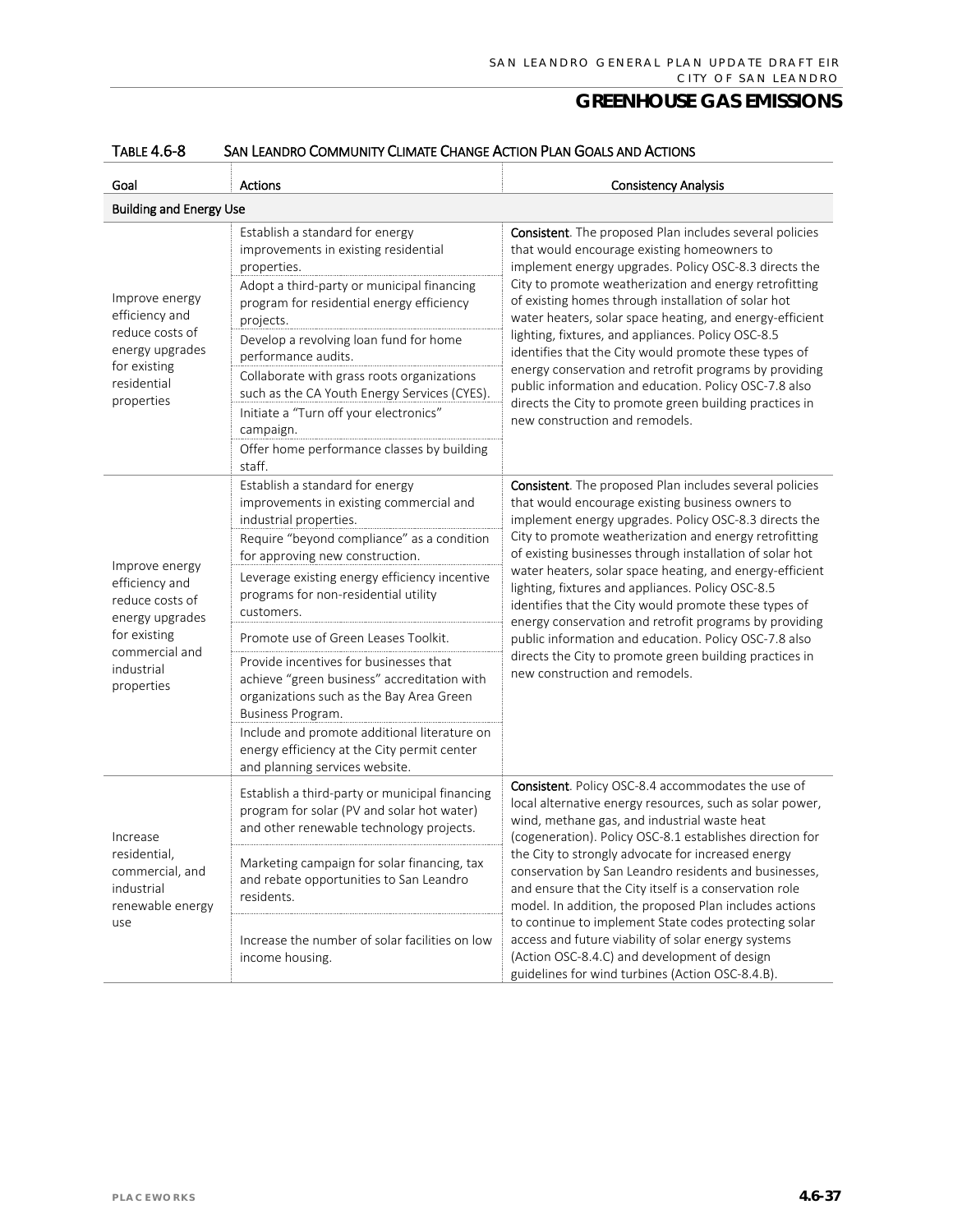| Goal                                                                                                                     | <b>Actions</b>                                                                                                                                                                                                                                                                                                                  | <b>Consistency Analysis</b>                                                                                                                                                                                                                                                                                                                      |
|--------------------------------------------------------------------------------------------------------------------------|---------------------------------------------------------------------------------------------------------------------------------------------------------------------------------------------------------------------------------------------------------------------------------------------------------------------------------|--------------------------------------------------------------------------------------------------------------------------------------------------------------------------------------------------------------------------------------------------------------------------------------------------------------------------------------------------|
|                                                                                                                          | Establish mandatory green building<br>ordinance for private new construction.                                                                                                                                                                                                                                                   | <b>Consistent.</b> Policy OSC-7.8 directs the City to promote<br>green building practices in new construction and                                                                                                                                                                                                                                |
|                                                                                                                          | Identify and promote funding sources and<br>other incentives to subsidize green buildings.                                                                                                                                                                                                                                      | remodels. Policy OSC-8.5 identifies that the City would<br>promote these types of energy conservation and                                                                                                                                                                                                                                        |
| Promote green<br>building practices<br>in both the new<br>construction and<br>remodel market                             | Encourage voluntary compliance with green<br>building standards for existing buildings,<br>including LEED for Existing Buildings<br>Operations and Management14 for the<br>commercial/industrial sector as well as<br>GreenPoint Rated for Existing Homes for the<br>residential sector.<br>Educate community members and local | retrofit programs by providing public information and<br>education.                                                                                                                                                                                                                                                                              |
|                                                                                                                          | contractors on green building practices.                                                                                                                                                                                                                                                                                        |                                                                                                                                                                                                                                                                                                                                                  |
| <b>Transportation and Land Use</b>                                                                                       |                                                                                                                                                                                                                                                                                                                                 |                                                                                                                                                                                                                                                                                                                                                  |
| Encourage<br>development<br>which promotes<br>walkable<br>communities                                                    | Continue to support the implementation of<br>the Downtown Transit Oriented<br>Development (TOD) Strategy.                                                                                                                                                                                                                       | <b>Consistent.</b> Policy T-1.4 ensures that properties<br>adjacent to the City's BART stations and along heavily<br>used public transit routes are developed in a way that<br>maximizes the potential for transit use and reduces<br>dependence on motorized vehicles. Such development<br>should be of particularly high quality, include open |
|                                                                                                                          | Develop design standards for parking lots<br>and encourage placement to the rear of<br>businesses.                                                                                                                                                                                                                              | space and other amenities, and respect the scale and<br>character of nearby neighborhoods. Policy T-1.7<br>requires the City to implement variable parking<br>standards that reflect such factors as proximity to<br>transit, type of occupancy (seniors, etc.), number of                                                                       |
|                                                                                                                          | Allow reduced parking requirements where<br>specific conditions are met.                                                                                                                                                                                                                                                        | bedrooms (for housing), and the expected level of<br>parking demand. Additionally, Policy T-1.8 promotes<br>the concept of parking areas which are "shared" by<br>multiple uses with different peak demand periods as a<br>means of reducing the total amount of parking which<br>must be provided.                                              |
|                                                                                                                          | Establish a Transportation Management<br>Association (TMA).                                                                                                                                                                                                                                                                     | Consistent. The proposed Plan includes policies to<br>reduce vehicle trips and increase mobility choices.                                                                                                                                                                                                                                        |
| Ensure that public<br>transportation is<br>safe, convenient<br>and affordable and<br>provides a viable<br>alternative to | Promote pre-tax commuter checks for<br>community and City employees.                                                                                                                                                                                                                                                            | Policy T-1.3 requires developers to implement<br>measures such as transportation demand management                                                                                                                                                                                                                                               |
|                                                                                                                          | Implement programs to increase transit<br>ridership.                                                                                                                                                                                                                                                                            | (TDM) and street improvements if a project will impact<br>the City's transportation system. Policy T-1.10                                                                                                                                                                                                                                        |
|                                                                                                                          | Implement projects to increase safety and<br>comfort for bus riders.                                                                                                                                                                                                                                                            | encourages local employers to develop programs that<br>promote ride sharing, flextime and telecommuting,                                                                                                                                                                                                                                         |
| driving                                                                                                                  | Improve bus service routes.                                                                                                                                                                                                                                                                                                     | bicycle use, and other modes of transportation to<br>reduce vehicle trips. Several policies direct the city to                                                                                                                                                                                                                                   |
|                                                                                                                          | Explore innovative transit improvement<br>projects.                                                                                                                                                                                                                                                                             | improve the transit system (Policies T-4.1 through T-<br>$4.9$ ).                                                                                                                                                                                                                                                                                |

#### TABLE 4.6-8 SAN LEANDRO COMMUNITY CLIMATE CHANGE ACTION PLAN GOALS AND ACTIONS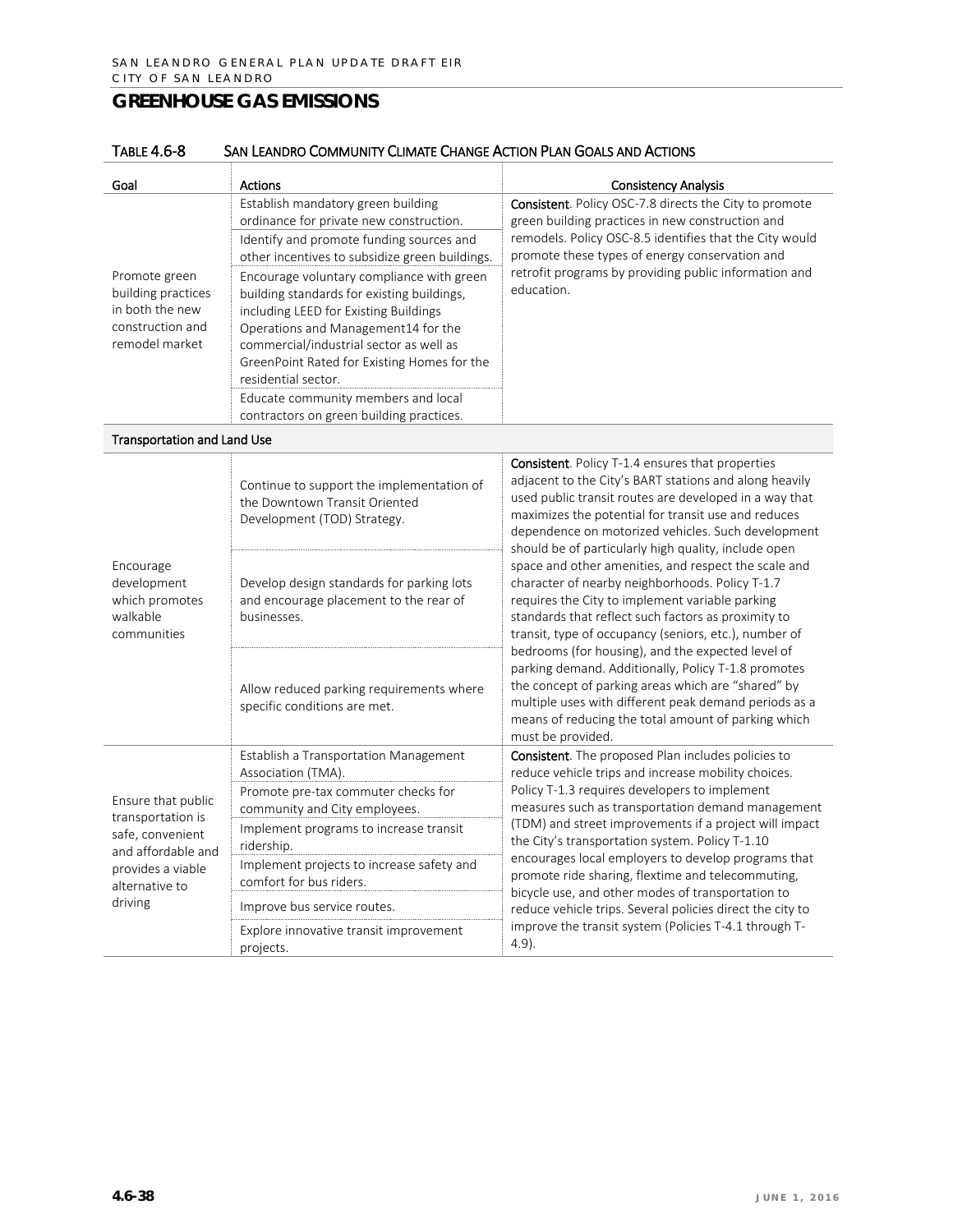| Goal                                                                                                                | <b>Actions</b>                                                                                                                                                                                | <b>Consistency Analysis</b>                                                                                                                                                 |  |
|---------------------------------------------------------------------------------------------------------------------|-----------------------------------------------------------------------------------------------------------------------------------------------------------------------------------------------|-----------------------------------------------------------------------------------------------------------------------------------------------------------------------------|--|
| Promote and<br>accommodate<br>alternative,<br>environmentally                                                       | Improve bike routes for safety.                                                                                                                                                               | <b>Consistent</b> . The proposed Plan includes several policies                                                                                                             |  |
|                                                                                                                     | Continue to update and implement the<br>Bicycle and Pedestrian Master Plan.                                                                                                                   | to expand the City's pedestrian and bicycle<br>infrastructure (Policies T-3.1 through T-3.8). Policy T-                                                                     |  |
|                                                                                                                     | Improve crossings for pedestrians and<br>cyclists at intersections in the City.                                                                                                               | 3.1 directs the City to develop and maintain a bikeway<br>system that meets the needs of both utilitarian and<br>recreational users, reduces vehicle trips, and connects    |  |
| friendly methods of                                                                                                 | Expand the Safe Routes to Schools program.                                                                                                                                                    | residential neighborhoods to employment and                                                                                                                                 |  |
| transportation,<br>such as walking<br>and bicycling                                                                 | Implement the East Bay Greenway Concept<br>Plan.                                                                                                                                              | shopping areas, BART stations, schools, recreational<br>facilities, and other destinations throughout San                                                                   |  |
|                                                                                                                     | Provide incentives to city employees who<br>carpool, bike or take public transit to work.                                                                                                     | Leandro and nearby communities. Policy T-3.5 requires<br>new development project to incorporate design<br>features and facilities for walking and biking.                   |  |
|                                                                                                                     | Provide further incentives for car sharing.                                                                                                                                                   | <b>Consistent</b> . Policy T-2.8 encourages car sharing and bike                                                                                                            |  |
| Enhance and<br>expand car sharing                                                                                   | Work with car share companies to locate<br>sites in San Leandro.                                                                                                                              | sharing in the City to reduce the need for individual car<br>ownership. Policy T-5.7 identifies use of technology,<br>including smart phone applications, to create a more  |  |
| and ridesharing<br>programs                                                                                         | Support education and outreach regarding<br>car sharing.                                                                                                                                      | efficient use of the transportation system.                                                                                                                                 |  |
|                                                                                                                     | Ride share information webpage.                                                                                                                                                               |                                                                                                                                                                             |  |
| Encourage the use<br>of fuel efficient<br>vehicles, low<br>carbon fuels and<br>more efficient<br>traffic operations | Make existing traffic flow more efficiently to<br>reduce the amount of time people spend<br>idling in city traffic.                                                                           | <b>Consistent</b> . As identified previously, the Transportation<br>Element contains several policies that would improve<br>the efficiency of the transportation network by |  |
|                                                                                                                     | Provide preferred and designated parking for<br>more fuel efficient vehicles, such as zero<br>emissions vehicles and hybrid vehicles.                                                         | improving the land-use transportation connection,<br>reducing trips, and expanding mode choices.<br>Additionally, the City supports us of fuel-efficient and                |  |
|                                                                                                                     | Continue working towards implementing<br>plug-in stations at various locations<br>throughout the City.                                                                                        | alternative fueled vehicles. Policy T-5.8 directs the City<br>to substantially increase the number of electric vehicles<br>through development of electric vehicle charging |  |
|                                                                                                                     | Provide incentives in City parking and<br>transportation demand management<br>policies for developers and business owners<br>that provide charging stations for plug-in<br>electric vehicles. | stations at the BART stations, in large parking<br>structures and parking lots, in high-employment<br>workplaces, and at other destinations around the City.                |  |
|                                                                                                                     | Install plug-in stations at the Water Pollution<br>Control Plant.                                                                                                                             |                                                                                                                                                                             |  |
|                                                                                                                     | Increase urban forest canopy.                                                                                                                                                                 | <b>Consistent</b> . Policy OSC-2.7 identifies that the City would<br>support the development of additional community                                                        |  |
| Increase and<br>enhance urban<br>green space                                                                        | Adopt an Urban Agriculture Ordinance                                                                                                                                                          | gardens in the City. Policy OSC-7.10 directs the City to                                                                                                                    |  |
|                                                                                                                     | Provide education and outreach regarding<br>benefits and best practices of growing food<br>in San Leandro.                                                                                    | enhance the quality of the urban environment,<br>including streets, parks, and yards, in order to absorb<br>carbon emissions and reduce GHG emissions. Policy               |  |
|                                                                                                                     | Allow multi-unit residential projects to<br>provide street-level public open space in lieu<br>of some required on-site private open space.                                                    | OSC-8.2 also encourages construction, landscaping, and<br>site planning practices that minimize heating and<br>cooling costs.                                               |  |

#### TABLE 4.6-8 SAN LEANDRO COMMUNITY CLIMATE CHANGE ACTION PLAN GOALS AND ACTIONS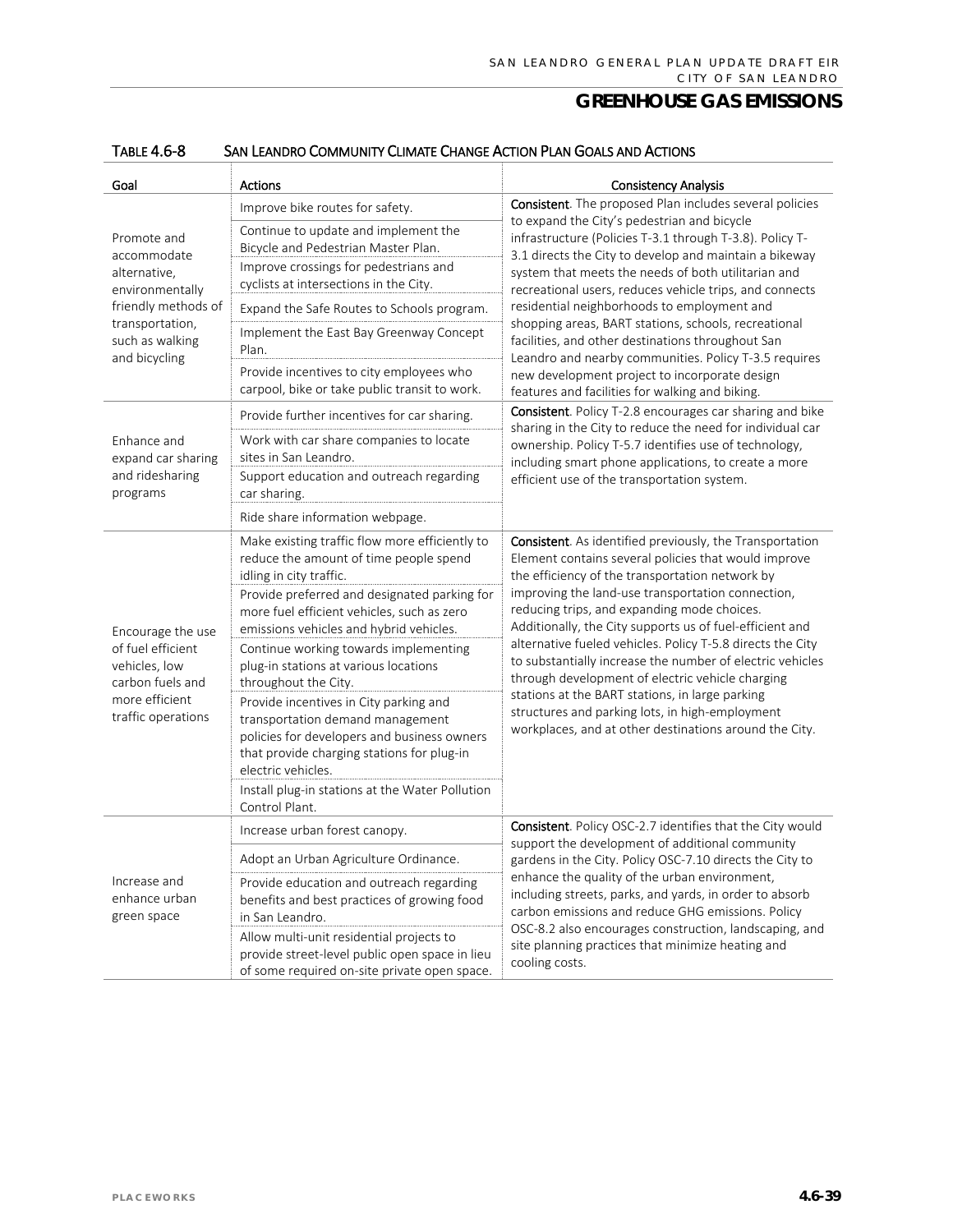| SAN LEANDRO COMMUNITY CLIMATE CHANGE ACTION PLAN GOALS AND ACTIONS<br>TABLE 4.6-8 |  |
|-----------------------------------------------------------------------------------|--|
|-----------------------------------------------------------------------------------|--|

| Goal                                                                  | <b>Actions</b>                                                                                                                                                                                                                 | <b>Consistency Analysis</b>                                                                                                                                                                                                                                                                                                                                                                                                                                          |  |  |  |
|-----------------------------------------------------------------------|--------------------------------------------------------------------------------------------------------------------------------------------------------------------------------------------------------------------------------|----------------------------------------------------------------------------------------------------------------------------------------------------------------------------------------------------------------------------------------------------------------------------------------------------------------------------------------------------------------------------------------------------------------------------------------------------------------------|--|--|--|
|                                                                       | <b>Waste Reduction and Recycling</b>                                                                                                                                                                                           |                                                                                                                                                                                                                                                                                                                                                                                                                                                                      |  |  |  |
| Increase recycling<br>and composting in<br>the residential<br>sector  | Increase residential participation in curbside<br>recycling and composting programs.<br>Partner with StopWaste.Org to promote<br>home composting programs.<br>Promote programs for recycling electronic<br>waste or "E-waste." | <b>Consistent</b> . The proposed Plan includes policies to<br>reduce waste from both the residential and commercial<br>sectors. Policy OSC-7.1 requires the City to actively<br>promote recycling, composting, and other programs<br>that reduce the amount of solid waste requiring<br>disposal in landfills. Policy OSC-7.5 ensures that City<br>follows conservation practices, such as encouraging the<br>use of reusable and recyclable goods in its purchasing |  |  |  |
|                                                                       | Consider a mandatory curbside recycling and                                                                                                                                                                                    | policies and practices.<br><b>Consistent</b> . The proposed Plan includes policies to                                                                                                                                                                                                                                                                                                                                                                                |  |  |  |
| Increase recycling<br>and composting in<br>the commercial<br>sector   | composting programs.<br>Continue working with StopWaste.Org to<br>promote programs that help local businesses<br>recycle, reduce waste and buy products<br>made of recycled materials.                                         | reduce waste from both the residential and commercial<br>sectors (Policies OSC-7.1 and OCS-7-5). Furthermore,<br>Assembly Bill 341 (AB 341) requires mandatory<br>commercial recycling for businesses that generate 4<br>cubic yards or more of commercial solid waste per                                                                                                                                                                                           |  |  |  |
|                                                                       | Work with restaurants to manage food<br>waste.                                                                                                                                                                                 | week or multi-family residential complexes of five or<br>more units. Policy OSC-7.6 also directs the City to<br>reduce GHG emissions associated solid waste disposal                                                                                                                                                                                                                                                                                                 |  |  |  |
|                                                                       | Limit industrial waste.                                                                                                                                                                                                        | through recycling and composting operations.                                                                                                                                                                                                                                                                                                                                                                                                                         |  |  |  |
| Promote waste<br>reduction and<br>material re-use in<br>the community | Promote reusable transport packaging in the<br>commercial industrial sector.                                                                                                                                                   | Consistent. As described previously, the proposed Plan<br>includes policies to reduce waste from both the                                                                                                                                                                                                                                                                                                                                                            |  |  |  |
|                                                                       | Promote re-use of materials in the<br>community.                                                                                                                                                                               | residential and commercial sectors (Policies OSC-7.1<br>and OCS-7-5).                                                                                                                                                                                                                                                                                                                                                                                                |  |  |  |
|                                                                       | Support programs for locally produced<br>compost.                                                                                                                                                                              |                                                                                                                                                                                                                                                                                                                                                                                                                                                                      |  |  |  |
|                                                                       | Reduce plastic/paper waste associated with<br>shopping bags.                                                                                                                                                                   |                                                                                                                                                                                                                                                                                                                                                                                                                                                                      |  |  |  |
|                                                                       | Adopt a styrofoam ban and introduce bio-<br>degradable containers to food related<br>businesses.                                                                                                                               |                                                                                                                                                                                                                                                                                                                                                                                                                                                                      |  |  |  |

Source: San Leandro, City of. 2009, December 21. Climate Action Plan: A Vision for a Sustainable San Leandro. Prepared by KEMA.

Impact GHG-2: While the proposed Plan supports progress toward the long term-goals identified in Executive Order B-30-15 and Executive Order S-03-05, it cannot yet be demonstrated that San Leandro will achieve GHG emissions reductions that are consistent with an 80 percent reduction below 1990 levels by the year 2050 based on existing technologies and currently adopted policies and programs.

Mitigation Measure GHG-2: No mitigation measures are currently available to address post-2030 GHG reductions beyond continued implementation of existing and proposed policies and programs. The proposed Plan and the Climate Action Plan (CAP) include measures to align the City with the GHG reductions of AB 32 and Executive Order B-30-15. However, additional State and federal actions are necessary to ensure that State and federally regulated sources (i.e., sources outside the City's jurisdictional control) take similar aggressive measures to ensure the deep cuts needed to achieve the 2050 target.

Significance after Mitigation: Significant and unavoidable. The City has a CAP to achieve the GHG reduction goals of AB 32 for year 2020. At this time there are no post-2020 federal and state